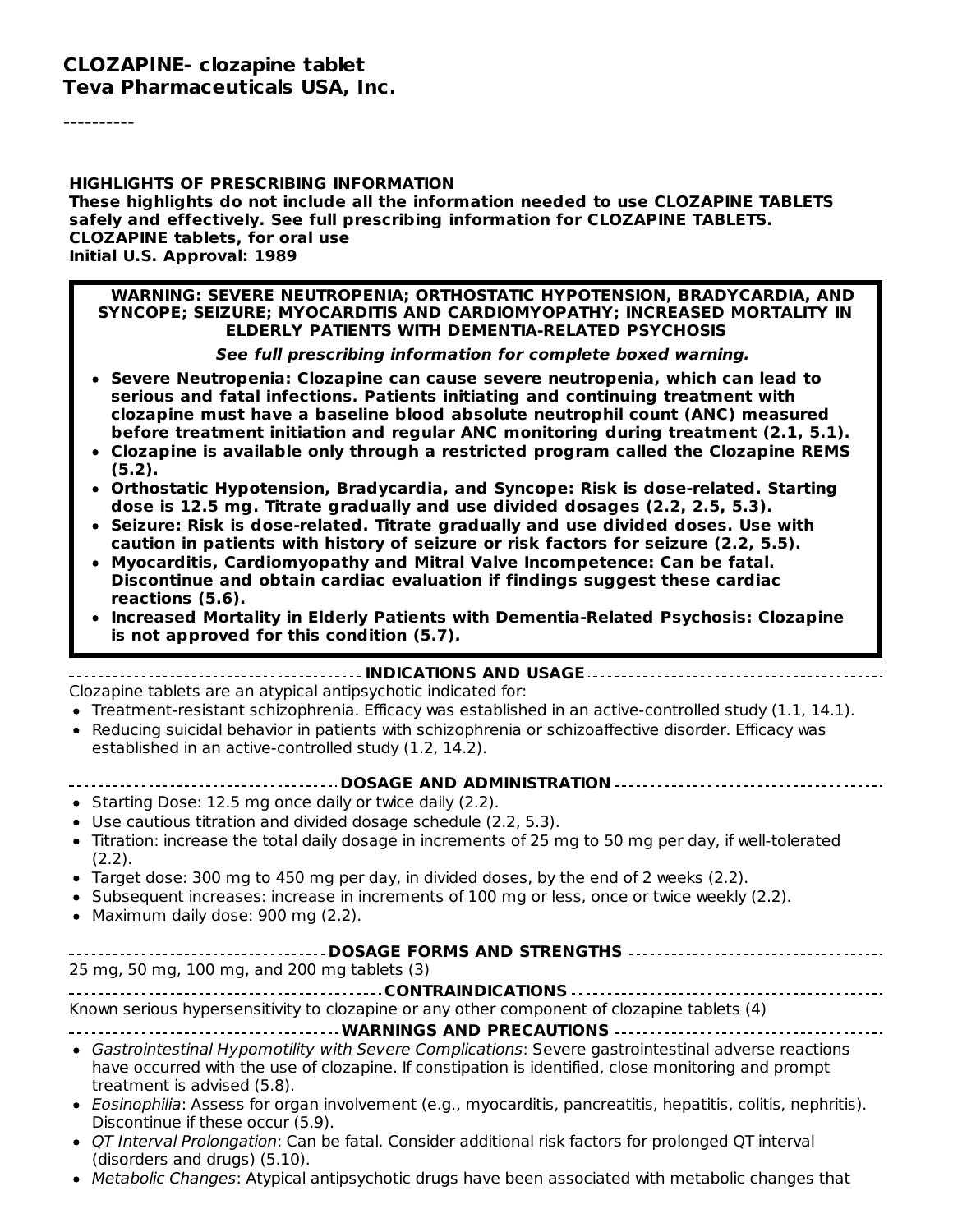Metabolic Changes: Atypical antipsychotic drugs have been associated with metabolic changes that may increase cardiovascular/cerebrovascular risk. These metabolic changes include:

- o Hyperglycemia and Diabetes Mellitus: Monitor for symptoms of hyperglycemia including polydipsia, polyuria, polyphagia, and weakness. Monitor glucose regularly in patients with diabetes or at risk for diabetes (5.11).
- o Dyslipidemia: Undesirable alterations in lipids have occurred in patients treated with atypical antipsychotics (5.11).
- o Weight Gain: Significant weight gain has occurred. Monitor weight gain (5.11).
- Neuroleptic Malignant Syndrome (NMS): Immediately discontinue and monitor closely. Assess for comorbid conditions (5.12).
- Hepatotoxicity: Can be fatal. Monitor for hepatotoxicity. Discontinue treatment if hepatitis or transaminase elevations combined with other symptoms occur (5.13).
- Fever: Evaluate for infection and for neutropenia, NMS (5.14).
- Pulmonary Embolism (PE): Consider PE if respiratory distress, chest pain, or deep-vein thrombosis occur (5.15).
- Anticholinergic Toxicity: When possible, avoid use with other anticholinergic drugs and use with caution in patients with a current diagnosis or prior history of constipation, urinary retention, clinically significant prostatic hypertrophy, or other conditions in which anticholinergic effects can lead to significant adverse reactions. (5.16, 7.1).
- Interference with Cognitive and Motor Performance: Advise caution when operating machinery, including automobiles (5.17).

**ADVERSE REACTIONS** Most common adverse reactions (≥5%) were: CNS reactions (sedation, dizziness/vertigo, headache, and tremor); cardiovascular reactions (tachycardia, hypotension, and syncope); autonomic nervous system reactions (hypersalivation, sweating, dry mouth, and visual disturbances); gastrointestinal reactions (constipation and nausea); and fever (6.1).

#### **To report SUSPECTED ADVERSE REACTIONS, contact Teva Pharmaceuticals USA, Inc. at 1- 888-838-2872 or FDA at 1-800-FDA-1088 or www.fda.gov/medwatch.**

- **DRUG INTERACTIONS**
- Concomitant use of Strong CYP1A2 Inhibitors: Reduce clozapine dose to one-third when coadministered with strong CYP1A2 inhibitors (e.g., fluvoxamine, ciprofloxacin, enoxacin) (2.6, 7.1).
- Concomitant use of *Strong CYP3A4 Inducers* is not recommended (2.6, 7.1).
- Discontinuation of CYP1A2 or CYP3A4 Inducers: Consider reducing clozapine dose when CYP1A2 inducers (e.g., tobacco smoke) or CYP3A4 inducers (e.g., carbamazepine) are discontinued (2.6, 7.1).
- Anticholinergic drugs: Concomitant use may increase the risk for anticholinergic toxicity. (5.8, 5.16, 7.1)
- **USE IN SPECIFIC POPULATIONS**
- Nursing Mothers: Discontinue drug or discontinue nursing, taking into consideration importance of drug to mother (8.3).

#### **See 17 for PATIENT COUNSELING INFORMATION.**

**Revised: 5/2021**

#### **FULL PRESCRIBING INFORMATION: CONTENTS\* WARNING: SEVERE NEUTROPENIA; ORTHOSTATIC HYPOTENSION, BRADYCARDIA, AND SYNCOPE; SEIZURE; MYOCARDITIS AND CARDIOMYOPATHY; INCREASED MORTALITY IN ELDERLY PATIENTS WITH DEMENTIA-RELATED PSYCHOSIS**

#### **1 INDICATIONS AND USAGE**

1.1 Treatment-Resistant Schizophrenia

1.2 Reduction in the Risk of Recurrent Suicidal Behavior in Schizophrenia or Schizoaffective Disorder

### **2 DOSAGE AND ADMINISTRATION**

2.1 Required Laboratory Testing Prior to Initiation and During Therapy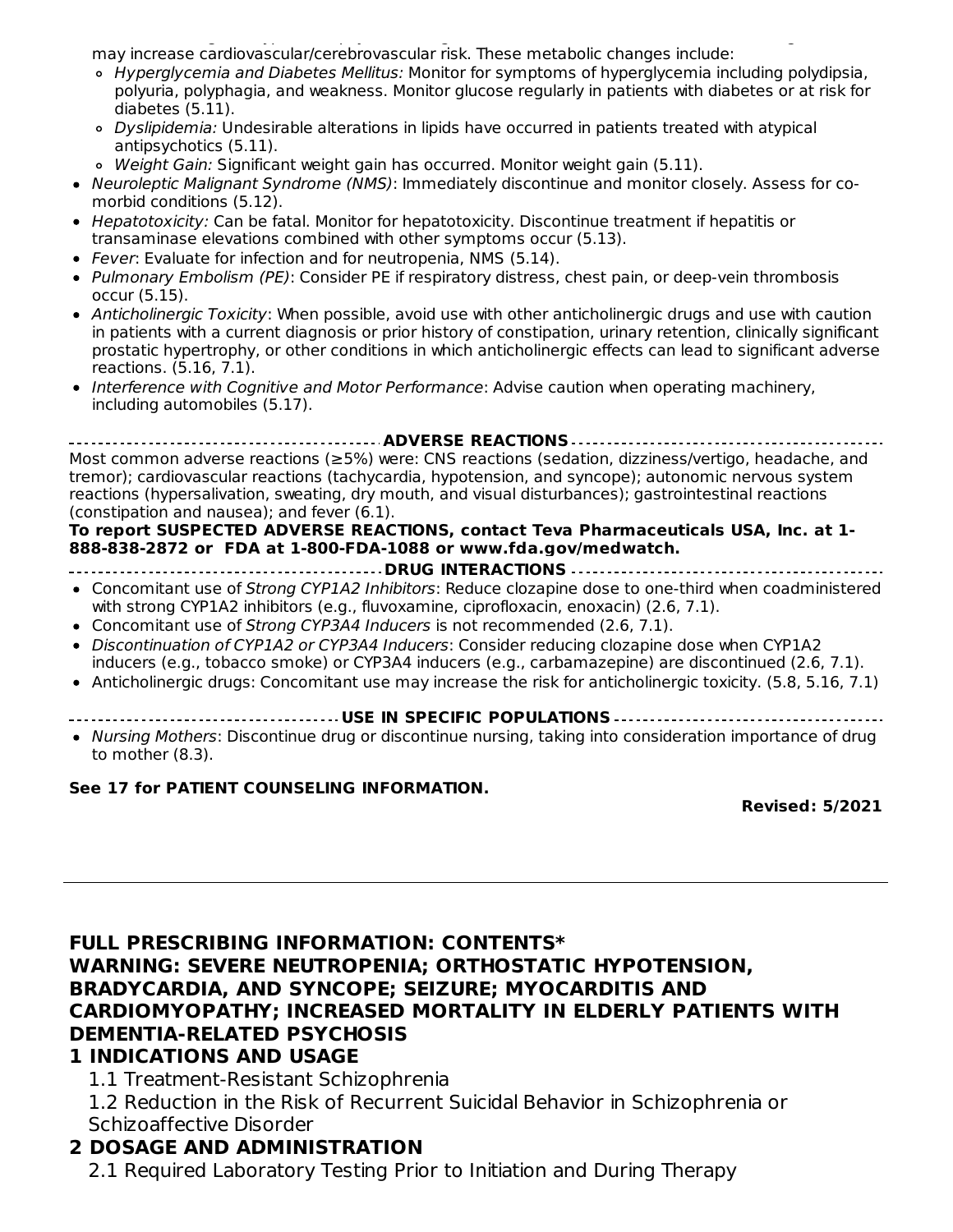- 2.2 Dosing Information
- 2.3 Maintenance Treatment
- 2.4 Discontinuation of Treatment
- 2.5 Re-Initiation of Treatment

2.6 Dosage Adjustments with Concomitant use of CYP1A2, CYP2D6, CYP3A4 Inhibitors or CYP1A2, CYP3A4 Inducers

2.7 Renal or Hepatic Impairment or CYP2D6 Poor Metabolizers

## **3 DOSAGE FORMS AND STRENGTHS**

## **4 CONTRAINDICATIONS**

## **5 WARNINGS AND PRECAUTIONS**

- 5.1 Severe Neutropenia
- 5.2 Clozapine REMS Program
- 5.3 Orthostatic Hypotension, Bradycardia, and Syncope
- 5.4 Falls
- 5.5 Seizures
- 5.6 Myocarditis, Cardiomyopathy and Mitral Valve Incompetence
- 5.7 Increased Mortality in Elderly Patients with Dementia-Related Psychosis
- 5.8 Gastrointestinal Hypomotility with Severe Complications
- 5.9 Eosinophilia
- 5.10 QT Interval Prolongation
- 5.11 Metabolic Changes
- 5.12 Neuroleptic Malignant Syndrome
- 5.13 Hepatotoxicity
- 5.14 Fever
- 5.15 Pulmonary Embolism
- 5.16 Anticholinergic Toxicity
- 5.17 Interference with Cognitive and Motor Performance
- 5.18 Tardive Dyskinesia
- 5.19 Cerebrovascular Adverse Reactions
- 5.20 Recurrence of Psychosis and Cholinergic Rebound after Abrupt Discontinuation of Clozapine

## **6 ADVERSE REACTIONS**

- 6.1 Clinical Trials Experience
- 6.2 Postmarketing Experience

## **7 DRUG INTERACTIONS**

- 7.1 Potential for Other Drugs to Affect Clozapine
- 7.2 Potential for Clozapine to Affect Other Drugs

## **8 USE IN SPECIFIC POPULATIONS**

- 8.1 Pregnancy
- 8.3 Nursing Mothers
- 8.4 Pediatric Use
- 8.5 Geriatric Use
- 8.6 Patients with Renal or Hepatic Impairment
- 8.7 CYP2D6 Poor Metabolizers

## 8.8 Hospice Patients

## **10 OVERDOSAGE**

- 10.1 Overdosage Experience
- 10.2 Management of Overdosage

## **11 DESCRIPTION**

## **12 CLINICAL PHARMACOLOGY**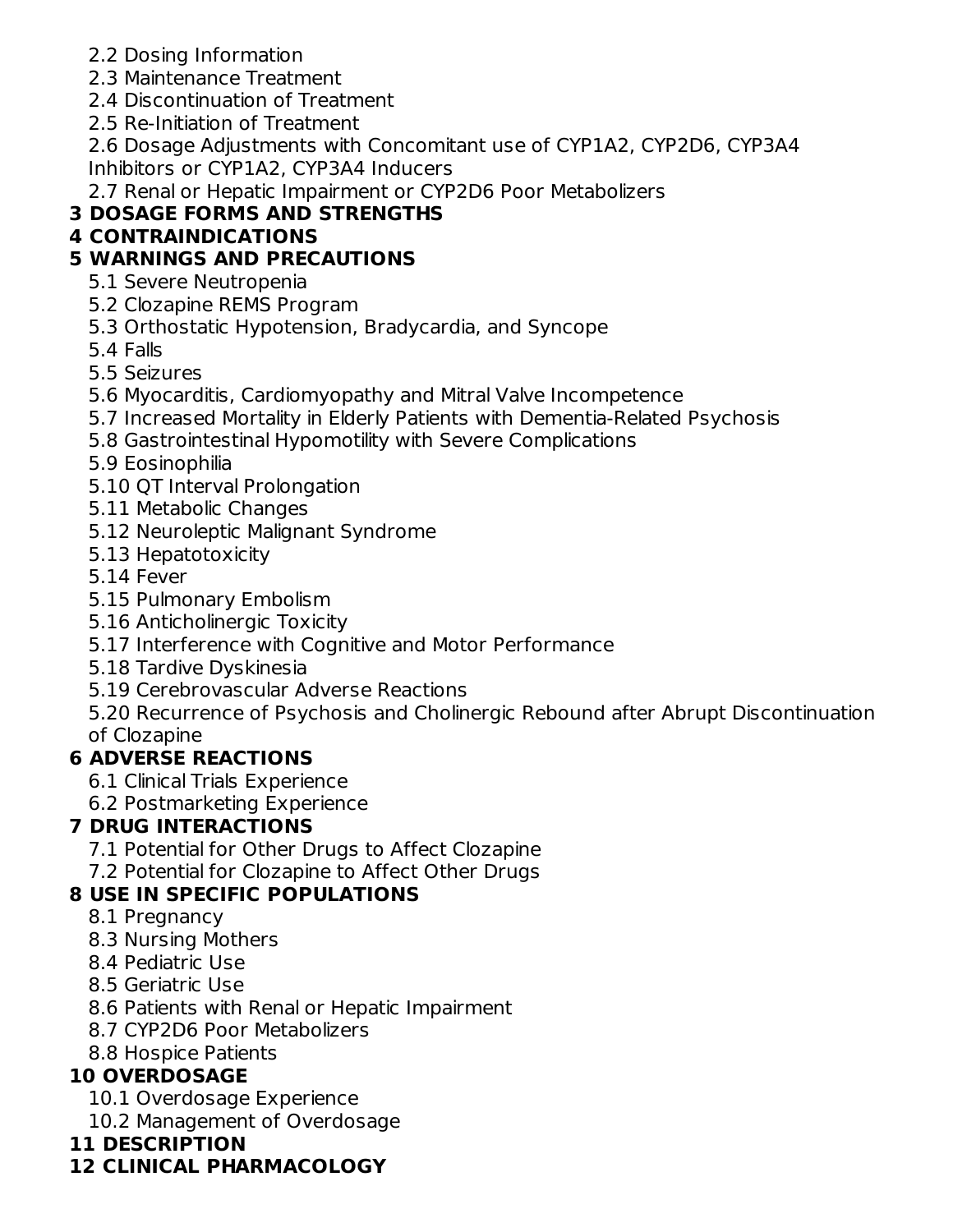- 12.1 Mechanism of Action
- 12.2 Pharmacodynamics
- 12.3 Pharmacokinetics

### **13 NONCLINICAL TOXICOLOGY**

13.1 Carcinogenesis, Mutagenesis, Impairment of Fertility

### **14 CLINICAL STUDIES**

14.1 Treatment-Resistant Schizophrenia

14.2 Recurrent Suicidal Behavior in Schizophrenia or Schizoaffective Disorder

### **16 HOW SUPPLIED/STORAGE AND HANDLING**

- 16.1 How Supplied
- 16.2 Storage and Handling

### **17 PATIENT COUNSELING INFORMATION**

\* Sections or subsections omitted from the full prescribing information are not listed.

### **FULL PRESCRIBING INFORMATION**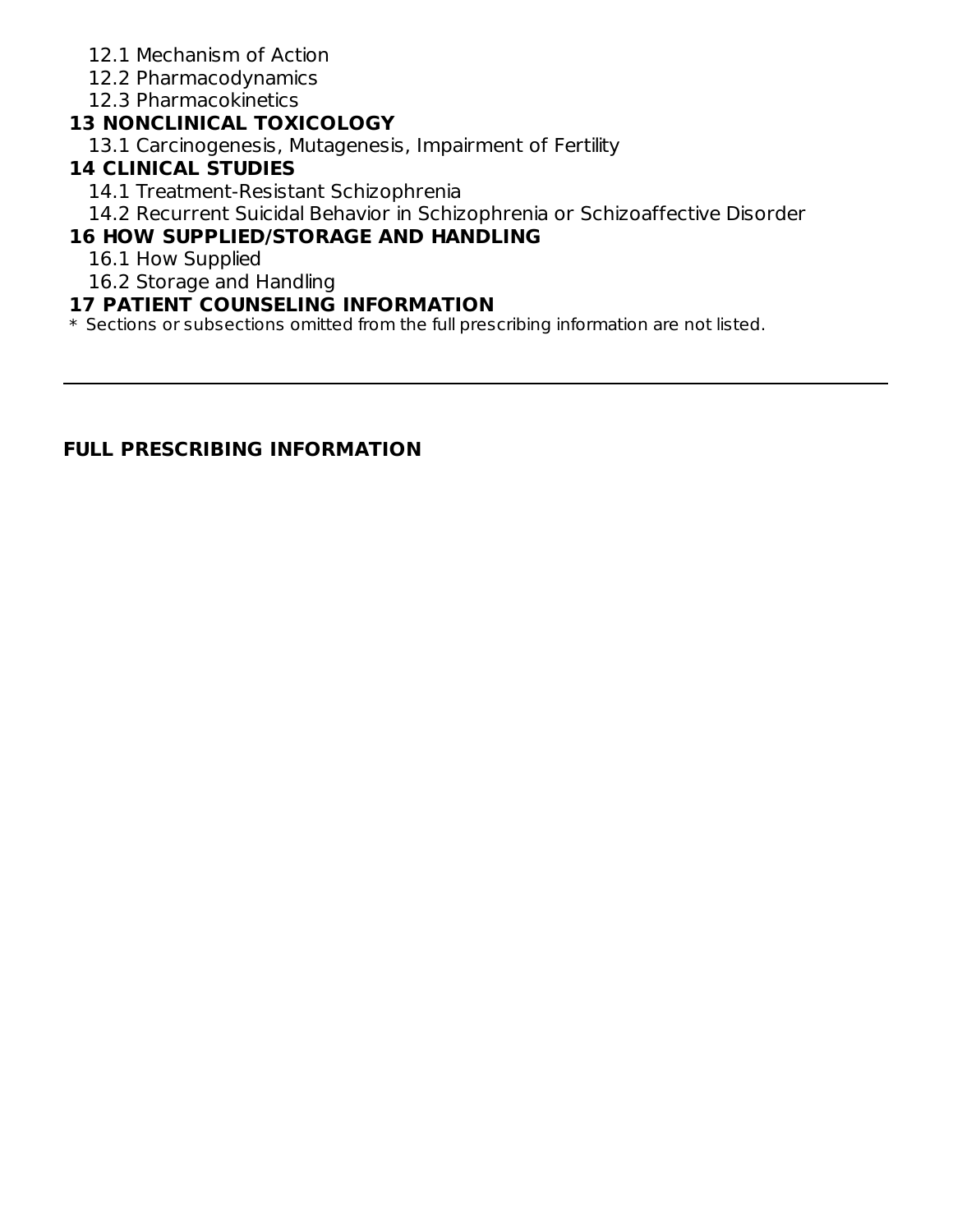#### **WARNING: SEVERE NEUTROPENIA; ORTHOSTATIC HYPOTENSION, BRADYCARDIA, AND SYNCOPE; SEIZURE; MYOCARDITIS AND CARDIOMYOPATHY; INCREASED MORTALITY IN ELDERLY PATIENTS WITH DEMENTIA-RELATED PSYCHOSIS**

#### **Severe Neutropenia**

**Clozapine treatment has caused severe neutropenia, defined as an absolute neutrophil count (ANC) less than 500/μL. Severe neutropenia can lead to serious infection and death. Prior to initiating treatment with clozapine, a baseline ANC must be at least 1500/μL for the general population; and must be at least 1000/μL for patients with documented Benign Ethnic Neutropenia (BEN). During treatment, patients must have regular ANC monitoring. Advise patients to immediately report symptoms consistent with severe neutropenia or infection (e.g., fever, weakness, lethargy, or sore throat) [see Dosage and Administration (2.1) and Warnings and Precautions (5.1)].**

**Because of the risk of severe neutropenia, clozapine is available only through a restricted program under a Risk Evaluation Mitigation Strategy (REMS) called the Clozapine REMS Program [see Warnings and Precautions (5.2)].**

### **Orthostatic Hypotension, Bradycardia, Syncope**

**Orthostatic hypotension, bradycardia, syncope, and cardiac arrest have occurred with clozapine treatment. The risk is highest during the initial titration period, particularly with rapid dose escalation. These reactions can occur with the first dose, with doses as low as 12.5 mg per day. Initiate treatment at 12.5 mg once or twice daily; titrate slowly; and use divided dosages. Use clozapine cautiously in patients with cardiovascular or cerebrovascular disease or conditions predisposing to hypotension (e.g., dehydration, use of antihypertensive medications) [see Dosage and Administration (2.2, 2.5), Warnings and Precautions (5.3)].**

### **Seizures**

**Seizures have occurred with clozapine treatment. The risk is doserelated. Initiate treatment at 12.5 mg, titrate gradually, and use divided dosing. Use caution when administering clozapine to patients with a history of seizures or other predisposing risk factors for seizure (CNS pathology, medications that lower the seizure threshold, alcohol abuse). Caution patients about engaging in any activity where sudden loss of consciousness could cause serious risk to themselves or others [see Dosage and Administration (2.2), Warnings and Precautions (5.5)].**

### **Myocarditis, Cardiomyopathy and Mitral Valve Incompetence**

**Fatal myocarditis and cardiomyopathy have occurred with clozapine treatment. Discontinue clozapine and obtain a cardiac evaluation upon suspicion of these reactions. Generally, patients with clozapine-related myocarditis or cardiomyopathy should not be rechallenged with clozapine. Consider the possibility of myocarditis or cardiomyopathy if chest pain, tachycardia, palpitations, dyspnea, fever, flu-like symptoms,**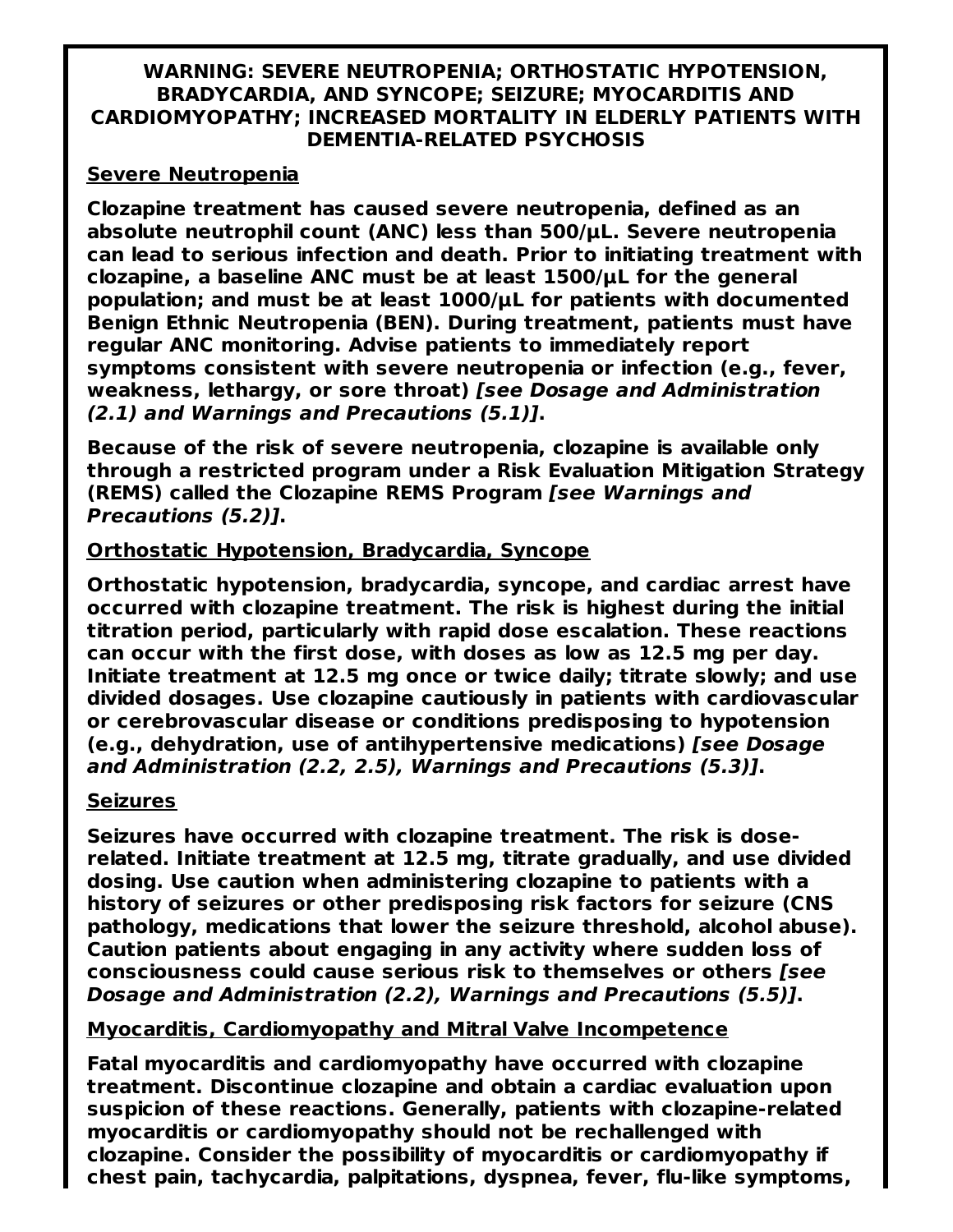**hypotension, or ECG changes occur [see Warnings and Precautions (5.6)].**

**Increased Mortality in Elderly Patients with Dementia-Related Psychosis**

**Elderly patients with dementia-related psychosis treated with antipsychotic drugs are at an increased risk of death. Clozapine is not approved for use in patients with dementia-related psychosis [see Warnings and Precautions (5.7)].**

## **1 INDICATIONS AND USAGE**

### **1.1 Treatment-Resistant Schizophrenia**

Clozapine tablets are indicated for the treatment of severely ill patients with schizophrenia who fail to respond adequately to standard antipsychotic treatment. Because of the risks of severe neutropenia and of seizure associated with their use, clozapine tablets should be used only in patients who have failed to respond adequately to standard antipsychotic treatment [see Warnings and Precautions (5.1, 5.5)].

The effectiveness of clozapine tablets in treatment-resistant schizophrenia was demonstrated in a 6-week, randomized, double-blind, active-controlled study comparing clozapine tablets and chlorpromazine in patients who had failed other antipsychotics [see Clinical Studies (14.1)].

### **1.2 Reduction in the Risk of Recurrent Suicidal Behavior in Schizophrenia or Schizoaffective Disorder**

Clozapine tablets are indicated for reducing the risk of recurrent suicidal behavior in patients with schizophrenia or schizoaffective disorder who are judged to be at chronic risk for re-experiencing suicidal behavior, based on history and recent clinical state. Suicidal behavior refers to actions by a patient that put him/herself at risk for death.

The effectiveness of clozapine tablets in reducing the risk of recurrent suicidal behavior was demonstrated over a two-year treatment period in the InterSePT<sup>™</sup> trial [see Clinical Studies (14.2)].

## **2 DOSAGE AND ADMINISTRATION**

## **2.1 Required Laboratory Testing Prior to Initiation and During Therapy**

Prior to initiating treatment with clozapine tablets, a baseline ANC must be obtained. The baseline ANC must be at least 1500/μL for the general population, and at least 1000/μL for patients with documented Benign Ethnic Neutropenia (BEN). To continue treatment, the ANC must be monitored regularly [see Warnings and Precautions (5.1)].

## **2.2 Dosing Information**

The starting dose is 12.5 mg once daily or twice daily. The total daily dose can be increased in increments of 25 mg to 50 mg per day, if well-tolerated, to achieve a target dose of 300 mg to 450 mg per day (administered in divided doses) by the end of 2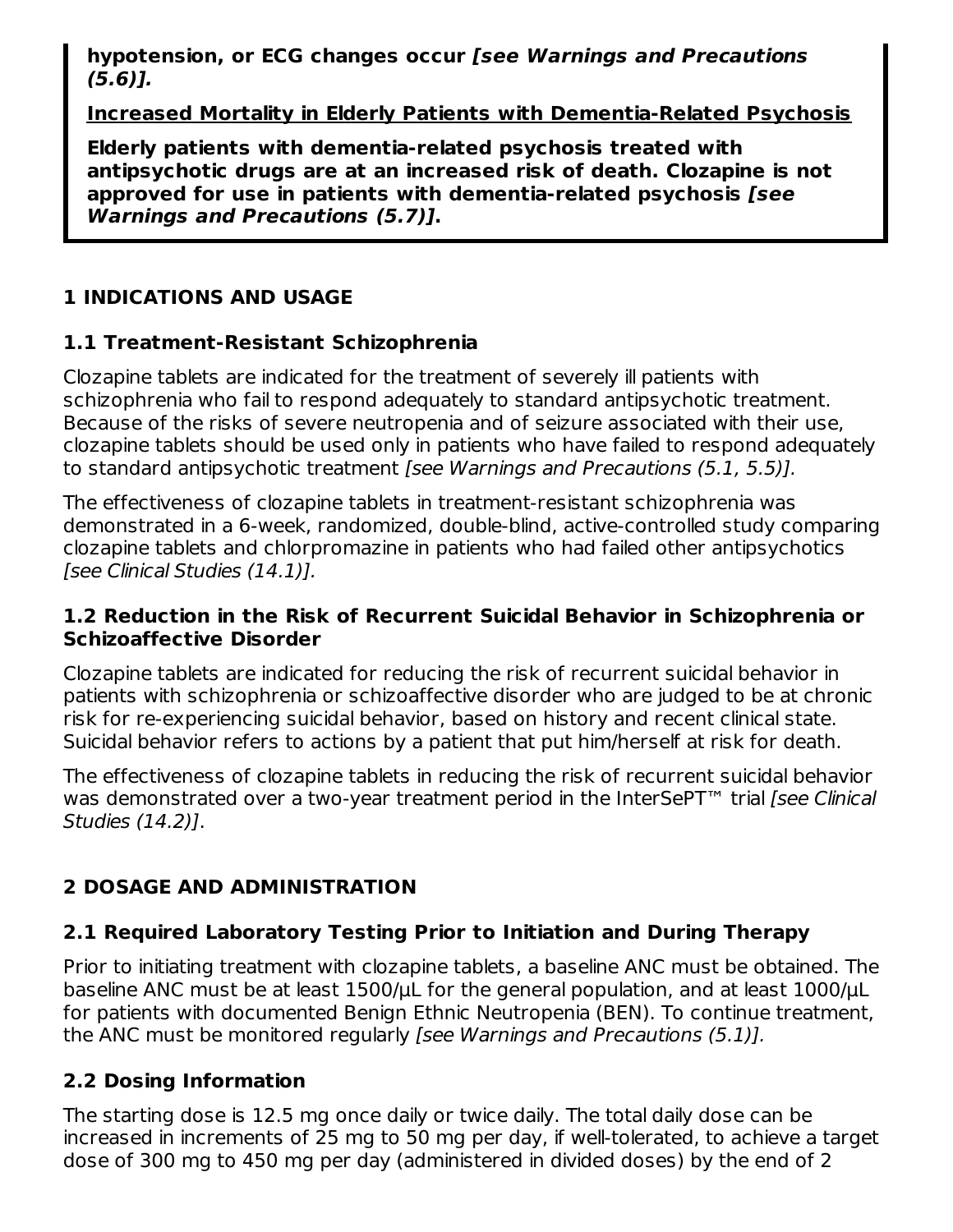weeks. Subsequently, the dose can be increased once weekly or twice weekly, in increments of up to 100 mg. The maximum dose is 900 mg per day. To minimize the risk of orthostatic hypotension, bradycardia, and syncope, it is necessary to use this low starting dose, gradual titration schedule, and divided dosages *[see Warnings and* Precautions (5.3)].

Clozapine tablets can be taken with or without food [see Pharmacokinetics (12.3)].

## **2.3 Maintenance Treatment**

Generally, patients responding to clozapine tablets should continue maintenance treatment on their effective dose beyond the acute episode.

## **2.4 Discontinuation of Treatment**

Method of treatment discontinuation will vary depending on the patient's last ANC:

- See Tables 2 or 3 for appropriate ANC monitoring based on the level of neutropenia if abrupt treatment discontinuation is necessary because of moderate to severe neutropenia.
- Reduce the dose gradually over a period of 1 to 2 weeks if termination of clozapine therapy is planned and there is no evidence of moderate to severe neutropenia.
- For abrupt clozapine discontinuation for a reason unrelated to neutropenia, continuation of the existing ANC monitoring is recommended for general population patients until their ANC is ≥1500/μL and for BEN patients until their ANC is ≥1000/μL or above their baseline.
- Additional ANC monitoring is required for any patient reporting onset of fever (temperature of 38.5°C or 101.3°F, or greater) during the 2 weeks after discontinuation [see Warnings and Precautions (5.1)].
- Monitor all patients carefully for the recurrence of psychotic symptoms and symptoms related to cholinergic rebound such as profuse sweating, headache, nausea, vomiting, and diarrhea.

## **2.5 Re-Initiation of Treatment**

When restarting clozapine tablets in patients who have discontinued clozapine tablets (i.e., 2 days or more since the last dose), re-initiate with 12.5 mg once daily or twice daily. This is necessary to minimize the risk of hypotension, bradycardia, and syncope [see Warnings and Precautions (5.3)]. If that dose is well-tolerated, the dose may be increased to the previously therapeutic dose more quickly than recommended for initial treatment.

### **2.6 Dosage Adjustments with Concomitant use of CYP1A2, CYP2D6, CYP3A4 Inhibitors or CYP1A2, CYP3A4 Inducers**

Dose adjustments may be necessary in patients with concomitant use of: strong CYP1A2 inhibitors (e.g., fluvoxamine, ciprofloxacin, or enoxacin); moderate or weak CYP1A2 inhibitors (e.g., oral contraceptives, or caffeine); CYP2D6 or CYP3A4 inhibitors (e.g., cimetidine, escitalopram, erythromycin, paroxetine, bupropion, fluoxetine, quinidine, duloxetine, terbinafine, or sertraline); CYP3A4 inducers (e.g., phenytoin, carbamazepine, St. John's wort, and rifampin); or CYP1A2 inducers (e.g., tobacco smoking) (Table 1) [see Drug Interactions (7)].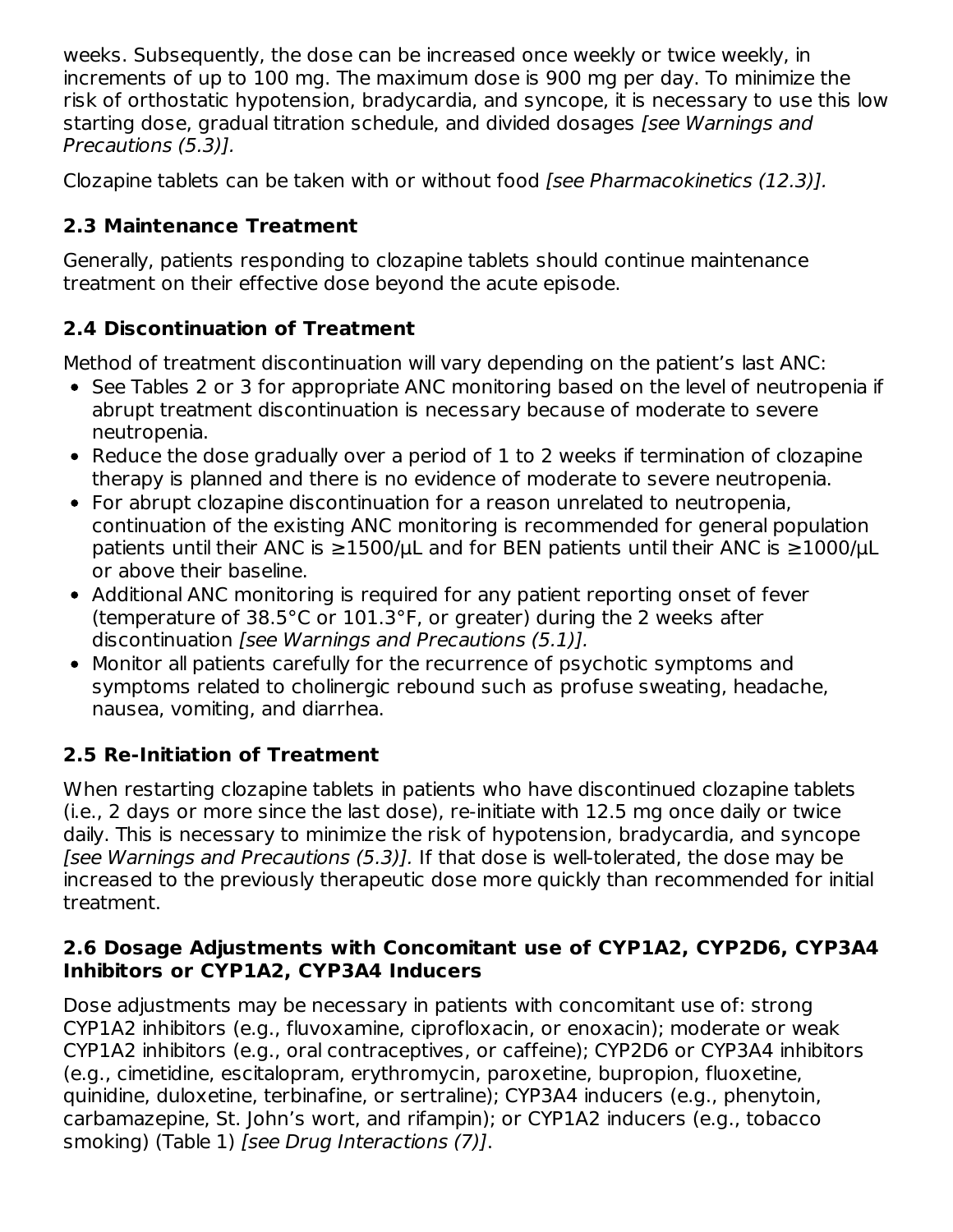|  | Table 1: Dose Adjustment in Patients Taking Concomitant Medications |
|--|---------------------------------------------------------------------|
|--|---------------------------------------------------------------------|

| Co-<br>medications                                                               | <b>Scenarios</b>                                                                                                                    |                                                                                                         |                                                                                                              |  |  |
|----------------------------------------------------------------------------------|-------------------------------------------------------------------------------------------------------------------------------------|---------------------------------------------------------------------------------------------------------|--------------------------------------------------------------------------------------------------------------|--|--|
|                                                                                  | Initiating clozapine<br>tablets while taking a co-<br>medication                                                                    | Adding a co-medication<br>while taking clozapine<br>tablets                                             | Discontinuing a<br>co-medication while<br>continuing clozapine<br>tablets                                    |  |  |
| Strong<br>CYP1A2<br>Inhibitors                                                   | Use one-third of the clozapine tablets dose.                                                                                        |                                                                                                         | Increase clozapine<br>tablets dose based on<br>clinical response.                                            |  |  |
| Moderate or<br>Weak<br>CYP1A2<br>Inhibitors<br>CYP2D6 or<br>CYP3A4<br>Inhibitors | Monitor for adverse reactions. Consider<br>reducing the clozapine tablets dose if necessary.                                        | Monitor for lack of<br>effectiveness. Consider<br>increasing clozapine<br>tablets dose if<br>necessary. |                                                                                                              |  |  |
| Strong<br>CYP3A4<br><b>Inducers</b>                                              | If the inducer is necessary, it may be necessary<br>to increase the clozapine tablets dose. Monitor<br>for decreased effectiveness. |                                                                                                         | Concomitant use is not recommended. However, Reduce clozapine tablets<br>dose based on clinical<br>response. |  |  |
| Moderate or<br>or CYP3A4<br>Inducers                                             | Monitor for decreased effectiveness. Consider<br>weak CYP1A2 increasing the clozapine tablets dose if<br>necessary.                 |                                                                                                         | Monitor for adverse<br>reactions. Consider<br>reducing the clozapine<br>tablets dose if<br>necessary.        |  |  |

### **2.7 Renal or Hepatic Impairment or CYP2D6 Poor Metabolizers**

It may be necessary to reduce the clozapine tablets dose in patients with significant renal or hepatic impairment, or in CYP2D6 poor metabolizers [see Use in Specific Populations (8.6, 8.7)].

### **3 DOSAGE FORMS AND STRENGTHS**

Clozapine Tablets, USP are available as 25 mg, 50 mg, 100 mg, and 200 mg pale-yellow tablets with a score on one side.

### **4 CONTRAINDICATIONS**

Clozapine tablets are contraindicated in patients with a history of serious hypersensitivity to clozapine (e.g., photosensitivity, vasculitis, erythema multiforme, or Stevens-Johnson Syndrome) or any other component of clozapine tablets [see Adverse Reactions (6.2)].

### **5 WARNINGS AND PRECAUTIONS**

### **5.1 Severe Neutropenia**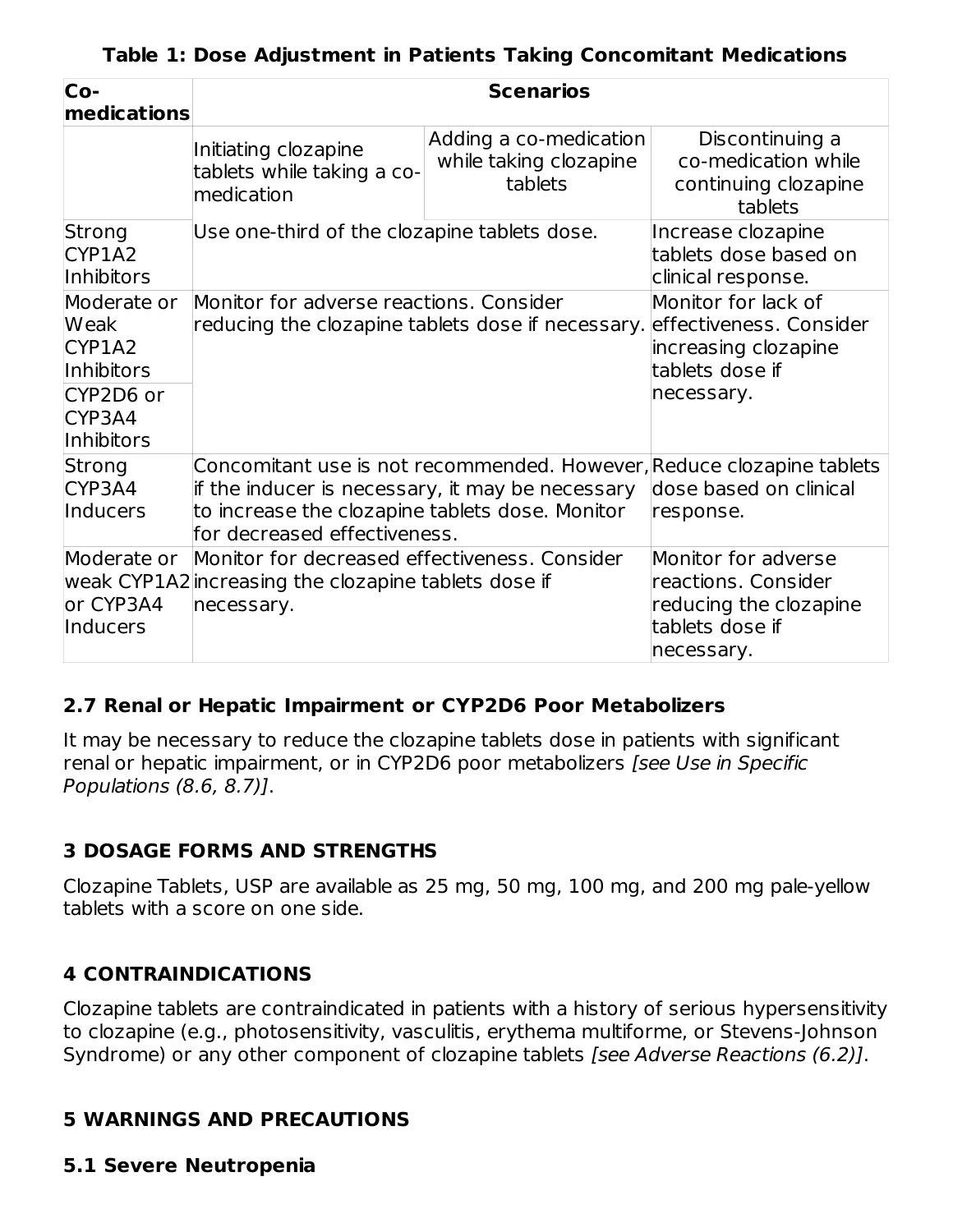## Background

Clozapine can cause neutropenia (a low absolute neutrophil count (ANC)), defined as a reduction below pre-treatment normal levels of blood neutrophils. The ANC is usually available as a component of the complete blood count (CBC), including differential, and is more relevant to drug-induced neutropenia than is the white blood cell (WBC) count. The ANC may also be calculated using the following formula: ANC equals the Total WBC count multiplied by the total percentage of neutrophils obtained from the differential (neutrophil "segs" plus neutrophil "bands"). Other granulocytes (basophils and eosinophils) contribute minimally to neutropenia and their measurement is not necessary [see Adverse Reactions (6.2)]. Neutropenia may be mild, moderate, or severe (see Tables 2 and 3). To improve and standardize understanding, "severe neutropenia" replaces the previous terms severe leukopenia, severe granulocytopenia, or agranulocytosis.

Severe neutropenia, ANC less than (**<**) 500/μL, occurs in a small percentage of patients taking clozapine and is associated with an increase in the risk of serious and potentially fatal infections. Risk of neutropenia appears greatest during the first 18 weeks on treatment and then declines. The mechanism by which clozapine causes neutropenia is unknown and is not dose-dependent.

Two separate management algorithms are provided below, the first for patients in the general population, and the second for patients identified to have baseline neutropenia.

### Clozapine Treatment and Monitoring in the General Patient Population (see Table 2)

Obtain a CBC, including the ANC value, prior to initiating treatment with clozapine to ensure the presence of a normal baseline neutrophil count (equal to or greater than 1500/μL) and to permit later comparisons. Patients in the general population with an ANC equal to or greater than  $(\ge)$ 1500/ $\mu$ L are considered within normal range (Table 2) and are eligible to initiate treatment. Weekly ANC monitoring is required for all patients during the first 6 months of treatment. If a patient's ANC remains equal to or greater than 1500/μL for the first 6 months of treatment, monitoring frequency may be reduced to every 2 weeks for the next 6 months. If the ANC remains equal to or greater than 1500/μL for the second 6 months of continuous therapy, ANC monitoring frequency may be reduced to once every 4 weeks thereafter.

### **Table 2: Clozapine Treatment Recommendations Based on Absolute Neutrophil Count (ANC) Monitoring for the General Patient Population**

| <b>ANC Level</b>                   | <b>Clozapine</b><br><b>Treatment</b><br><b>Recommendations</b>                                                                                    | <b>ANC Monitoring</b>                                                                                    |
|------------------------------------|---------------------------------------------------------------------------------------------------------------------------------------------------|----------------------------------------------------------------------------------------------------------|
| Normal<br>range<br>$(21500/\mu L)$ | • Initiate treatment<br>• If treatment interrupted:<br><30 days, continue<br>monitoring as before<br>$\geq$ 30 days, monitor as if<br>new patient | • Weekly from initiation to 6 months<br>• Every 2 weeks from 6 to 12 months<br>• Monthly after 12 months |
|                                    | • Discontinuation for                                                                                                                             | • See Section 2.4                                                                                        |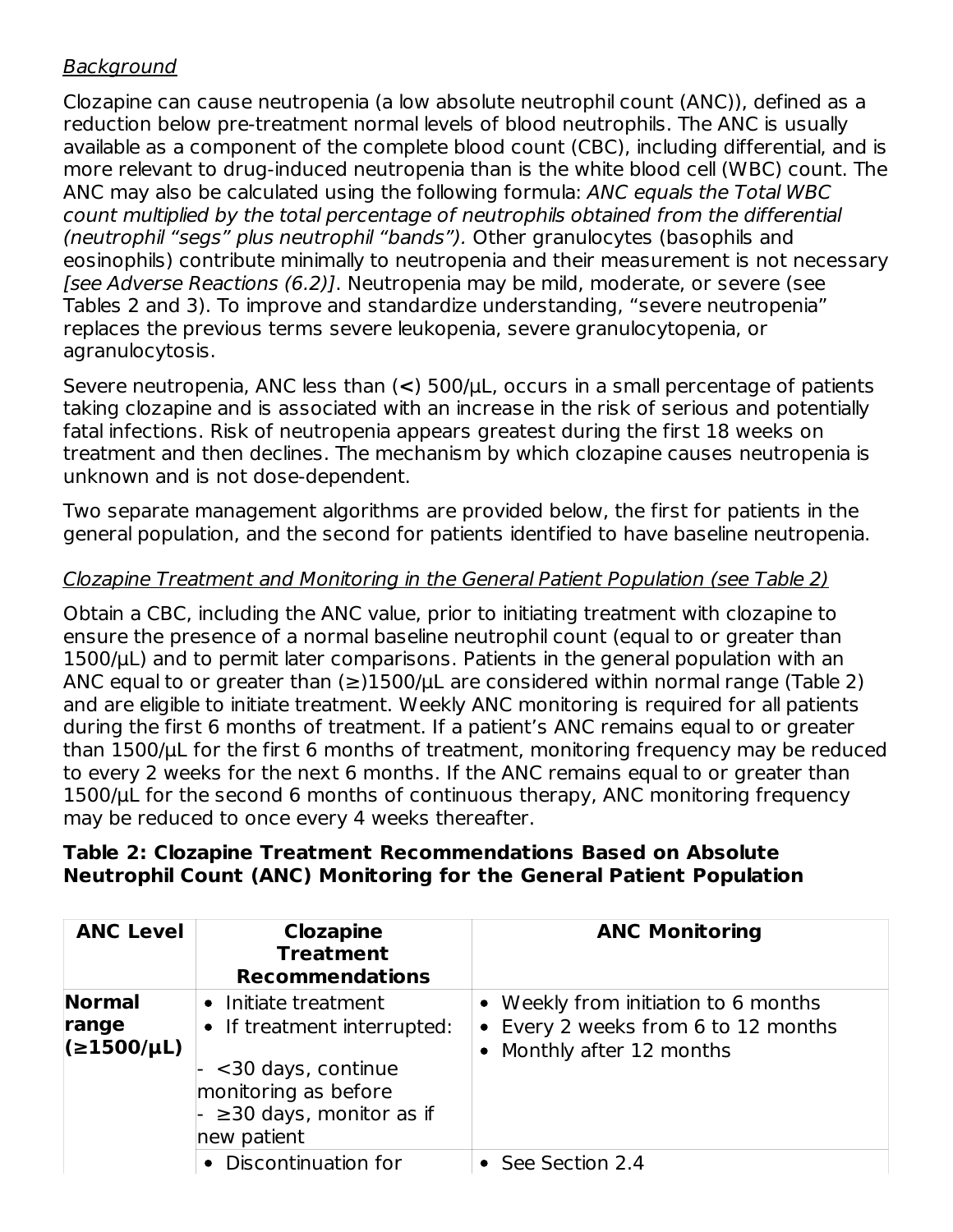|                                                                        | reasons other than<br>neutropenia                                                                                                                                                                                         |                                                                                                                                                                                                                         |
|------------------------------------------------------------------------|---------------------------------------------------------------------------------------------------------------------------------------------------------------------------------------------------------------------------|-------------------------------------------------------------------------------------------------------------------------------------------------------------------------------------------------------------------------|
| <b>Mild</b><br>Neutropenia<br>(1000 to<br>$1499/\mu L$ <sup>*</sup>    | Continue treatment<br>$\bullet$                                                                                                                                                                                           | • Three times weekly until ANC $\geq$ 1500/µL<br>Once ANC ≥1500/µL, return to patient's<br>last "Normal Range" ANC monitoring<br>interval**                                                                             |
| Moderate<br>Neutropenia<br>(500 to<br>$999/ \mu L$ <sup>*</sup>        | Recommend hematology<br>$\bullet$<br>consultation<br>Interrupt treatment for<br>suspected clozapine<br>induced neutropenia<br>Resume treatment once<br>ANC $\geq$ 1000/µL                                                 | Daily until ANC $\geq$ 1000/µL, then<br>Three times weekly until ANC $\geq$ 1500/µL<br>Once ANC ≥1500/µL, check ANC weekly<br>for 4 weeks, then return to patient's last<br>"Normal Range" ANC monitoring<br>interval** |
| <b>Severe</b><br>Neutropenia<br>(less than<br>$500/\mu L$ <sup>*</sup> | Recommend hematology<br>$\bullet$<br>consultation<br>Interrupt treatment for<br>$\bullet$<br>suspected clozapine-<br>induced neutropenia<br>Do not rechallenge unless<br>prescriber determines<br>benefits outweigh risks | Daily until ANC $\geq$ 1000/µL, then<br>Three times weekly until ANC $\geq$ 1500/µL<br>If patient rechallenged, resume treatment<br>as a new patient under "Normal Range"<br>monitoring once ANC ≥1500/µL               |
| within 24 hours                                                        |                                                                                                                                                                                                                           | Confirm all initial reports of ANC less than $1500/\mu$ L with a repeat ANC measurement                                                                                                                                 |

\*\* If clinically appropriate

### Clozapine Treatment and Monitoring in Patients with Benign Ethnic Neutropenia (see Table 3)

Benign ethnic neutropenia (BEN) is a condition observed in certain ethnic groups whose average ANC values are lower than "standard" laboratory ranges for neutrophils. It is most commonly observed in individuals of African descent (approximate prevalence of 25% to 50%), some Middle Eastern ethnic groups, and in other non-Caucasian ethnic groups with darker skin. BEN is more common in men. Patients with BEN have normal hematopoietic stem-cell number and myeloid maturation, are healthy, and do not suffer from repeated or severe infections. They are not at increased risk for developing clozapine-induced neutropenia. Additional evaluation may be needed to determine if baseline neutropenia is due to BEN. Consider hematology consultation before initiating or during clozapine treatment as necessary.

Patients with BEN require a different ANC algorithm for clozapine management due to their lower baseline ANC levels. Table 3 provides guidelines for managing clozapine treatment and ANC monitoring in patients with BEN.

#### **Table 3: Patients with Benign Ethnic Neutropenia (BEN); Clozapine Treatment Recommendations Based on Absolute Neutrophil Count (ANC) Monitoring**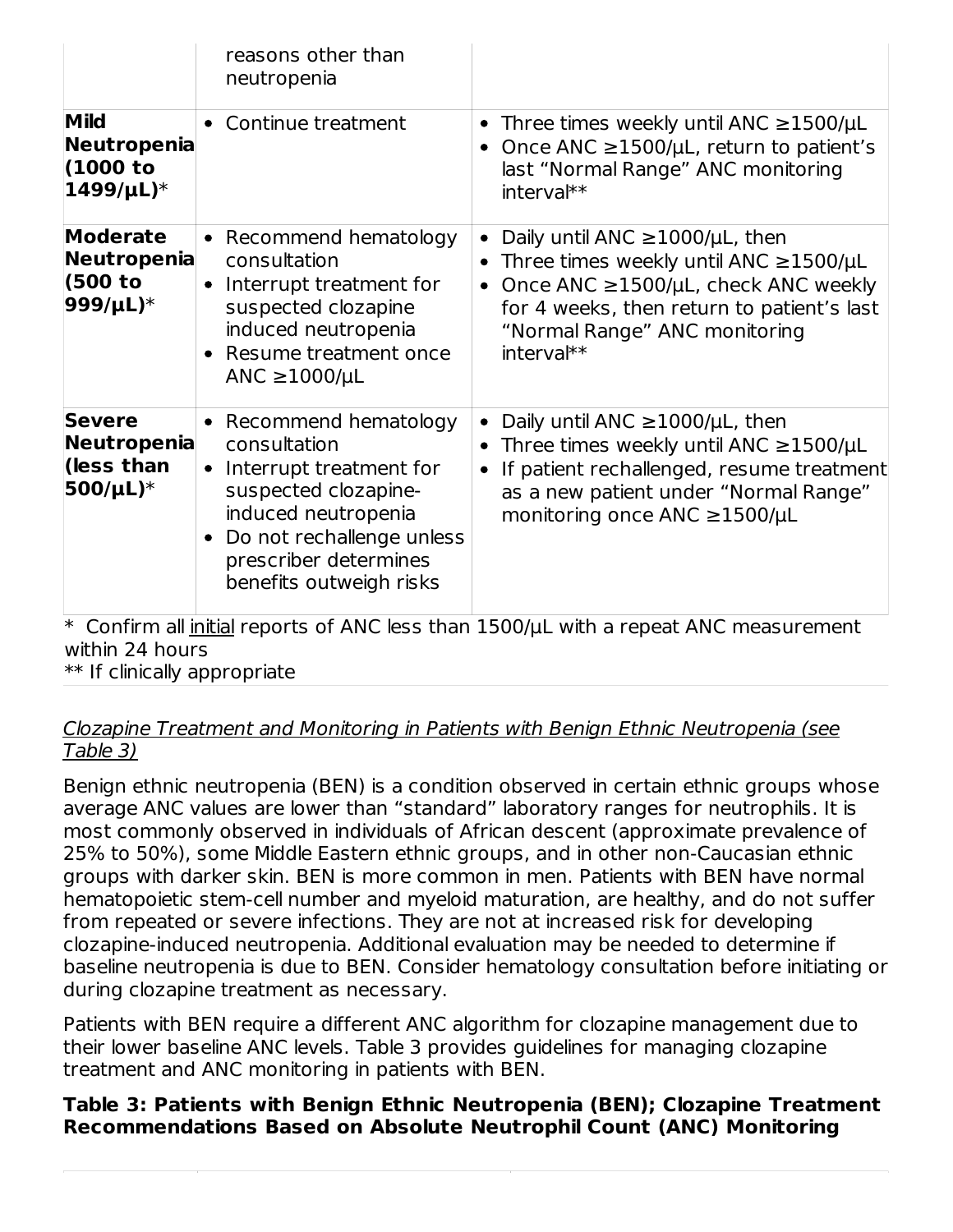| Obtain at least two baseline<br>$\bullet$<br>ANC levels before initiating<br>treatment<br>• If treatment interrupted<br><30 days, continue monitoring<br>as before<br>$\geq$ 30 days, monitor as if new<br>patient | Weekly from initiation to 6 months<br>$\bullet$<br>Every 2 weeks from 6 to 12 months<br>$\bullet$<br>Monthly after 12 months<br>$\bullet$                                                                                                                                          |
|--------------------------------------------------------------------------------------------------------------------------------------------------------------------------------------------------------------------|------------------------------------------------------------------------------------------------------------------------------------------------------------------------------------------------------------------------------------------------------------------------------------|
| • Discontinuation of treatment<br>for reasons other than<br>neutropenia                                                                                                                                            | • See Section 2.4                                                                                                                                                                                                                                                                  |
| • Recommend hematology<br>consultation<br>• Continue treatment                                                                                                                                                     | Three times weekly until ANC<br>$\bullet$<br>$\geq$ 1000/µL or $\geq$ patient's known<br>baseline<br>Once ANC $\geq$ 1000/µL or at patient's<br>known baseline, check ANC weekly<br>for 4 weeks, then return to patient's<br>last "Normal BEN Range" ANC<br>monitoring interval.** |
| • Recommend hematology<br>consultation<br>Interrupt treatment for<br>$\bullet$<br>suspected clozapine-induced<br>neutropenia<br>Do not rechallenge unless<br>prescriber determines<br>benefits outweigh risks      | Daily until ANC $\geq$ 500/µL, then<br>$\bullet$<br>Three times weekly until ANC $\ge$<br>patient's baseline<br>If patient rechallenged, resume<br>treatment as a new patient under<br>"Normal Range" monitoring once<br>ANC $\geq$ 1000/µL or at patient's<br>baseline            |
|                                                                                                                                                                                                                    | * Confirm all initial reports of ANC less than 1500/µL with a repeat ANC measurement                                                                                                                                                                                               |

within 24 hours

\*\* If clinically appropriate

General Guidelines for Management of All Patients with Fever or with Neutropenia

- Fever: Interrupt clozapine as a precautionary measure in any patient who develops fever, defined as a temperature of 38.5°C [101.3°F] or greater, and obtain an ANC level. Fever is often the first sign of neutropenic infection.
- ANC less than 1000/μL: If fever occurs in any patient with an ANC less than 1000/μL, initiate appropriate workup and treatment for infection and refer to Tables 2 or 3 for management.
- Consider hematology consultation.
- See Neuroleptic Malignant Syndrome [NMS] and Fever under WARNINGS and PRECAUTIONS (5) and Instructions for Patients, under PATIENT COUNSELING INFORMATION (17).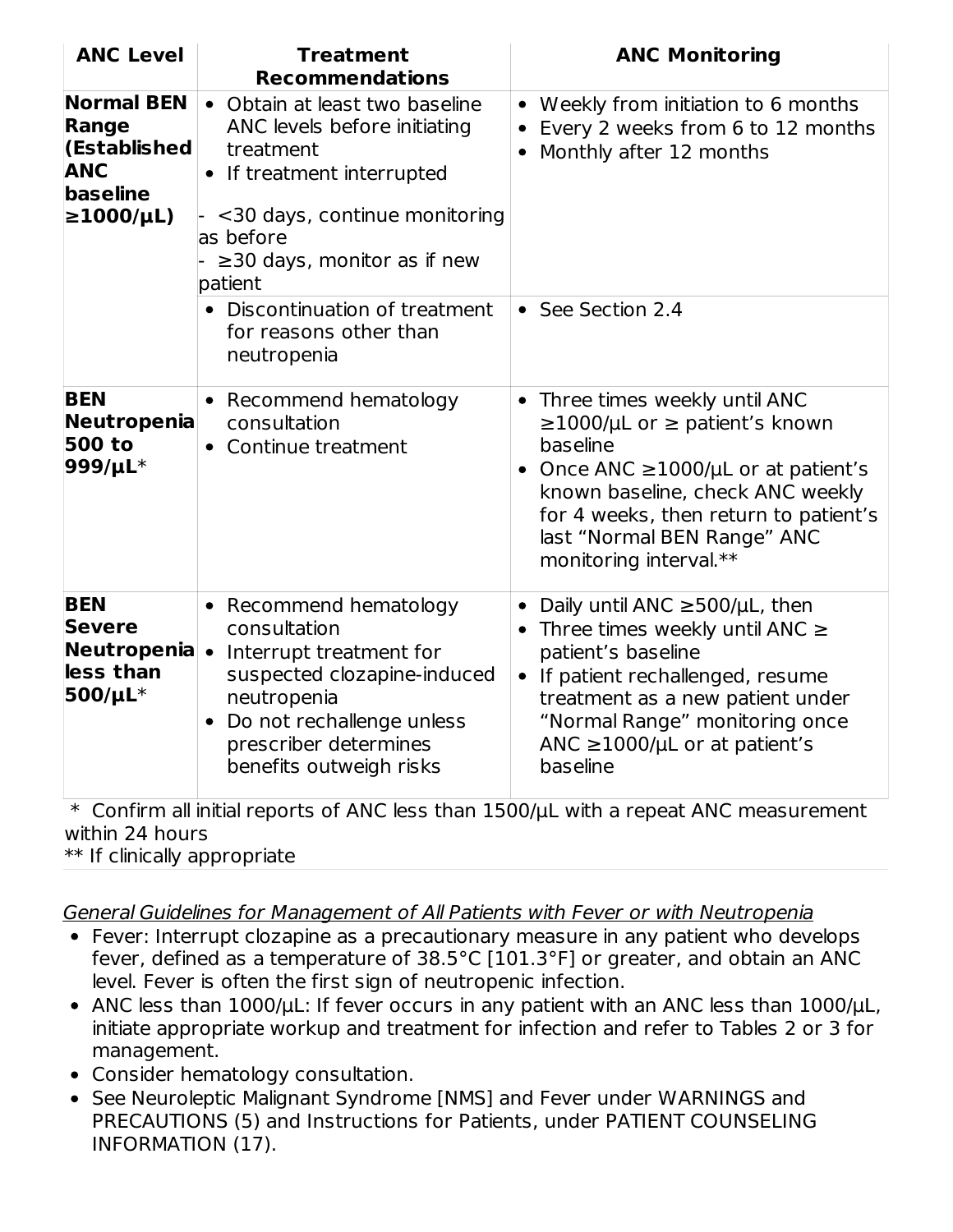### Rechallenge after an ANC less than 500/μL (severe neutropenia)

For some patients who experience severe clozapine-related neutropenia, the risk of serious psychiatric illness from discontinuing clozapine treatment may be greater than the risk of rechallenge (e.g., patients with severe schizophrenic illness who have no treatment options other than clozapine). A hematology consultation may be useful in deciding to rechallenge a patient. In general, however, do not rechallenge patients who develop severe neutropenia with clozapine tablets or a clozapine product.

If a patient will be rechallenged, the clinician should consider thresholds provided in **Tables 2** and **3**, the patient's medical and psychiatric history, a discussion with the patient and his/her caregiver about the benefits and risks of clozapine rechallenge, and the severity and characteristics of the neutropenic episode.

### Using Clozapine with Other Drugs Associated with Neutropenia

It is unclear if concurrent use of other drugs known to cause neutropenia increases the risk or severity of clozapine-induced neutropenia. There is no strong scientific rationale to avoid clozapine treatment in patients concurrently treated with these drugs. If clozapine is used concurrently with an agent known to cause neutropenia (e.g., some chemotherapeutic agents), consider monitoring patients more closely than the treatment guidelines provided in **Tables 2** and **3**. Consult with the treating oncologist in patients receiving concomitant chemotherapy.

## **5.2 Clozapine REMS Program**

Clozapine is only available through a restricted program under a REMS called the Clozapine REMS Program because of the risk of severe neutropenia.

Notable requirements of the Clozapine REMS Program include:

- Healthcare professionals who prescribe clozapine must be certified with the program by enrolling and completing training
- Patients who receive clozapine must be enrolled in the program and comply with the ANC testing and monitoring requirements
- Pharmacies dispensing clozapine must be certified with the program by enrolling and completing training and must only dispense to patients who are eligible to receive clozapine

Further information is available at www.clozapinerems.com or 1-844-267-8678.

## **5.3 Orthostatic Hypotension, Bradycardia, and Syncope**

Hypotension, bradycardia, syncope, and cardiac arrest have occurred with clozapine treatment. The risk is highest during the initial titration period, particularly with rapid dose-escalation. These reactions can occur with the first dose, at doses as low as 12.5 mg. These reactions can be fatal. The syndrome is consistent with neurally mediated reflex bradycardia (NMRB).

Treatment must begin at a maximum dose of 12.5 mg once daily or twice daily. The total daily dose can be increased in increments of 25 mg to 50 mg per day, if well-tolerated, to a target dose of 300 mg to 450 mg per day (administered in divided doses) by the end of 2 weeks. Subsequently, the dose can be increased weekly or twice weekly, in increments of up to 100 mg. The maximum dose is 900 mg per day. Use cautious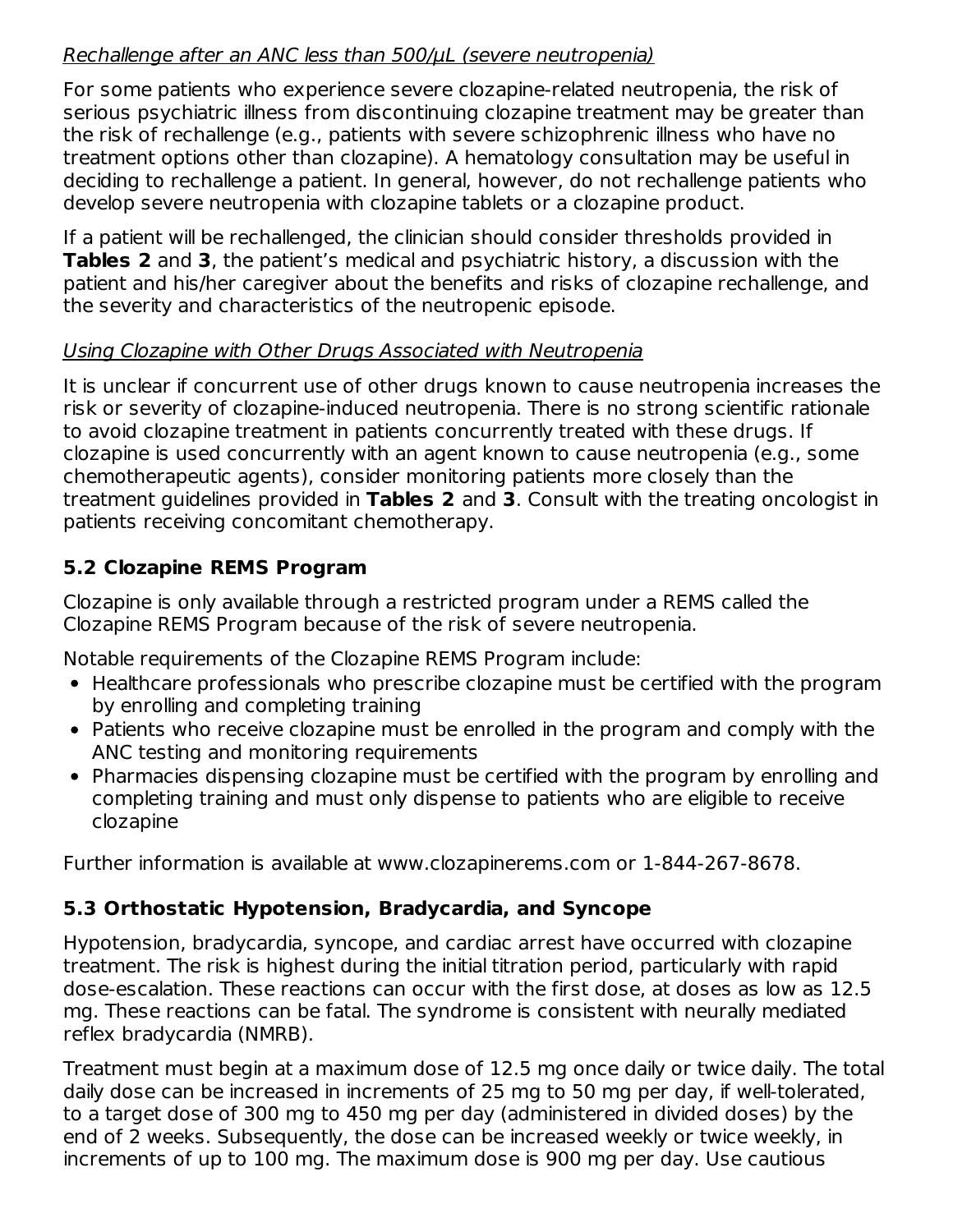titration and a divided dosage schedule to minimize the risk of serious cardiovascular reactions [see Dosage and Administration (2.2)]. Consider reducing the dose if hypotension occurs. When restarting patients who have had even a brief interval off clozapine (i.e., 2 days or more since the last dose), re-initiate treatment at 12.5 mg once daily or twice daily [see Dosage and Administration (2.5)].

Use clozapine cautiously in patients with cardiovascular disease (history of myocardial infarction or ischemia, heart failure, or conduction abnormalities), cerebrovascular disease, and conditions which would predispose patients to hypotension (e.g., concomitant use of antihypertensives, dehydration and hypovolemia).

### **5.4 Falls**

Clozapine may cause somnolence, postural hypotension, motor and sensory instability, which may lead to falls and, consequently, fractures or other injuries. For patients with diseases, conditions, or medications that could exacerbate these effects, complete fall risk assessments when initiating antipsychotic treatment and recurrently for patients on long-term antipsychotic therapy.

## **5.5 Seizures**

Seizure has been estimated to occur in association with clozapine use at a cumulative incidence at one year of approximately 5%, based on the occurrence of one or more seizures in 61 of 1743 patients exposed to clozapine during its clinical testing prior to domestic marketing (i.e., a crude rate of 3.5%). The risk of seizure is dose-related. Initiate treatment with a low dose (12.5 mg), titrate slowly, and use divided dosing.

Use caution when administering clozapine to patients with a history of seizures or other predisposing risk factors for seizure (e.g., head trauma or other CNS pathology, use of medications that lower the seizure threshold, or alcohol abuse). Because of the substantial risk of seizure associated with clozapine use, caution patients about engaging in any activity where sudden loss of consciousness could cause serious risk to themselves or others (e.g., driving an automobile, operating complex machinery, swimming, climbing).

## **5.6 Myocarditis, Cardiomyopathy and Mitral Valve Incompetence**

Myocarditis and cardiomyopathy have occurred with the use of clozapine. These reactions can be fatal. Discontinue clozapine and obtain a cardiac evaluation upon suspicion of myocarditis or cardiomyopathy. Generally, patients with a history of clozapine-associated myocarditis or cardiomyopathy should not be rechallenged with clozapine. However, if the benefit of clozapine treatment is judged to outweigh the potential risks of recurrent myocarditis or cardiomyopathy, the clinician may consider rechallenge with clozapine in consultation with a cardiologist, after a complete cardiac evaluation, and under close monitoring.

Consider the possibility of myocarditis or cardiomyopathy in patients receiving clozapine who present with chest pain, dyspnea, persistent tachycardia at rest, palpitations, fever, flu-like symptoms, hypotension, other signs or symptoms of heart failure, or electrocardiographic findings (low voltages, ST-T abnormalities, arrhythmias, right axis deviation, and poor R wave progression). Myocarditis most frequently presents within the first 2 months of clozapine treatment. Symptoms of cardiomyopathy generally occur later than clozapine-associated myocarditis and usually after 8 weeks of treatment.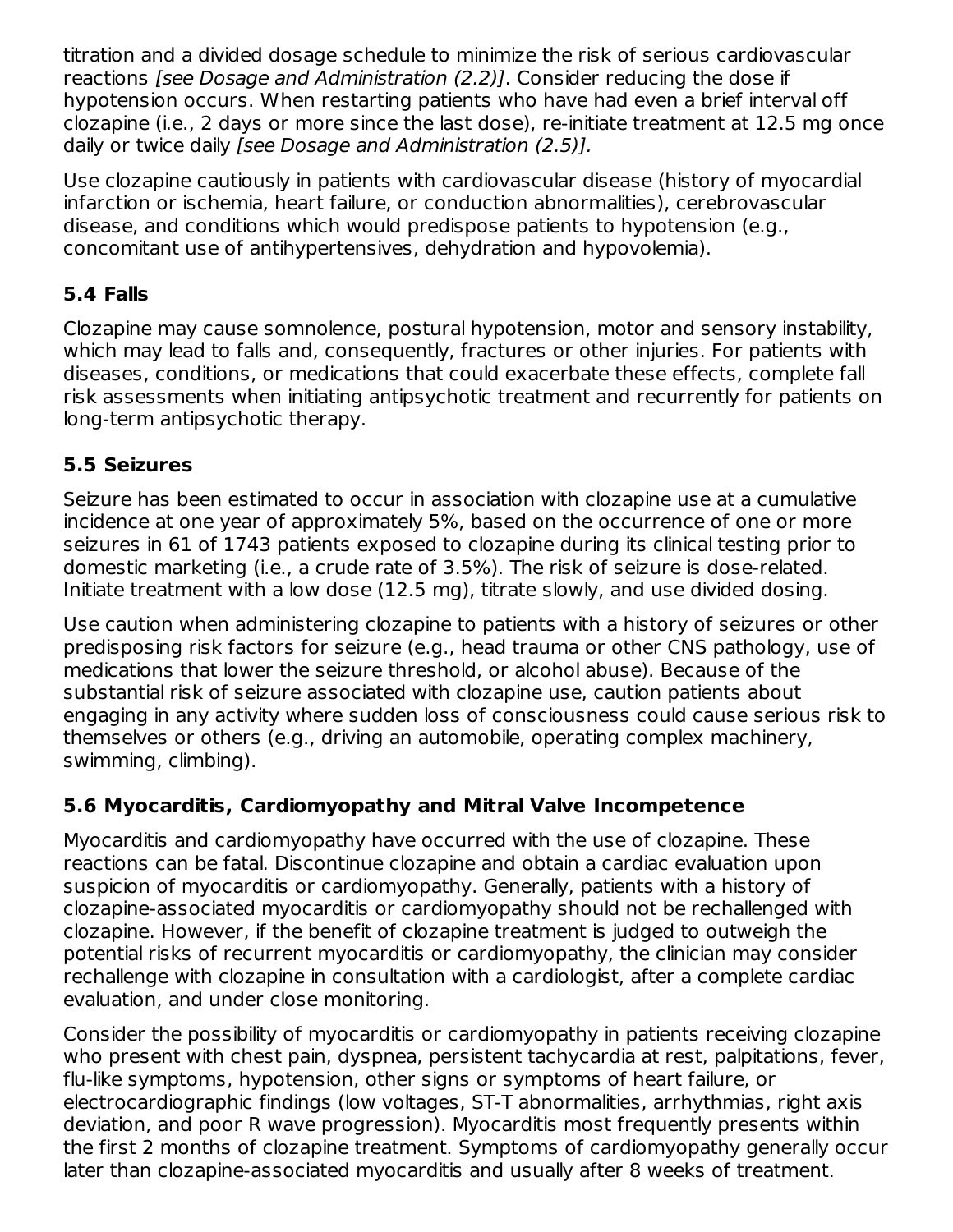However, myocarditis and cardiomyopathy can occur at any period during treatment with clozapine. It is common for nonspecific flu-like symptoms such as malaise, myalgia, pleuritic chest pain, and low-grade fevers to precede more overt signs of heart failure. Typical laboratory findings include elevated troponin I or T, elevated creatinine kinase-MB, peripheral eosinophilia, and elevated C-reactive protein (CRP). Chest roentgenogram may demonstrate cardiac silhouette enlargement, and cardiac imaging (echocardiogram, radionucleotide studies, or cardiac catheterization) may reveal evidence of left ventricular dysfunction. In patients who are diagnosed with cardiomyopathy while taking clozapine mitral valve incompetence has been reported. These cases reported either mild or moderate mitral regurgitation on two-dimensional echocardiography. In patients with suspected cardiomyopathy, consider a 2D-echo Doppler examination to identify mitral valve incompetence.

## **5.7 Increased Mortality in Elderly Patients with Dementia-Related Psychosis**

Elderly patients with dementia-related psychosis treated with antipsychotic drugs are at an increased risk of death. Analyses of 17 placebo-controlled trials (modal duration of 10 weeks), largely in patients taking atypical antipsychotic drugs, revealed a risk of death in drug-treated patients of between 1.6 to 1.7 times the risk of death in placebo-treated patients. Over the course of a typical 10-week controlled trial, the rate of death in drugtreated patients was about 4.5%, compared to a rate of about 2.6% in the placebo group. Although the causes of death were varied, most of the deaths appeared to be either cardiovascular (e.g., heart failure, sudden death) or infectious (e.g., pneumonia) in nature. Observational studies suggest that, similar to atypical antipsychotic drugs, treatment with conventional antipsychotic drugs may increase mortality in this population. The extent to which the findings of increased mortality in observational studies may be attributed to the antipsychotic drug as opposed to some characteristic(s) of the patients is not clear. Clozapine is not approved for the treatment of patients with dementia-related psychosis [see Boxed Warning].

## **5.8 Gastrointestinal Hypomotility with Severe Complications**

Severe gastrointestinal adverse reactions have occurred with the use of clozapine, primarily due to its potent anticholinergic effects and resulting gastrointestinal hypomotility. In post marketing experience, reported effects range from constipation to paralytic ileus. Increased frequency of constipation and delayed diagnosis and treatment increased the risk of severe complications of gastrointestinal hypomotility, resulting in intestinal obstruction, fecal impaction, megacolon and intestinal ischemia or infarction [see Adverse Reaction (6.2)]. These reactions have resulted in hospitalization, surgery, and death. The risk of severe adverse reactions is further increased with anticholinergic medications (and other medications that decrease gastrointestinal peristalsis); therefore, concomitant use should be avoided when possible [see Warnings and Precautions (5.16), Drug Interactions (7.1)].

Prior to initiating clozapine, screen for constipation and treat as necessary. Subjective symptoms of constipation may not accurately reflect the degree of gastrointestinal hypomotility in clozapine treated patients. Therefore, reassess bowel function frequently with careful attention to any changes in the frequency or character of bowel movements, as well as signs and symptoms of complications of hypomotility (e.g., nausea, vomiting, abdominal distension, abdominal pain). If constipation or gastrointestinal hypomotility are identified, monitor closely and treat promptly with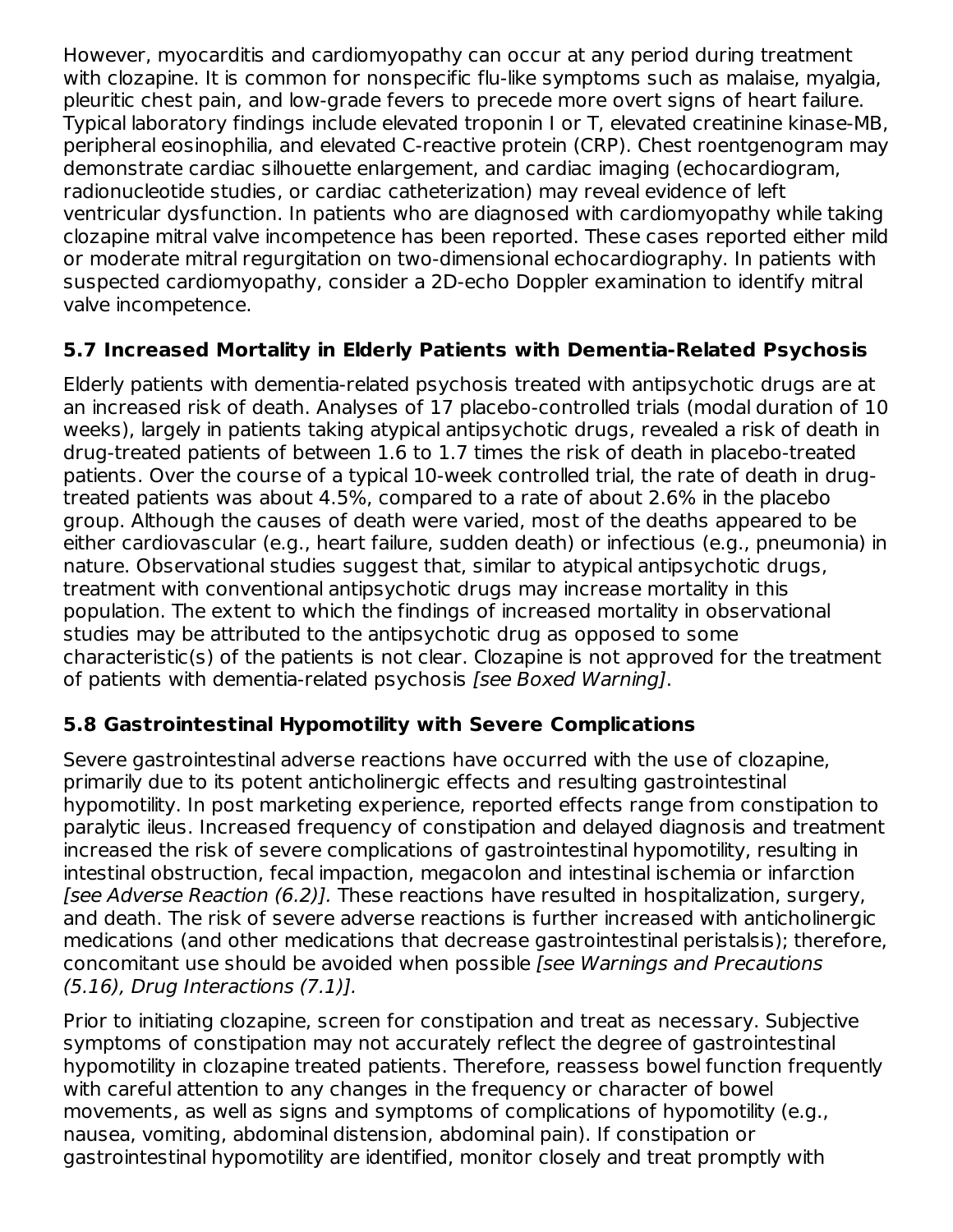appropriate laxatives, as necessary, to prevent severe complications. Consider prophylactic laxatives in high risk patients.

### **5.9 Eosinophilia**

Eosinophilia, defined as a blood eosinophil count of greater than 700/μL, has occurred with clozapine treatment. In clinical trials, approximately 1% of patients developed eosinophilia. Clozapine-related eosinophilia usually occurs during the first month of treatment. In some patients, it has been associated with myocarditis, pancreatitis, hepatitis, colitis, and nephritis. Such organ involvement could be consistent with a drug reaction with eosinophilia and systemic symptoms syndrome (DRESS), also known as drug induced hypersensitivity syndrome (DIHS). If eosinophilia develops during clozapine treatment, evaluate promptly for signs and symptoms of systemic reactions, such as rash or other allergic symptoms, myocarditis, or other organ-specific disease associated with eosinophilia. If clozapine-related systemic disease is suspected, discontinue clozapine immediately.

If a cause of eosinophilia unrelated to clozapine is identified (e.g., asthma, allergies, collagen vascular disease, parasitic infections, and specific neoplasms), treat the underlying cause and continue clozapine.

Clozapine-related eosinophilia has also occurred in the absence of organ involvement and can resolve without intervention. There are reports of successful rechallenge after discontinuation of clozapine, without recurrence of eosinophilia. In the absence of organ involvement, continue clozapine under careful monitoring. If the total eosinophil count continues to increase over several weeks in the absence of systemic disease, the decision to interrupt clozapine therapy and rechallenge after the eosinophil count decreases should be based on the overall clinical assessment, in consultation with an internist or hematologist.

## **5.10 QT Interval Prolongation**

QT prolongation, Torsade de Pointes and other life-threatening ventricular arrhythmias, cardiac arrest, and sudden death have occurred with clozapine treatment. When prescribing clozapine, consider the presence of additional risk factors for QT prolongation and serious cardiovascular reactions. Conditions that increase these risks include the following: history of QT prolongation, long QT syndrome, family history of long QT syndrome or sudden cardiac death, significant cardiac arrhythmia, recent myocardial infarction, uncompensated heart failure, treatment with other medications that cause QT prolongation, treatment with medications that inhibit the metabolism of clozapine, and electrolyte abnormalities.

Prior to initiating treatment with clozapine, perform a careful physical examination, medical history, and concomitant medication history. Consider obtaining a baseline ECG and serum chemistry panel. Correct electrolyte abnormalities. Discontinue clozapine if the QTc interval exceeds 500 msec. If patients experience symptoms consistent with Torsades de Pointes, or other arrhythmias (e.g., syncope, presyncope, dizziness, or palpitations), obtain a cardiac evaluation and discontinue clozapine.

Use caution when administering concomitant medications that prolong the QT interval or inhibit the metabolism of clozapine tablets. Drugs that cause QT prolongation include: specific antipsychotics (e.g., ziprasidone, iloperidone, chlorpromazine, thioridazine,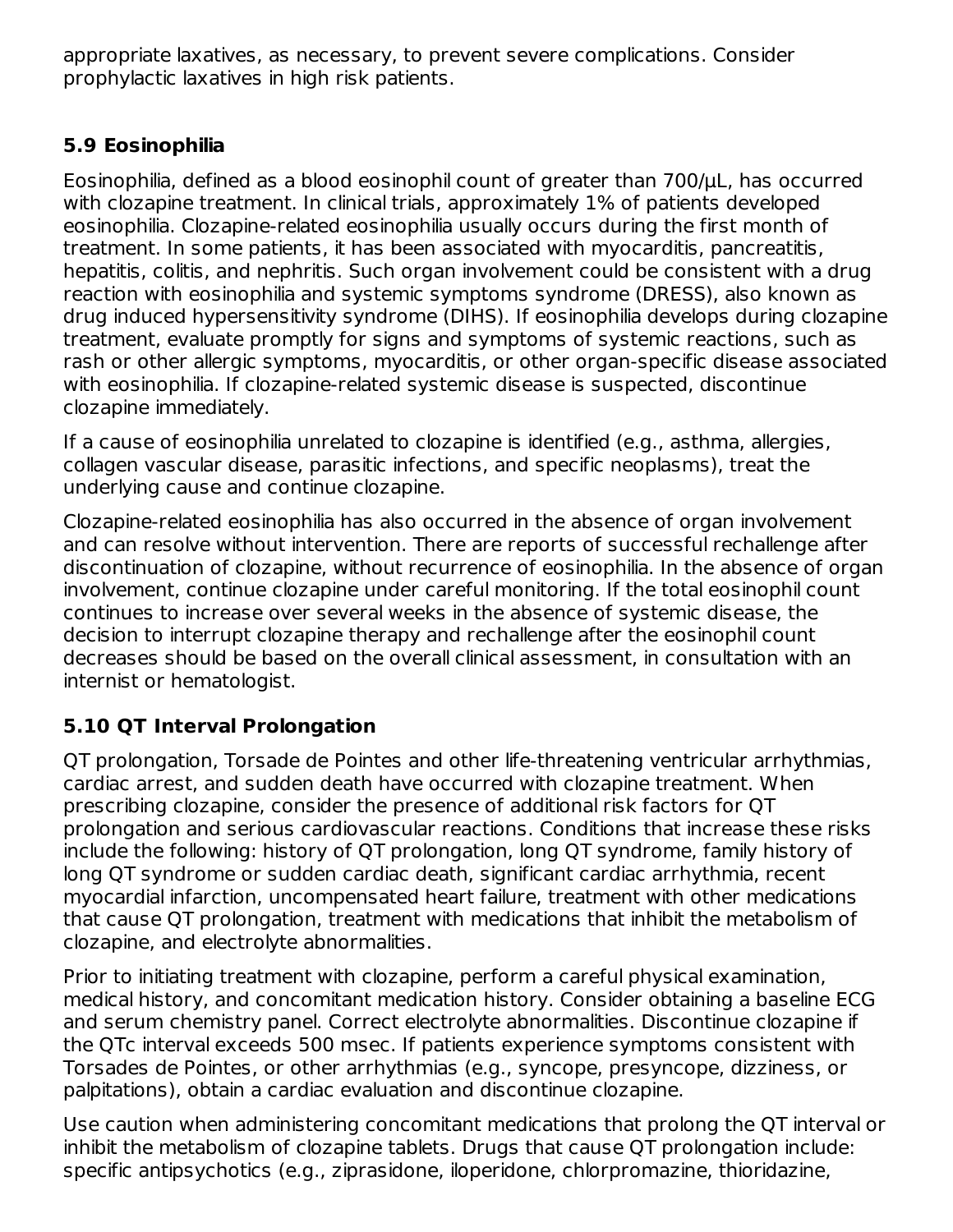mesoridazine, droperidol, pimozide), specific antibiotics (e.g., erythromycin, gatifloxacin, moxifloxacin, sparfloxacin), Class 1A antiarrhythmic medications (e.g., quinidine, procainamide) or Class III antiarrhythmics (e.g., amiodarone, sotalol), and others (e.g., pentamidine, levomethadyl acetate, methadone, halofantrine, mefloquine, dolasetron mesylate, probucol or tacrolimus). Clozapine is primarily metabolized by CYP isoenzymes 1A2, 2D6, and 3A4. Concomitant treatment with inhibitors of these enzymes can increase the concentration of clozapine tablets [see Drug Interactions (7.1) and Clinical Pharmacology (12.3)].

Hypokalemia and hypomagnesemia increase the risk of QT prolongation. Hypokalemia can result from diuretic therapy, diarrhea, and other causes. Use caution when treating patients at risk for significant electrolyte disturbance, particularly hypokalemia. Obtain baseline measurements of serum potassium and magnesium levels, and periodically monitor electrolytes. Correct electrolyte abnormalities before initiating treatment with clozapine.

## **5.11 Metabolic Changes**

Atypical antipsychotic drugs, including clozapine have been associated with metabolic changes that can increase cardiovascular and cerebrovascular risk. These metabolic changes include hyperglycemia, dyslipidemia, and body weight gain. While atypical antipsychotic drugs may produce some metabolic changes, each drug in the class has its own specific risk profile.

### Hyperglycemia and Diabetes Mellitus

Hyperglycemia, in some cases extreme and associated with ketoacidosis or hyperosmolar coma or death, has been reported in patients treated with atypical antipsychotics including clozapine. Assessment of the relationship between atypical antipsychotic use and glucose abnormalities is complicated by the possibility of an increased background risk of diabetes mellitus in patients with schizophrenia and the increasing incidence of diabetes mellitus in the general population. Given these confounders, the relationship between atypical antipsychotic use and hyperglycemiarelated adverse reactions is not completely understood. However, epidemiological studies suggest an increased risk of treatment-emergent, hyperglycemia-related adverse reactions in patients treated with the atypical antipsychotics. Precise risk estimates for hyperglycemia-related adverse reactions in patients treated with atypical antipsychotics are not available.

Patients with an established diagnosis of diabetes mellitus who are started on clozapine should be monitored regularly for worsening of glucose control. Patients with risk factors for diabetes mellitus (e.g., obesity, family history of diabetes) who are starting treatment with atypical antipsychotics should undergo fasting blood glucose testing at the beginning of treatment and periodically during treatment. Any patient treated with atypical antipsychotics should be monitored for symptoms of hyperglycemia including polydipsia, polyuria, polyphagia, and weakness. Patients who develop symptoms of hyperglycemia during treatment with atypical antipsychotics should undergo fasting blood glucose testing. In some cases, hyperglycemia has resolved when the atypical antipsychotic was discontinued; however, some patients required continuation of antidiabetic treatment despite discontinuation of the suspect drug.

In a pooled data analysis of 8 studies in adult subjects with schizophrenia, the mean changes in fasting glucose concentration in the clozapine and chlorpromazine groups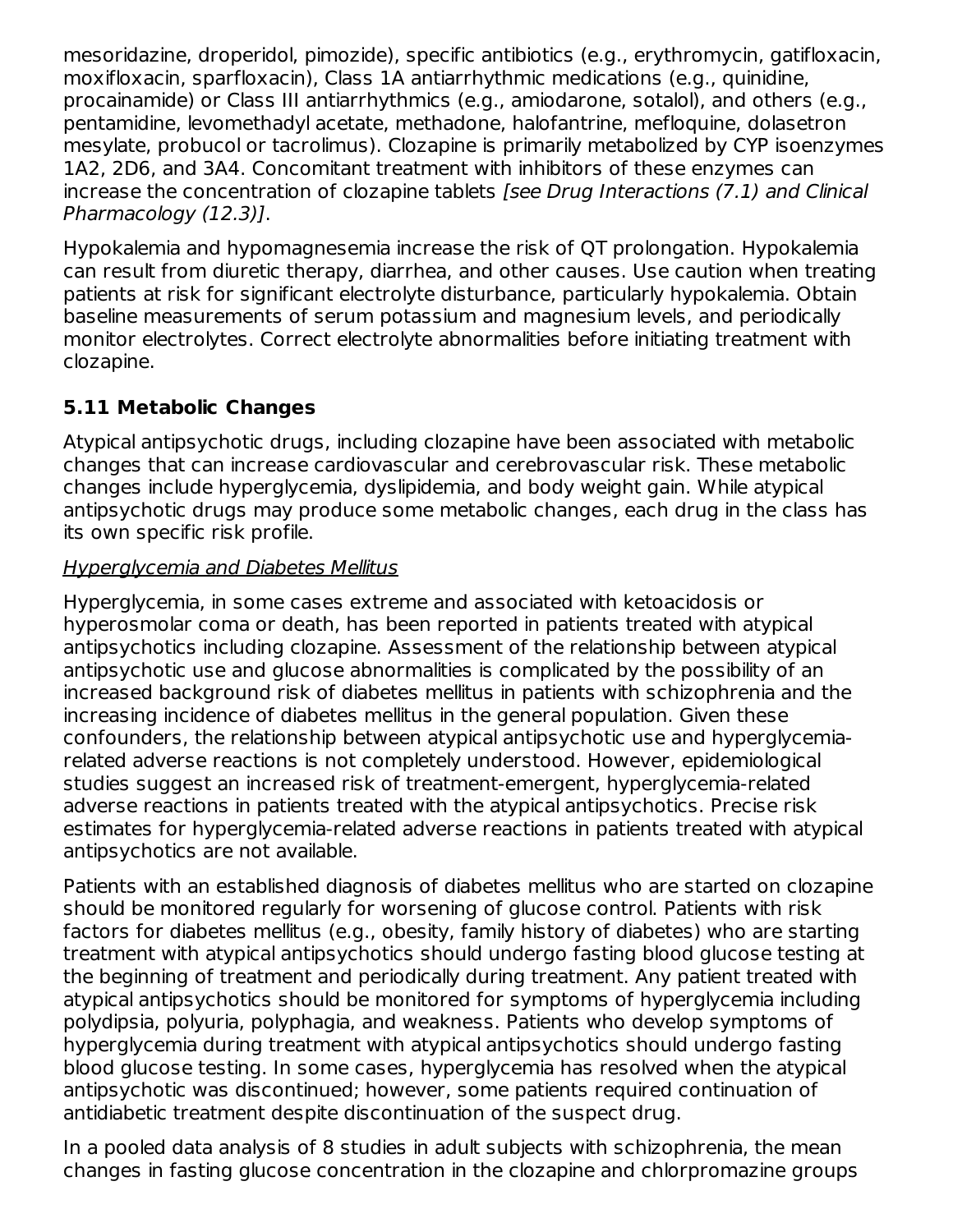were +11 mg/dL and +4 mg/dL respectively. A higher proportion of the clozapine group demonstrated categorical increases from baseline in fasting glucose concentrations, compared to the chlorpromazine group (Table 4). The clozapine doses were 100 mg per day to 900 mg per day (mean modal dose: 512 mg per day). The maximum chlorpromazine dose was 1800 mg per day (mean modal dose: 1029 mg per day). The median duration of exposure was 42 days for clozapine and chlorpromazine.

| Laboratory<br>Parameter | Category Change (at least once)<br>from baseline | <b>Treatment</b><br><b>Arm</b>   | N | $n$ (%)    |
|-------------------------|--------------------------------------------------|----------------------------------|---|------------|
|                         | Normal $(<100$ mg/dL)                            | Clozapine                        |   | 198 53(27) |
|                         | tο                                               |                                  |   |            |
| <b>Fasting Glucose</b>  | High $(\geq 126 \text{ mg/dL})$                  | $Chlorpromazine$ $135$ $14$ (10) |   |            |
|                         | Borderline (100 mg/dL to 125 mg/dL)              | Clozapine                        |   | 57 24(42)  |
|                         | τo                                               |                                  |   |            |
|                         | High ( $\geq$ 126 mg/dL)                         | Chlorpromazine 43 $ 12 \ (28) $  |   |            |

### **Table 4: Categorical Changes in Fasting Glucose Level in Studies in Adult Subjects with Schizophrenia**

### Dyslipidemia

Undesirable alterations in lipids have occurred in patients treated with atypical antipsychotics, including clozapine. Clinical monitoring, including baseline and periodic follow-up lipid evaluations in patients using clozapine, is recommended.

In a pooled data analysis of 10 studies in adult subjects with schizophrenia, clozapine treatment was associated with increases in serum total cholesterol. No data were collected on LDL and HDL cholesterol. The mean increase in total cholesterol was 13 mg/dL in the clozapine group and 15 mg/dL in the chlorpromazine group. In a pooled data analysis of 2 studies in adult subjects with schizophrenia, clozapine treatment was associated with increases in fasting serum triglyceride. The mean increase in fasting triglyceride was 71 mg/dL (54%) in the clozapine group and 39 mg/dL (35%) in the chlorpromazine group (Table 5). In addition, clozapine treatment was associated with categorical increases in serum total cholesterol and triglyceride, as illustrated in Table 6. The proportion of patients with categorical increases in total cholesterol or fasting triglyceride increased with the duration of exposure. The median duration of clozapine and chlorpromazine exposure was 45 days and 38 days, respectively. The clozapine dose range was 100 mg to 900 mg daily; the maximum chlorpromazine dose was 1800 mg daily.

| Table 5: Mean Changes in Total Cholesterol and Triglyceride Concentration in |
|------------------------------------------------------------------------------|
| <b>Studies in Adult Subjects with Schizophrenia</b>                          |

| <b>Treatment Arm</b>        | <b>Baseline total cholesterol</b><br>concentration (mg/dL) | <b>Change from baseline</b><br>$mg/dL$ (%) |  |  |  |
|-----------------------------|------------------------------------------------------------|--------------------------------------------|--|--|--|
| Clozapine $(N=334)$         | 184                                                        | $+13(7)$                                   |  |  |  |
| Chlorpromazine<br>$(N=185)$ | 182                                                        | $+15(8)$                                   |  |  |  |
|                             | <b>Baseline triglyceride</b><br>concentration (mg/dL)      | <b>Change from baseline</b><br>$mg/dL$ (%) |  |  |  |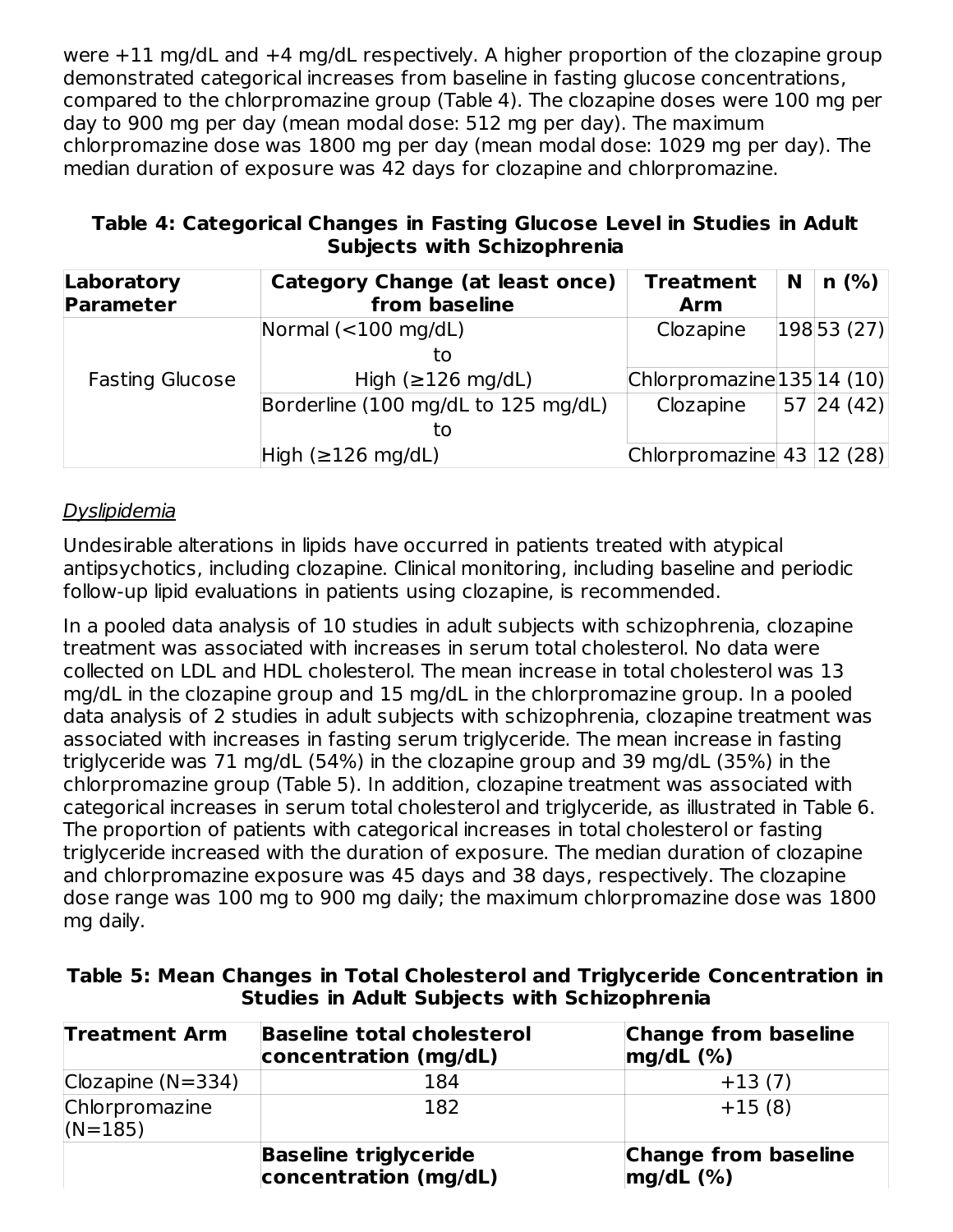| Clozapine $(N=6)$ | 130 | $+71(54)$ |
|-------------------|-----|-----------|
| Chlorpromazine    |     | $+39(35)$ |
| $(N=7)$           |     |           |

### **Table 6: Categorical Changes in Lipid Concentrations in Studies in Adult Subjects with Schizophrenia**

| Laboratory<br><b>Parameter</b>    | <b>Category</b><br>Change (at<br>least once)<br>from baseline | <b>Treatment Arm</b> | N              | n(%)     |
|-----------------------------------|---------------------------------------------------------------|----------------------|----------------|----------|
|                                   |                                                               | Clozapine            | 334            | 111 (33) |
|                                   | Increase by $\geq 40$<br>mg/dL                                | Chlorpromazine       | 185            | 46 (25)  |
|                                   | Normal (<200                                                  | Clozapine            | 222            | 18(8)    |
| Total                             | mg/dL) to                                                     | Chlorpromazine       | 132            | 3(2)     |
| Cholesterol<br>(random or         | High $(≥240$<br>mg/dL)                                        |                      |                |          |
| fasting)                          | <b>Borderline</b>                                             | Clozapine            |                | 30(38)   |
|                                   | $(200 \text{ mg/dL to})$                                      | Chlorpromazine       | 34             | 14 (41)  |
|                                   | 239 mg/dL) to<br>High $(≥240$<br>mg/dL)                       |                      |                |          |
|                                   | Increase by $\geq 50$                                         | Clozapine            | 6              | 3(50)    |
|                                   | mg/dL                                                         | Chlorpromazine       | 7              | 3(43)    |
|                                   | Normal $(<150$                                                | Clozapine            | 4              | 0(0)     |
|                                   | $mq/dL$ ) to                                                  | Chlorpromazine       | 6              | 2(33)    |
| <b>Triglycerides</b><br>(fasting) | High $(≥200$<br>mg/dL)                                        |                      |                |          |
|                                   | <b>Borderline</b>                                             | Clozapine            | 1              | 1(100)   |
|                                   | $(\geq 150 \text{ mg/dL})$                                    | Chlorpromazine       | $\overline{1}$ | 0(0)     |
|                                   | and $<$ 200<br>mg/dL) to High<br>(≥200 mg/dL)                 |                      |                |          |

### Weight Gain

Weight gain has occurred with the use of antipsychotics, including clozapine. Monitor weight during treatment with clozapine. Table 7 summarizes the data on weight gain by the duration of exposure pooled from 11 studies with clozapine and active comparators. The median duration of exposure was 609, 728, and 42 days, in the clozapine, olanzapine, and chlorpromazine group, respectively.

### **Table 7: Mean Change in Body Weight (kg) by Duration of Exposure from Studies in Adult Subjects with Schizophrenia**

|  | Metabolic parameter Exposure duration Clozapine Olanzapine Chlorpromazine |  |                             |                          |           |             |
|--|---------------------------------------------------------------------------|--|-----------------------------|--------------------------|-----------|-------------|
|  |                                                                           |  | $ $ (N=669) $ $ (N=442) $ $ |                          | $(N=155)$ |             |
|  |                                                                           |  |                             | ∣n   Mean   n   Mean   n |           | <b>Mean</b> |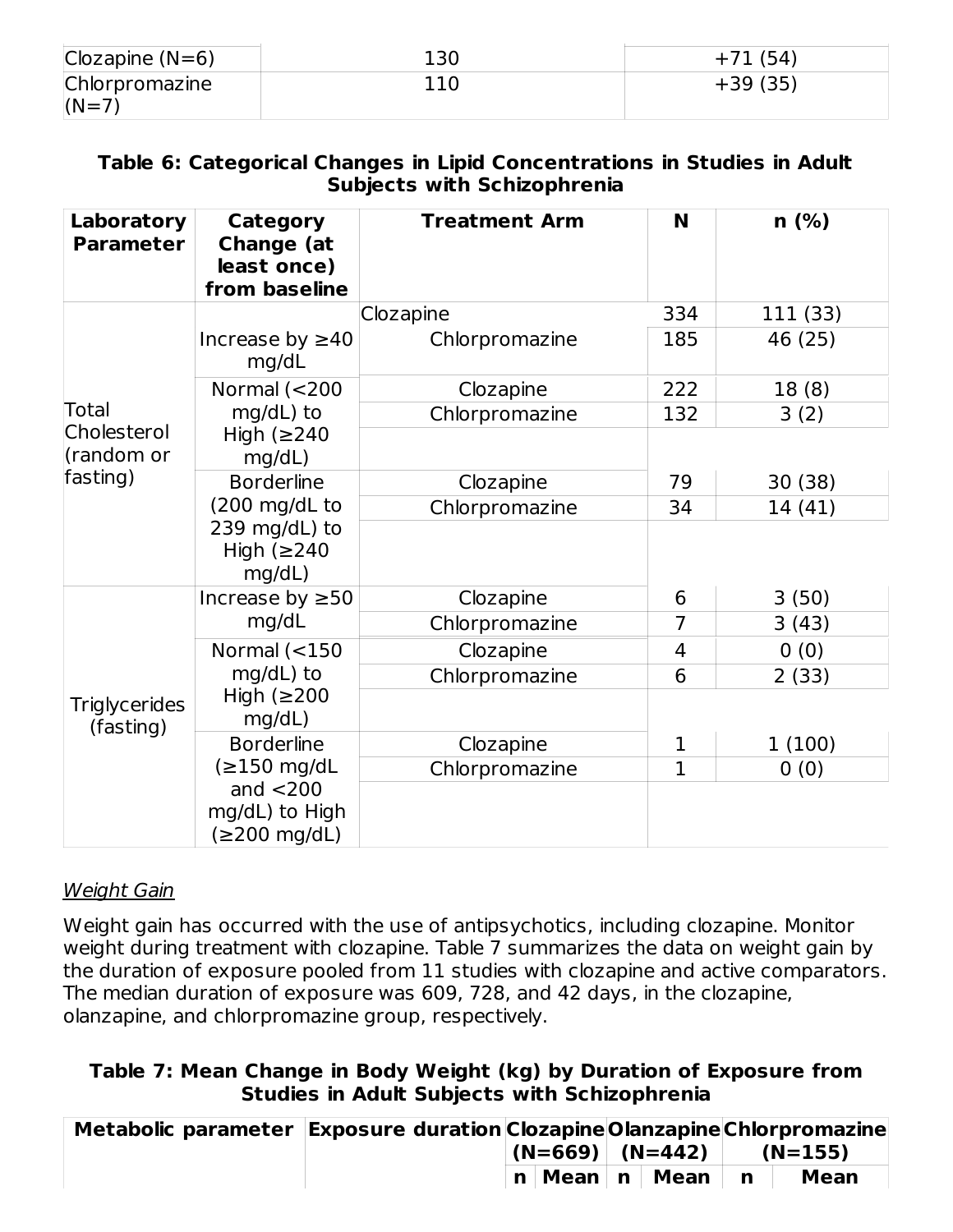|                           | 2 weeks (Day 11 to<br>17)         | 6  | $+0.9$ | 3  | $+0.7$  | 2        | $-0.5$ |
|---------------------------|-----------------------------------|----|--------|----|---------|----------|--------|
|                           | 4 weeks (Day 21 to<br>35)         | 23 | $+0.7$ | 8  | $+0.8$  | 17       | $+0.6$ |
| <b>Weight change from</b> | 8 weeks (Day 49 to<br>63)         | 12 | $+1.9$ | 13 | $+1.8$  | 16       | $+0.9$ |
| <b>baseline</b>           | 12 weeks (Day 70 to $ 17 $<br>98) |    | $+2.8$ | 5  | $+3.1$  | 0        | 0      |
|                           | 24 weeks (Day 154<br>to 182)      | 42 | $-0.6$ | 12 | $+5.7$  | $\Omega$ | 0      |
|                           | 48 weeks (Day 322<br>to 350)      | 3  | $+3.7$ | 3  | $+13.7$ | 0        | 0      |

Table 8 summarizes pooled data from 11 studies in adult subjects with schizophrenia demonstrating weight gain ≥7% of body weight relative to baseline. The median duration of exposure was 609, 728, and 42 days, in the clozapine, olanzapine, and chlorpromazine group, respectively.

#### **Table 8: Proportion of Adult Subjects in Schizophrenia Studies with Weight Gain ≥7% Relative to Baseline Body Weight**

|                           |     |                      | Weight change Clozapine Olanzapine Chlorpromazine |
|---------------------------|-----|----------------------|---------------------------------------------------|
| N                         | 669 | 442                  | 155                                               |
| $\geq 7\%$<br>(inclusive) |     | 236 (35%)  203 (46%) | 13 (8%)                                           |

## **5.12 Neuroleptic Malignant Syndrome**

Antipsychotic drugs including clozapine can cause a potentially fatal symptom complex referred to as Neuroleptic Malignant Syndrome (NMS). Clinical manifestations of NMS include hyperpyrexia, muscle rigidity, altered mental status, and autonomic instability (irregular pulse or blood pressure, tachycardia, diaphoresis, and cardiac dysrhythmias). Associated findings can include elevated creatine phosphokinase (CPK), myoglobinuria, rhabdomyolysis, and acute renal failure.

The diagnostic evaluation of patients with this syndrome is complicated. It is important to consider the presence of other serious medical conditions (e.g., severe neutropenia, infection, heat stroke, primary CNS pathology, central anticholinergic toxicity, extrapyramidal symptoms, and drug fever).

The management of NMS should include (1) immediate discontinuation of antipsychotic drugs and other drugs not essential to concurrent therapy, (2) intensive symptomatic treatment and medical monitoring, and (3) treatment of comorbid medical conditions. There is no general agreement about specific pharmacological treatments for NMS.

If a patient requires antipsychotic drug treatment after recovery from NMS, the potential reintroduction of drug therapy should be carefully considered. NMS can recur. Monitor closely if restarting treatment with antipsychotics.

NMS has occurred with clozapine monotherapy and with concomitant CNS-active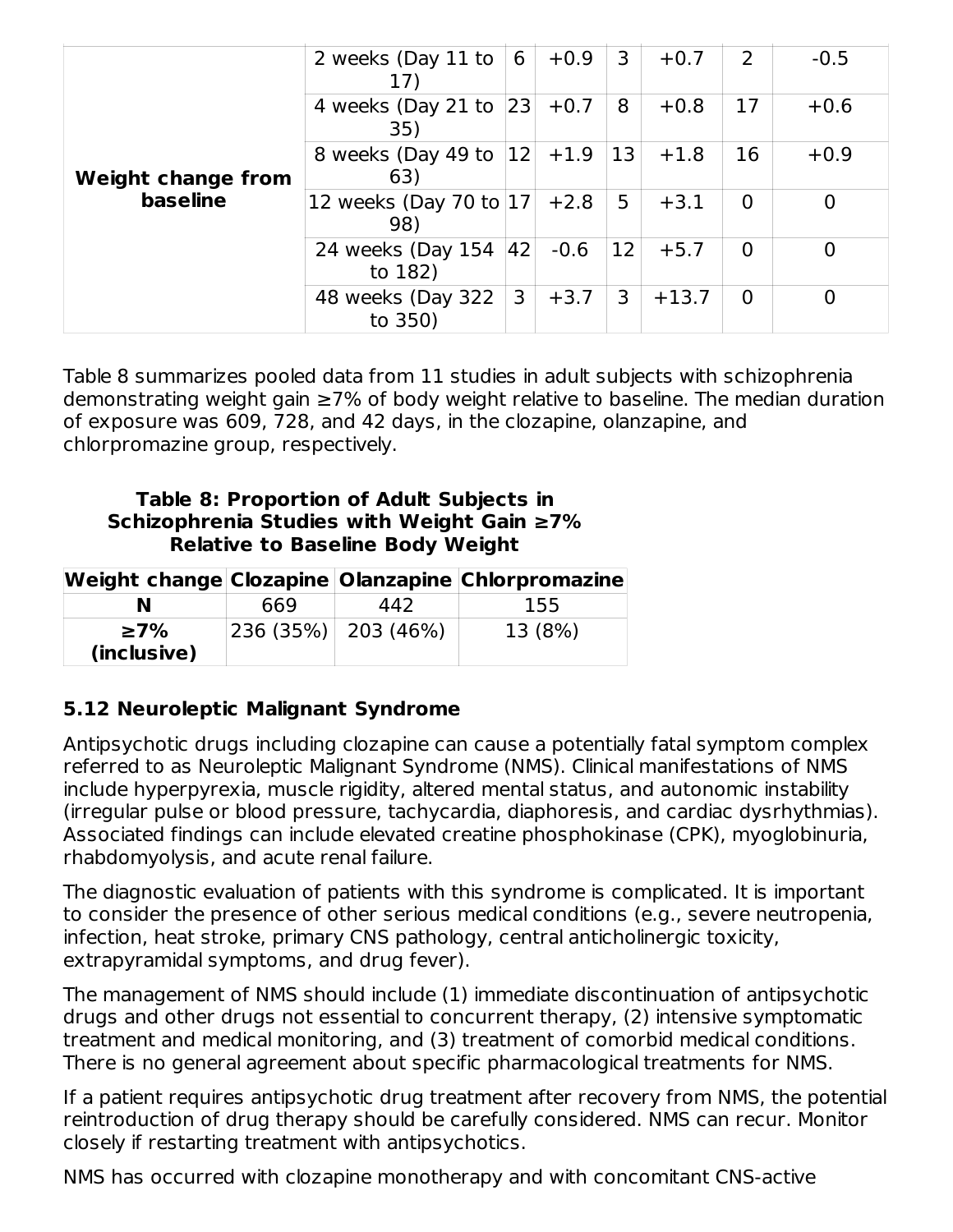medications, including lithium.

## **5.13 Hepatotoxicity**

Severe, life threatening, and in some cases fatal hepatotoxicity including hepatic failure, hepatic necrosis, and hepatitis have been reported in post marketing studies in patients treated with clozapine [see Adverse Reactions (6.2)]. Monitor for the appearance of signs and symptoms of hepatotoxicity such as fatigue, malaise, anorexia, nausea, jaundice, bilirubinemia, coagulopathy, and hepatic encephalopathy. Perform serum tests for liver injury and consider permanently discontinuing treatment if hepatitis or transaminase elevations combined with other systemic symptoms are due to clozapine.

## **5.14 Fever**

During clozapine therapy, patients have experienced transient, clozapine-related fever. The peak incidence is within the first 3 weeks of treatment. While this fever is generally benign and self-limited, it may necessitate discontinuing treatment. The fever can be associated with an increase or decrease in WBC count. Carefully evaluate patients with fever to rule out severe neutropenia or infection. Consider the possibility of NMS [see Warnings and Precautions (5.12)].

## **5.15 Pulmonary Embolism**

Pulmonary embolism and deep-vein thrombosis have occurred in patients treated with clozapine tablets. Consider the possibility of pulmonary embolism in patients who present with deep-vein thrombosis, acute dyspnea, chest pain, or with other respiratory signs and symptoms. Whether pulmonary embolus and deep-vein thrombosis can be attributed to clozapine or some characteristic(s) of patients is not clear.

## **5.16 Anticholinergic Toxicity**

Clozapine has potent anticholinergic effects. Treatment with clozapine can result in CNS and peripheral anticholinergic toxicity, especially at higher dosages, or in overdose situations [see Overdosage (10)]. Use with caution in patients with a current diagnosis or prior history of constipation, urinary retention, clinically significant prostatic hypertrophy, or other conditions in which anticholinergic effects can lead to significant adverse reactions. When possible, avoid concomitant use, with other anticholinergic medications because the risk for anticholinergic toxicity or severe gastrointestinal adverse reactions is increased [see Warnings and Precautions (5.8), Drug Interactions  $(7.1)$ ].

## **5.17 Interference with Cognitive and Motor Performance**

Clozapine can cause sedation and impairment of cognitive and motor performance. Caution patients about operating hazardous machinery, including automobiles, until they are reasonably certain that clozapine does not affect them adversely. These reactions may be dose-related. Consider reducing the dose if they occur.

## **5.18 Tardive Dyskinesia**

Tardive dyskinesia (TD) has occurred in patients treated with antipsychotic drugs, including clozapine. The syndrome consists of potentially irreversible, involuntary, dyskinetic movements. The risk of TD and the likelihood that it will become irreversible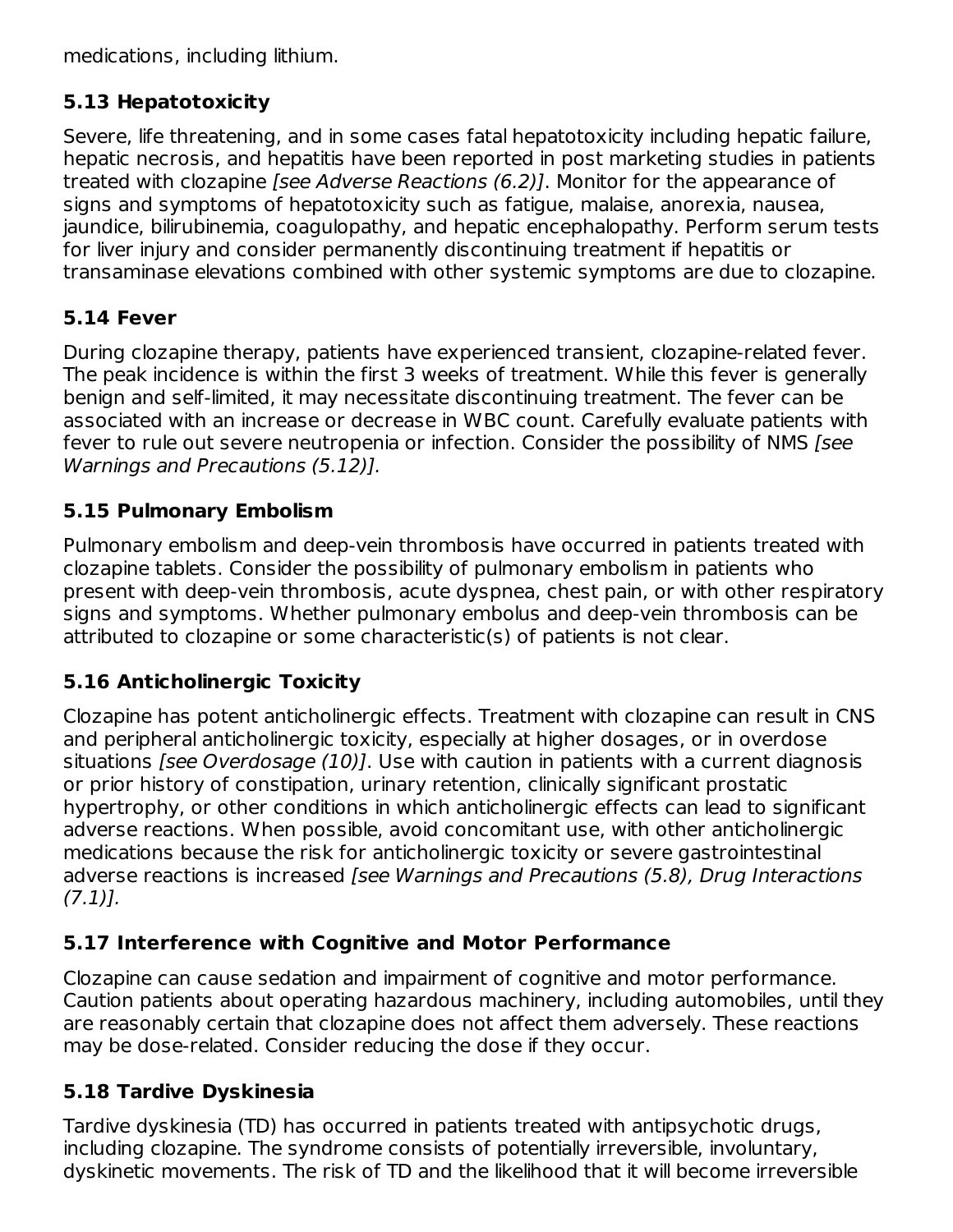are believed to increase with greater durations of treatment and higher total cumulative doses. However, the syndrome can develop after relatively brief treatment periods at low doses. Prescribe clozapine in a manner that is most likely to minimize the risk of developing TD. Use the lowest effective dose and the shortest duration necessary to control symptoms. Periodically assess the need for continued treatment. Consider discontinuing treatment if TD occurs. However, some patients may require treatment with clozapine despite the presence of the syndrome.

There is no known treatment for TD. However, the syndrome may remit partially or completely if treatment is discontinued. Antipsychotic treatment, itself, may suppress (or partially suppress) the signs and symptoms, and it has the potential to mask the underlying process. The effect of symptom suppression on the long-term course of TD is unknown.

## **5.19 Cerebrovascular Adverse Reactions**

In controlled trials, elderly patients with dementia-related psychosis treated with some atypical antipsychotics had an increased risk (compared to placebo) of cerebrovascular adverse reactions (e.g., stroke, transient ischemic attack), including fatalities. The mechanism for this increased risk is not known. An increased risk cannot be excluded for clozapine or other antipsychotics or other patient populations. Clozapine should be used with caution in patients with risk factors for cerebrovascular adverse reactions.

### **5.20 Recurrence of Psychosis and Cholinergic Rebound after Abrupt Discontinuation of Clozapine**

If abrupt discontinuation of clozapine is necessary (because of severe neutropenia or another medical condition, for example) [see Dosage and Administration (2.4), Warnings and Precautions (5.1)], monitor carefully for the recurrence of psychotic symptoms and adverse reactions related to cholinergic rebound, such as profuse sweating, headache, nausea, vomiting and diarrhea.

## **6 ADVERSE REACTIONS**

The following adverse reactions are discussed in more detail in other sections of the labeling:

- Severe Neutropenia [see Warnings and Precautions (5.1)].
- Orthostatic Hypotension, Bradycardia, and Syncope *[see Warnings and Precautions*  $(5.3)$ ].
- Falls *[see Warnings and Precautions (5.4)]*.
- Seizures [see Warnings and Precautions (5.5)].
- Myocarditis, Cardiomyopathy, and Mitral Valve Incompetence [see Warnings and Precautions (5.6)].
- Increased Mortality in Elderly Patients with Dementia-Related Psychosis [see Warnings and Precautions (5.7)].
- Gastrointestinal Hypomotility with Severe Complications [see Warnings and Precautions (5.8)].
- Eosinophilia [see Warnings and Precautions (5.9)].
- QT Interval Prolongation [see Warnings and Precautions (5.10)].
- Metabolic Changes (Hyperglycemia and Diabetes Mellitus, Dyslipidemia, and Weight Gain) [see Warnings and Precautions (5.11)].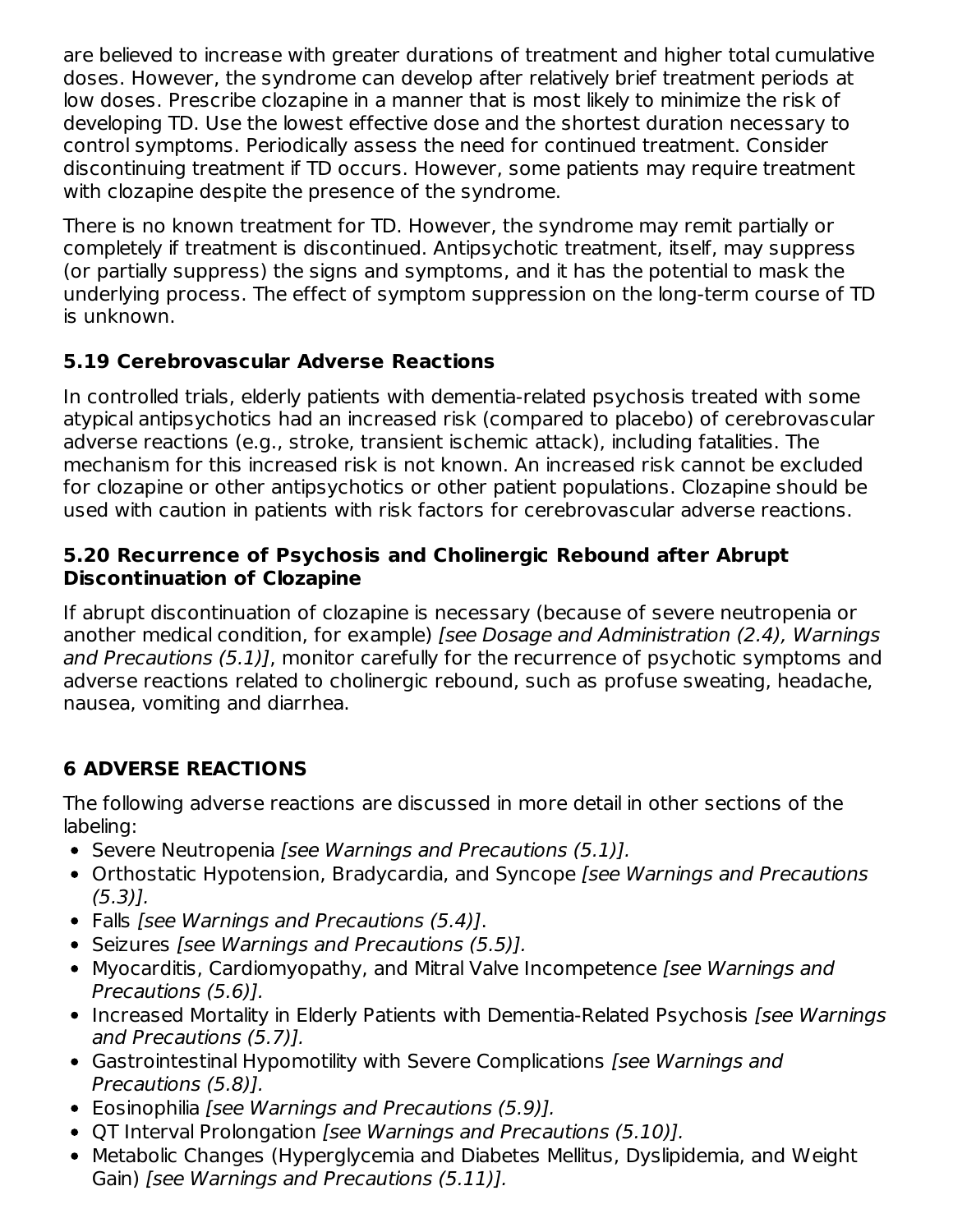- Gain) [see Warnings and Precautions (5.11)]. • Neuroleptic Malignant Syndrome [see Warnings and Precautions (5.12)].
- Hepatotoxicity [see Warnings and Precautions (5.13)].
- Fever [see Warnings and Precautions (5.14)].
- Pulmonary Embolism [see Warnings and Precautions (5.15)].
- Anticholinergic Toxicity [see Warnings and Precautions (5.16)].
- Interference with Cognitive and Motor Performance [see Warnings and Precautions (5.17)].
- Tardive Dyskinesia [see Warnings and Precautions (5.18)].
- Cerebrovascular Adverse Reactions [see Warnings and Precautions (5.19)].
- Recurrence of Psychosis and Cholinergic Rebound after Abrupt Discontinuation [see Warnings and Precautions (5.20)].

## **6.1 Clinical Trials Experience**

Because clinical trials are conducted under widely varying conditions, adverse reaction rates observed in the clinical trials of a drug cannot be directly compared to rates in the clinical trials of another drug and may not reflect the rates observed in clinical practice.

The most commonly reported adverse reactions (≥5%) across clozapine clinical trials were: CNS reactions, including sedation, dizziness/vertigo, headache, and tremor; cardiovascular reactions, including tachycardia, hypotension, and syncope; autonomic nervous system reactions, including hypersalivation, sweating, dry mouth, and visual disturbances; gastrointestinal reactions, including constipation and nausea; and fever. Table 9 summarizes the most commonly reported adverse reactions (≥5%) in clozapinetreated patients (compared to chlorpromazine-treated patients) in the pivotal, 6-week, controlled trial in treatment-resistant schizophrenia.

#### **Table 9: Common Adverse Reactions (≥5%) in the 6-Week, Randomized, Chlorpromazinecontrolled Trial in Treatment-Resistant Schizophrenia**

| <b>Adverse Reaction</b>     | $(N=126)$ | Clozapine Chlorpromazine<br>$(N=142)$ |
|-----------------------------|-----------|---------------------------------------|
|                             | (% )      | (% )                                  |
| <b>Sedation</b>             | 21        | 13                                    |
| Tachycardia                 | 17        | 11                                    |
| Constipation                | 16        | 12                                    |
| <b>Dizziness</b>            | 14        | 16                                    |
| <b>Hypotension</b>          | 13        | 38                                    |
| <b>Fever (hyperthermia)</b> | 13        | 4                                     |
| <b>Hypersalivation</b>      | 13        | 1                                     |
| <b>Hypertension</b>         | 12        | 5                                     |
| <b>Headache</b>             | 10        | 10                                    |
| Nausea/vomiting             | 10        | 12                                    |
| Dry mouth                   | 5         | 20                                    |

Table 10 summarizes the adverse reactions reported in clozapine-treated patients at a frequency of 2% or greater across all clozapine studies (excluding the 2-year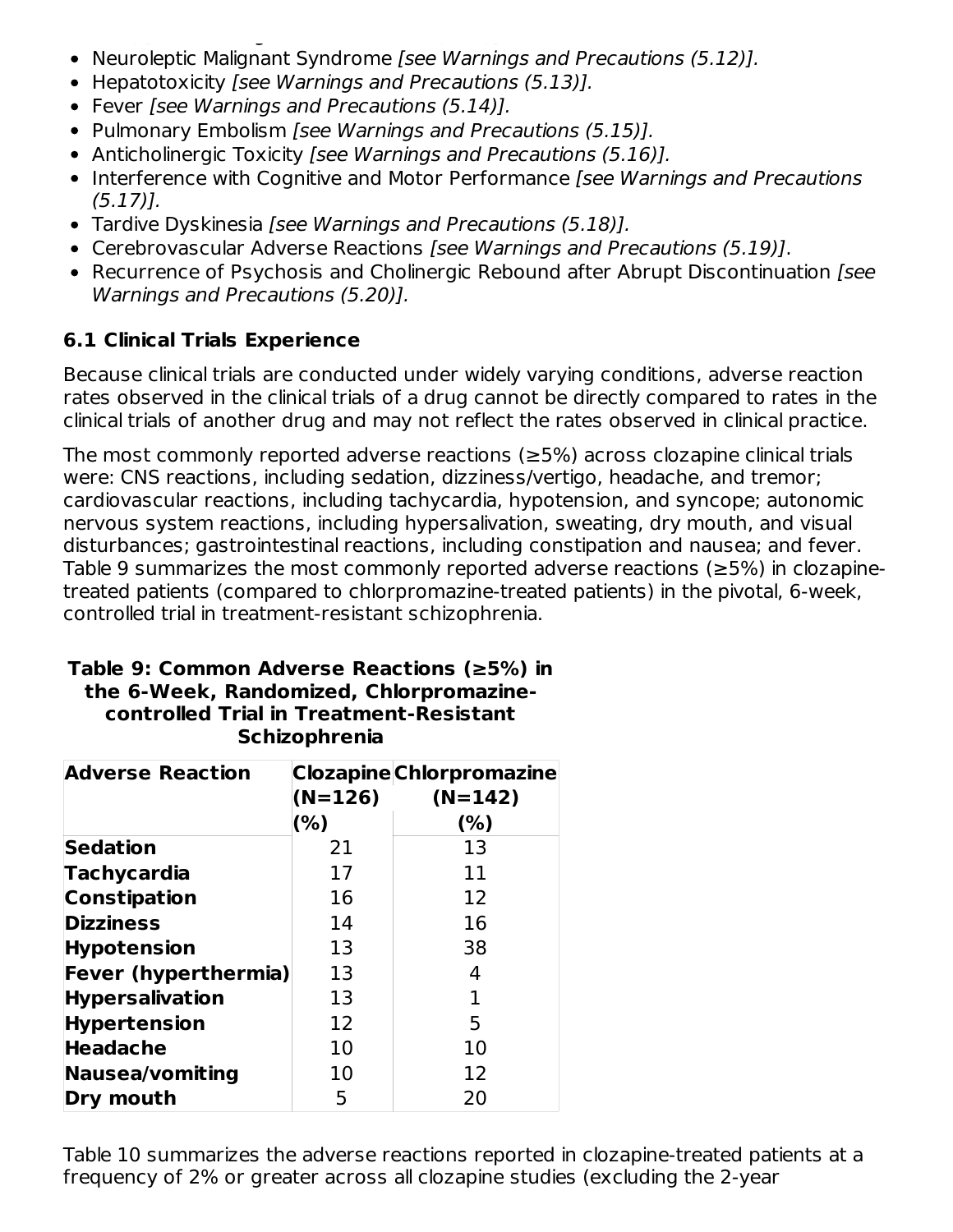InterSePT™ Study). These rates are not adjusted for duration of exposure.

| <b>Body System</b><br><b>Adverse Reaction*</b> | <b>Clozapine</b><br>$N = 842$<br><b>Percentage of Patients</b> |
|------------------------------------------------|----------------------------------------------------------------|
| <b>Central Nervous System</b>                  |                                                                |
| Drowsiness/Sedation                            | 39                                                             |
| Dizziness/Vertigo                              | 19                                                             |
| Headache                                       | 7                                                              |
| Tremor                                         | 6                                                              |
| Syncope                                        | 6                                                              |
| Disturbed Sleep/Nightmares                     | 4                                                              |
| Restlessness                                   | 4                                                              |
| Hypokinesia/Akinesia                           | 4                                                              |
| Agitation                                      | 4                                                              |
| Seizures (convulsions)                         | Зt                                                             |
| Rigidity                                       | 3                                                              |
| Akathisia                                      | 3                                                              |
| Confusion                                      | 3                                                              |
| Fatigue                                        | $\overline{2}$                                                 |
| Insomnia                                       | $\overline{2}$                                                 |
| <b>Cardiovascular</b>                          |                                                                |
| Tachycardia                                    | 25 <sup>†</sup>                                                |
| Hypotension                                    | 9                                                              |
| Hypertension                                   | 4                                                              |
| Gastrointestinal                               |                                                                |
| Constipation                                   | 14                                                             |
| Nausea                                         | 5                                                              |
| Abdominal Discomfort/Heartburn                 | 4                                                              |
| Nausea/Vomiting                                | 3                                                              |
| Vomiting                                       | 3                                                              |
| Diarrhea                                       | $\overline{2}$                                                 |
| Urogenital                                     |                                                                |
| Urinary Abnormalities                          | 2                                                              |
| <b>Autonomic Nervous System</b>                |                                                                |
| Salivation                                     | 31                                                             |
| Sweating                                       | 6                                                              |
| Dry Mouth                                      | 6                                                              |
| <b>Visual Disturbances</b>                     | 5                                                              |
| <b>Skin</b>                                    |                                                                |
| Rash                                           | 2                                                              |
| <b>Hemic/Lymphatic</b>                         |                                                                |

#### **Table 10: Adverse Reactions (≥2%) Reported in Clozapine-treated Patients (N=842) Across all Clozapine Studies (excluding the 2-year InterSePT™ Study)**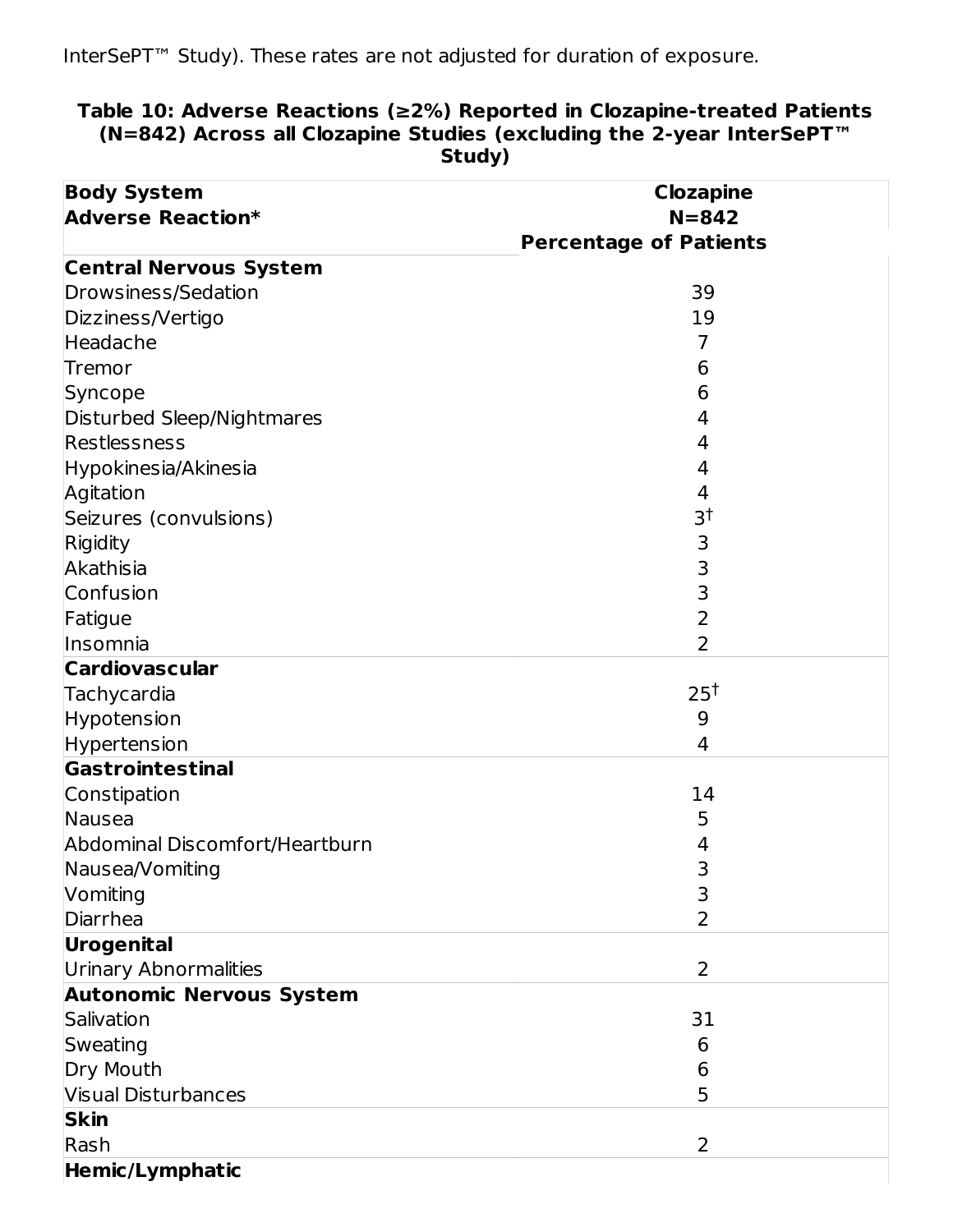| Leukopenia/Decreased WBC/                                                                     |   |
|-----------------------------------------------------------------------------------------------|---|
| Neutropenia                                                                                   |   |
| <b>Miscellaneous</b>                                                                          |   |
| Fever                                                                                         | 5 |
| Weight Gain                                                                                   |   |
| <sup>†</sup> Rate based on population of approximately 1700 exposed during premarket clinical |   |
| evaluation of clozapine.                                                                      |   |

Table 11 summarizes the most commonly reported adverse reactions (≥10% of the clozapine or olanzapine group) in the InterSePT™ Study. This was an adequate and wellcontrolled, two-year study evaluating the efficacy of clozapine relative to olanzapine in reducing the risk of suicidal behavior in patients with schizophrenia or schizoaffective disorder. The rates are not adjusted for duration of exposure.

### **Table 11: Incidence of Adverse Reactions in Patients Treated with Clozapine or Olanzapine in the InterSePT™ Study (≥10% in the clozapine or olanzapine group)**

|                               | <b>Clozapine</b><br>$N = 479$ | <b>Olanzapine</b><br>$N = 477$ |
|-------------------------------|-------------------------------|--------------------------------|
| <b>Adverse Reactions</b>      |                               | % Reporting% Reporting         |
| Salivary hypersecretion       | 48                            | h                              |
| Somnolence                    | 46                            | 25                             |
| Weight increased              | 31                            | 56                             |
| Dizziness (excluding vertigo) | 27                            | 12                             |
| Constipation                  | 25                            | 10                             |
| llnsomnia                     | 20                            | 33                             |
| Nausea                        | 17                            | 10                             |
| Vomiting                      | 17                            | 9                              |
| Dyspepsia                     | 14                            | 8                              |

### Dystonia

Class effect: Symptoms of dystonia, prolonged abnormal contractions of muscle groups, may occur in susceptible individuals during the first few days of treatment. Dystonic symptoms include: spasm of the neck muscles, sometimes progressing to tightness of the throat, swallowing difficulty, difficulty breathing, and/or protrusion of the tongue. While these symptoms can occur at low doses, they occur more frequently and with greater severity with high potency and at higher doses of first generation antipsychotic drugs. An elevated risk of acute dystonia is observed in males and younger age groups.

### **6.2 Postmarketing Experience**

The following adverse reactions have been identified during post-approval use of clozapine. Because these reactions are reported voluntarily from a population of uncertain size, it is not always possible to reliably estimate their frequency or establish a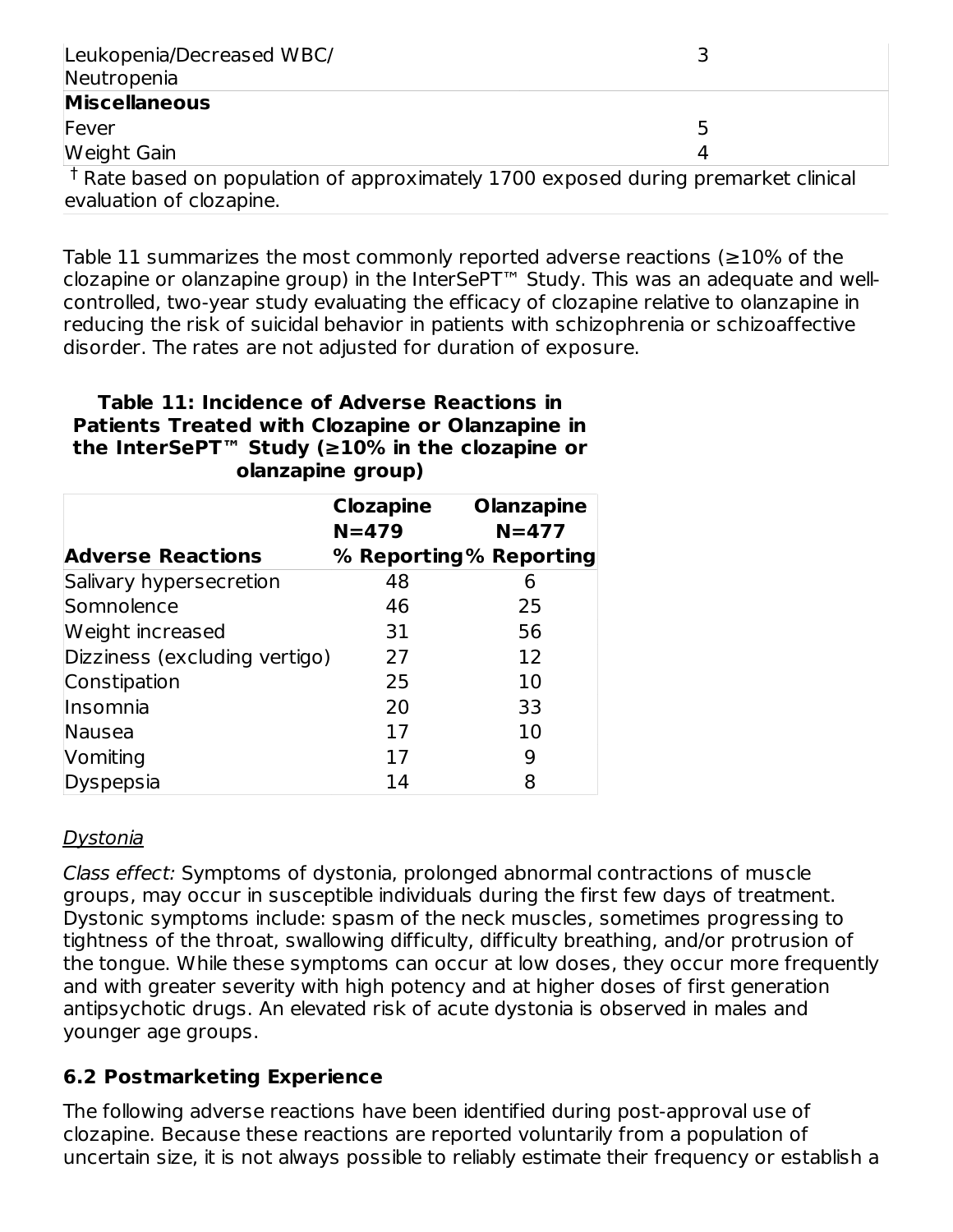causal relationship to drug exposure.

#### Central Nervous System

Delirium, EEG abnormal, myoclonus, paresthesia, possible cataplexy, status epilepticus, obsessive compulsive symptoms, restless leg syndrome, and post-discontinuation cholinergic rebound adverse reactions.

#### Cardiovascular System

Atrial or ventricular fibrillation, ventricular tachycardia, palpitations, QT interval prolongation, Torsades de Pointes, mitral valve incompetence associated with clozapinerelated cardiomyopathy, myocardial infarction, cardiac arrest, myocarditis, and periorbital edema.

#### Endocrine System

Pseudopheochromocytoma

#### Gastrointestinal System

Acute pancreatitis, dysphagia, salivary gland swelling, colitis, megacolon, intestinal ischemia or infarction.

#### Hepatobiliary System

Cholestasis, hepatitis, jaundice, hepatotoxicity, hepatic steatosis, hepatic necrosis, hepatic fibrosis, hepatic cirrhosis, liver injury (hepatic, cholestatic, and mixed), and liver failure.

### Immune System Disorders

Angioedema, leukocytoclastic vasculitis.

### Urogenital System

Acute interstitial nephritis, nocturnal enuresis, priapism, renal failure, and retrograde ejaculation.

### **Skin and Subcutaneous Tissue Disorders**

Hypersensitivity reactions: photosensitivity, vasculitis, erythema multiforme, skin pigmentation disorder, and Stevens-Johnson Syndrome.

### Musculoskeletal System and Connective Tissue Disorders

Myasthenic syndrome, rhabdomyolysis, and systemic lupus erythematosus.

### Respiratory System

Aspiration, pleural effusion, pneumonia, lower respiratory tract infection, sleep apnea.

#### Hemic and Lymphatic System

Mild, moderate, or severe leukopenia, agranulocytosis, granulocytopenia, WBC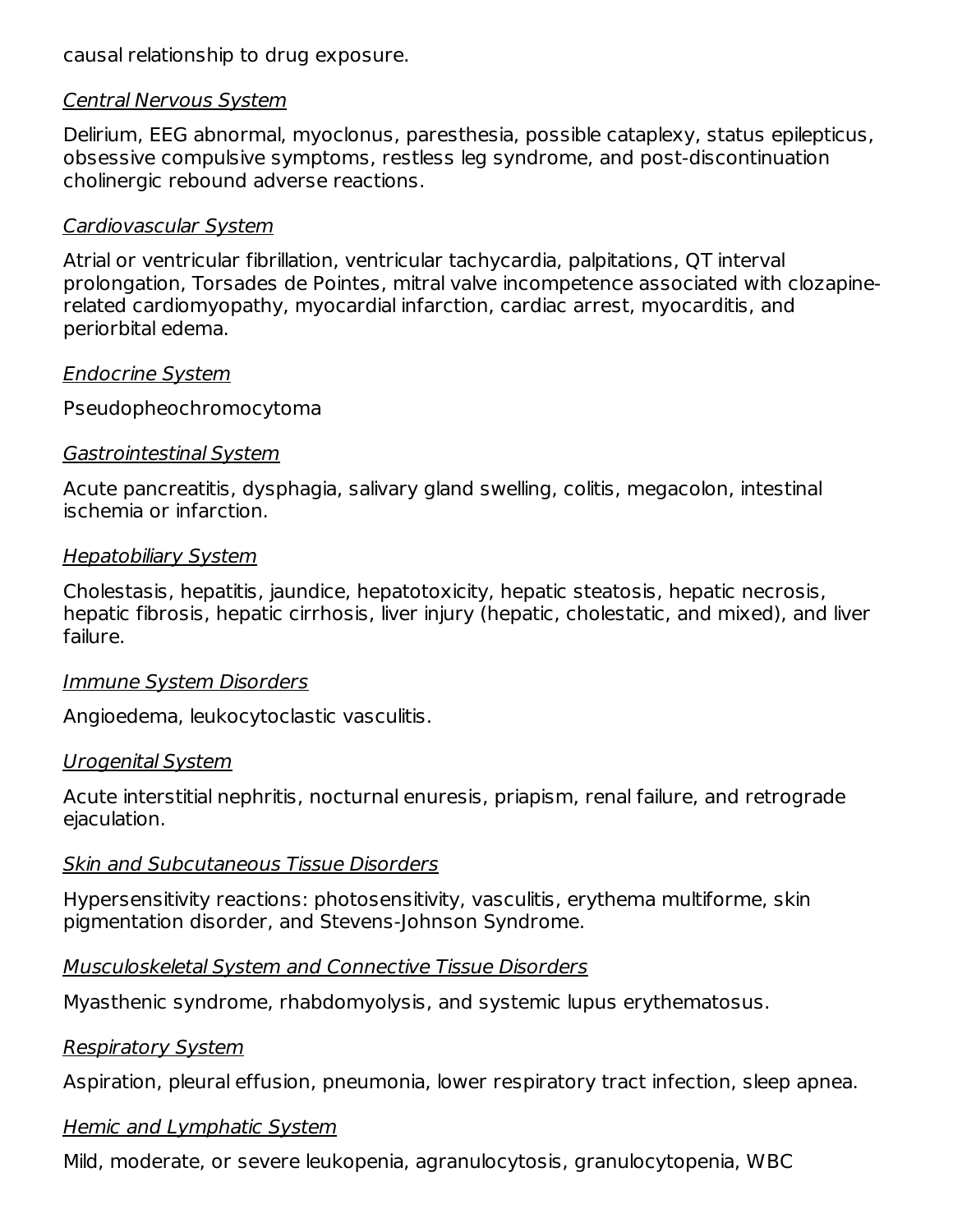decreased, deep-vein thrombosis, elevated hemoglobin/hematocrit, erythrocyte sedimentation rate (ESR) increased, sepsis, thrombocytosis, and thrombocytopenia.

### Vision Disorders

Narrow-angle glaucoma.

### **Miscellaneous**

Creatine phosphokinase elevation, hyperuricemia, hyponatremia, polyserositis, and weight loss.

## **7 DRUG INTERACTIONS**

## **7.1 Potential for Other Drugs to Affect Clozapine**

Clozapine is a substrate for many cytochrome P450 isozymes, in particular CYP1A2, CYP3A4, and CYP2D6. Use caution when administering clozapine tablets concomitantly with drugs that are inducers or inhibitors of these enzymes.

## CYP1A2 Inhibitors

Concomitant use of clozapine tablets and CYP1A2 inhibitors can increase plasma levels of clozapine, potentially resulting in adverse reactions. Reduce the clozapine tablets dose to one-third of the original dose when clozapine tablets are coadministered with strong CYP1A2 inhibitors (e.g., fluvoxamine, ciprofloxacin, or enoxacin). The clozapine tablets dose should be increased to the original dose when coadministration of strong CYP1A2 inhibitors is discontinued [see Dosage and Administration (2.6), Clinical Pharmacology (12.3)].

Moderate or weak CYP1A2 inhibitors include oral contraceptives and caffeine. Monitor patients closely when clozapine tablets are coadministered with these inhibitors. Consider reducing the clozapine tablets dosage if necessary [see Dosage and Administration (2.6)].

## CYP2D6 and CYP3A4 Inhibitors

Concomitant treatment with clozapine tablets and CYP2D6 or CYP3A4 inhibitors (e.g., cimetidine, escitalopram, erythromycin, paroxetine, bupropion, fluoxetine, quinidine, duloxetine, terbinafine, or sertraline) can increase clozapine levels and lead to adverse reactions [see Clinical Pharmacology (12.3)]. Use caution and monitor patients closely when using such inhibitors. Consider reducing the clozapine tablets dose [see Dosage] and Administration (2.6)].

## CYP1A2 and CYP3A4 Inducers

Concomitant treatment with drugs that induce CYP1A2 or CYP3A4 can decrease the plasma concentration of clozapine, resulting in decreased effectiveness of clozapine tablets. Tobacco smoke is a moderate inducer of CYP1A2. Strong CYP3A4 inducers include carbamazepine, phenytoin, St. John's wort, and rifampin. It may be necessary to increase the clozapine tablets dose if used concomitantly with inducers of these enzymes. However, concomitant use of clozapine tablets and strong CYP3A4 inducers is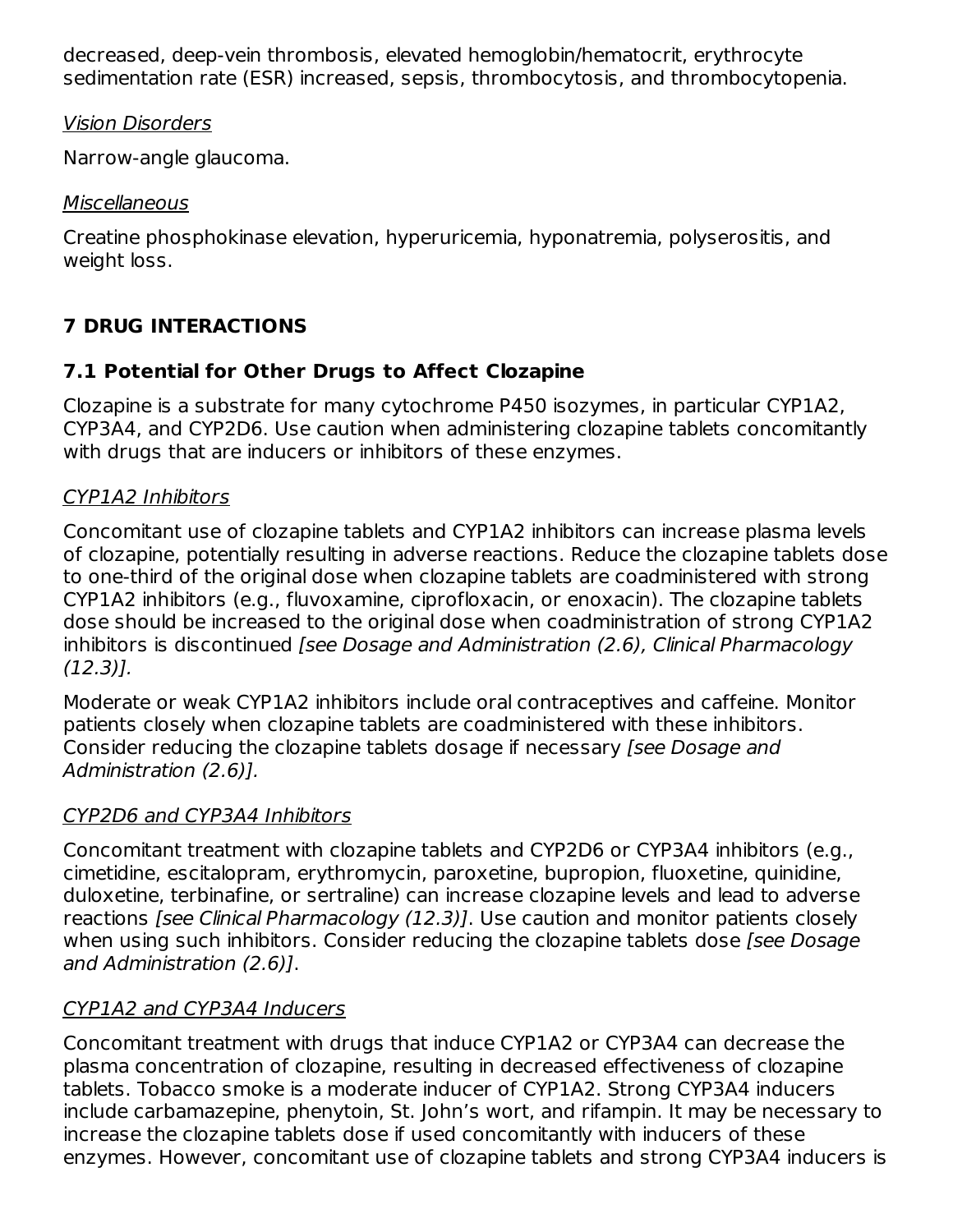### not recommended [see Dosage and Administration (2.6)].

Consider reducing the clozapine tablets dosage when discontinuing coadministered enzyme inducers; because discontinuation of inducers can result in increased clozapine plasma levels and an increased risk of adverse reactions [see Dosage and Administration (2.6)].

### Anticholinergic Drugs

Concomitant treatment with clozapine and other drugs with anticholinergic activity (e.g., benztropine, cyclobenzaprine, diphenhydramine) can increase the risk for anticholinergic toxicity and severe gastrointestinal adverse reactions related to hypomotility. Avoid concomitant use of clozapine with anticholinergic drugs when possible [see Warnings and Precautions (5.8, 5.16)].

### Drugs that Cause QT Interval Prolongation

Use caution when administering concomitant medications that prolong the QT interval or inhibit the metabolism of clozapine. Drugs that cause QT prolongation include: specific antipsychotics (e.g., ziprasidone, iloperidone, chlorpromazine, thioridazine, mesoridazine, droperidol, and pimozide), specific antibiotics (e.g., erythromycin, gatifloxacin, moxifloxacin, sparfloxacin), Class 1A antiarrhythmics (e.g., quinidine, procainamide) or Class III antiarrhythmics (e.g., amiodarone, sotalol), and others (e.g., pentamidine, levomethadyl acetate, methadone, halofantrine, mefloquine, dolasetron mesylate, probucol or tacrolimus) [see Warnings and Precautions (5.10)].

### **7.2 Potential for Clozapine to Affect Other Drugs**

Concomitant use of clozapine tablets with other drugs metabolized by CYP2D6 can increase levels of these CYP2D6 substrates. Use caution when coadministering clozapine tablets with other drugs that are metabolized by CYP2D6. It may be necessary to use lower doses of such drugs than usually prescribed. Such drugs include specific antidepressants, phenothiazines, carbamazepine, and Type 1C antiarrhythmics (e.g., propafenone, flecainide, and encainide).

## **8 USE IN SPECIFIC POPULATIONS**

### **8.1 Pregnancy**

### Risk Summary

There are no adequate or well-controlled studies of clozapine in pregnant women.

Reproduction studies have been performed in rats and rabbits at doses up to 0.4 and 0.9 times, respectively, the maximum recommended human dose (MRHD) of 900 mg/day on a mg/m<sup>2</sup> body surface area basis. The studies revealed no evidence of impaired fertility or harm to the fetus due to clozapine. Because animal reproduction studies are not always predictive of human response, clozapine tablets should be used during pregnancy only if clearly needed.

### Clinical Considerations

Consider the risk of exacerbation of psychosis when discontinuing or changing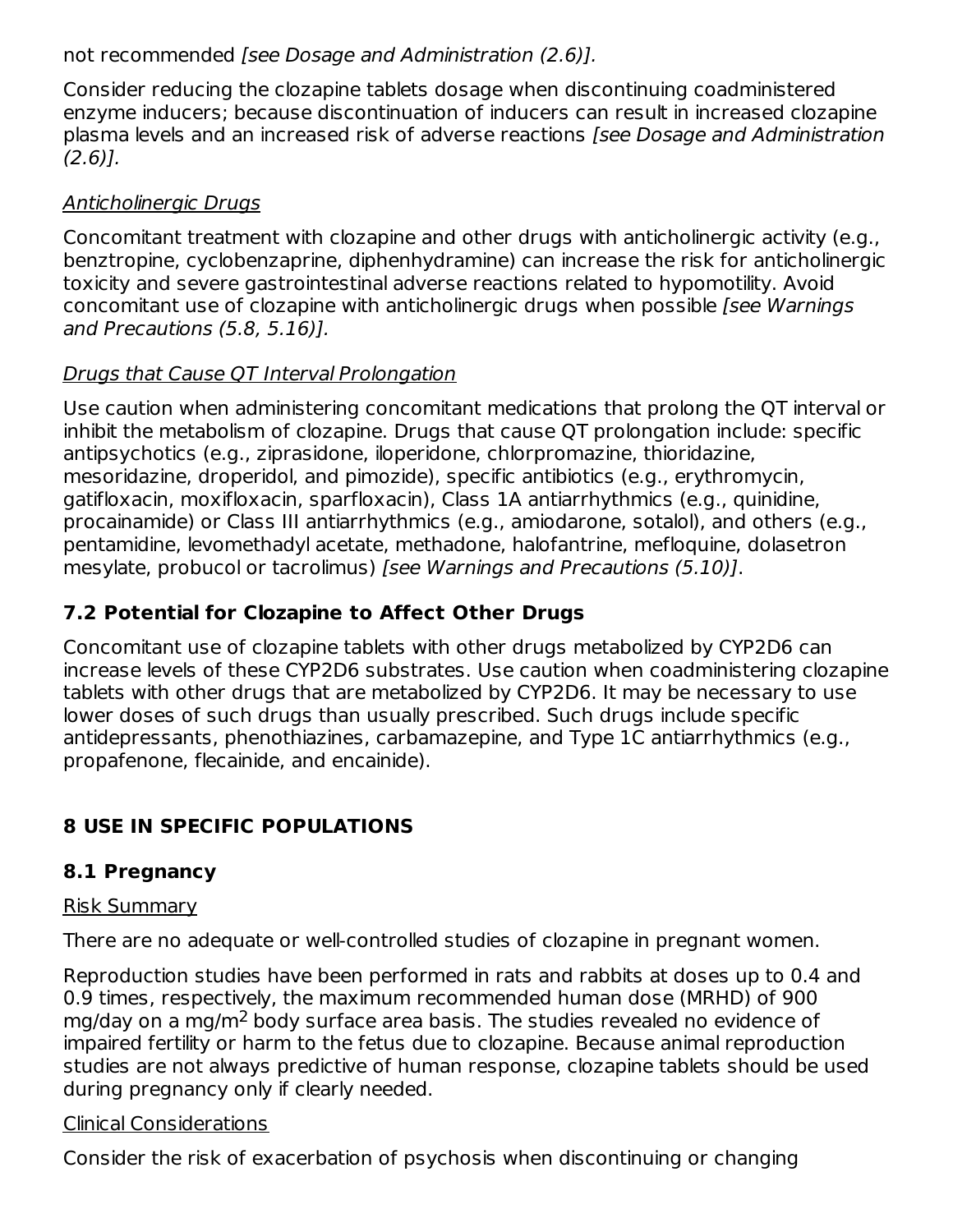treatment with antipsychotic medications during pregnancy and postpartum. Consider early screening for gestational diabetes for patients treated with antipsychotic medications [see Warnings and Precautions (5.11)]. Neonates exposed to antipsychotic drugs during the third trimester of pregnancy are at risk for extrapyramidal and/or withdrawal symptoms following delivery. Monitor neonates for symptoms of agitation, hypertonia, hypotonia, tremor, somnolence, respiratory distress, and feeding difficulties. The severity of complications can vary from self-limited symptoms to some neonates requiring intensive care unit support and prolonged hospitalization.

### Animal Data

In embryofetal developmental studies, clozapine had no effects on maternal parameters, litter sizes, or fetal parameters when administered orally to pregnant rats and rabbits during the period of organogenesis at doses up to 0.4 and 0.9 times, respectively, the MRHD of 900 mg/day on a mg/m<sup>2</sup> body surface area basis.

In peri/postnatal developmental studies, pregnant female rats were administered clozapine over the last third of pregnancy and until day 21 postpartum. Observations were made on fetuses at birth and during the postnatal period; the offspring were allowed to reach sexual maturity and mated. Clozapine caused a decrease in maternal body weight but had no effects on litter size or body weights of either F1 or F2 generations at doses up to 0.4 times the MRHD of 900 mg/day on a mg/m<sup>2</sup> body surface area basis.

### **8.3 Nursing Mothers**

Clozapine is present in human milk. Because of the potential for serious adverse reactions in nursing infants from clozapine, a decision should be made whether to discontinue nursing or to discontinue the drug, taking into account the importance of the drug to the mother.

### **8.4 Pediatric Use**

Safety and effectiveness in pediatric patients have not been established.

## **8.5 Geriatric Use**

There have not been sufficient numbers of geriatric patients in clinical studies utilizing clozapine to determine whether those over 65 years of age differ from younger subjects in their response to clozapine.

Orthostatic hypotension and tachycardia can occur with clozapine treatment [see Boxed Warning and Warnings and Precautions (5.3)]. Elderly patients, particularly those with compromised cardiovascular functioning, may be more susceptible to these effects.

Elderly patients may be particularly susceptible to the anticholinergic effects of clozapine, such as urinary retention and constipation [see Warnings and Precautions (5.16)].

Carefully select clozapine doses in elderly patients, taking into consideration their greater frequency of decreased hepatic, renal, or cardiac function, as well as other concomitant disease and other drug therapy. Clinical experience suggests that the prevalence of tardive dyskinesia appears to be highest among the elderly; especially elderly women [see Warnings and Precautions (5.18)].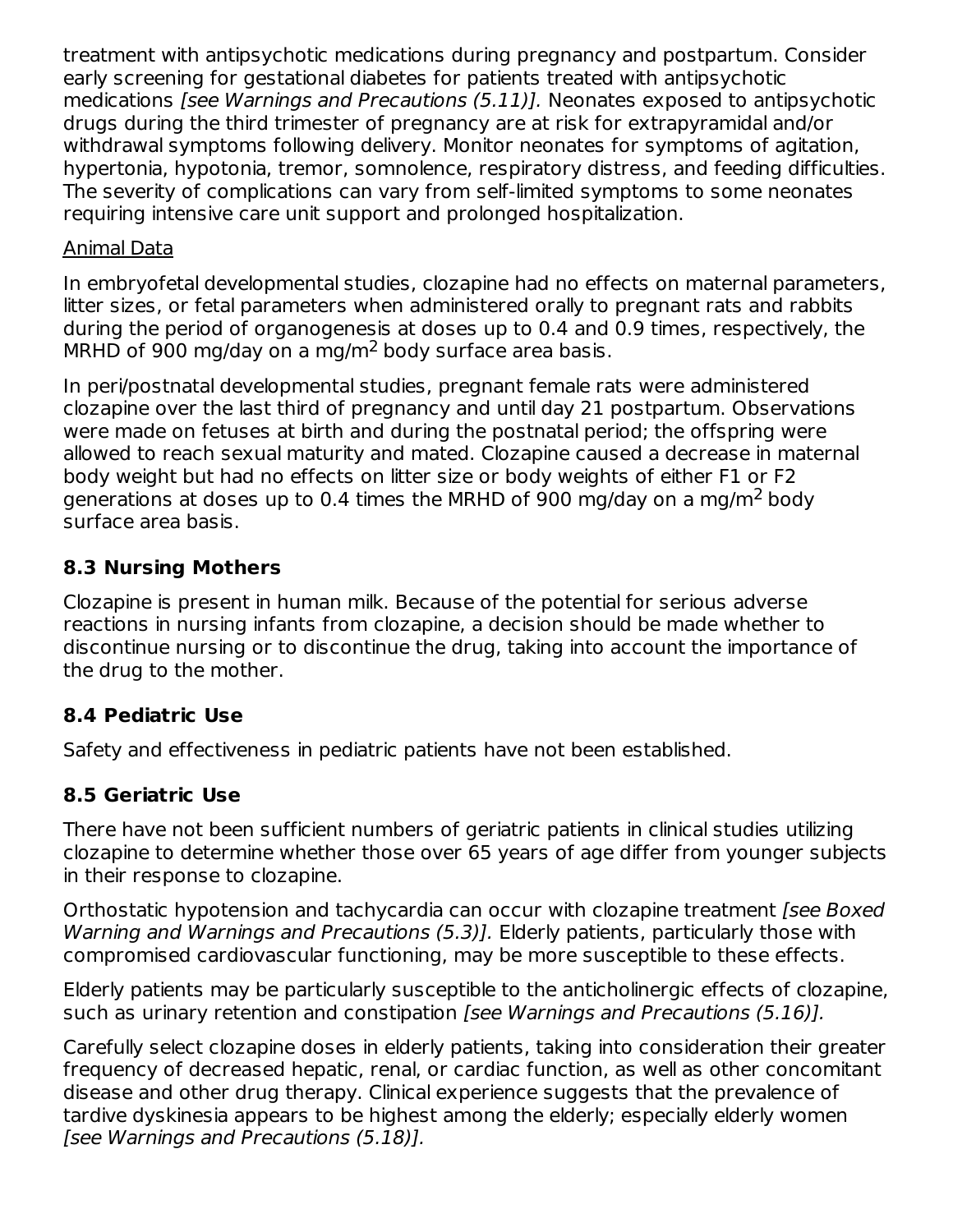### **8.6 Patients with Renal or Hepatic Impairment**

Dose reduction may be necessary in patients with significant impairment of renal or hepatic function. Clozapine concentrations may be increased in these patients, because clozapine is almost completely metabolized and then excreted [see Dosage and Administration (2.7), Clinical Pharmacology (12.3)].

### **8.7 CYP2D6 Poor Metabolizers**

Dose reduction may be necessary in patients who are CYP2D6 poor metabolizers. Clozapine concentrations may be increased in these patients, because clozapine is almost completely metabolized and then excreted [see Dosage and Administration (2.7), Clinical Pharmacology (12.3)].

### **8.8 Hospice Patients**

For hospice patients (i.e., terminally ill patients with an estimated life expectancy of six months or less), the prescriber may reduce the ANC monitoring frequency to once every 6 months, after a discussion with the patient and his/her caregiver. Individual treatment decisions should weigh the importance of monitoring ANC in the context of the need to control psychiatric symptoms and the patient's terminal illness.

## **10 OVERDOSAGE**

### **10.1 Overdosage Experience**

The most commonly reported signs and symptoms associated with clozapine overdose are: sedation, delirium, coma, tachycardia, hypotension, respiratory depression or failure; and hypersalivation. There are reports of aspiration pneumonia, cardiac arrhythmias, and seizure. Fatal overdoses have been reported with clozapine, generally at doses above 2500 mg. There have also been reports of patients recovering from overdoses well in excess of 4 g.

### **10.2 Management of Overdosage**

There is no available specific antidote to an overdose of clozapine. Establish and maintain an airway; ensure adequate oxygenation and ventilation. Monitor cardiac status and vital signs. Use general symptomatic and supportive measures. Consider the possibility of multiple-drug involvement.

Contact a Certified Poison Control Center for the most up to date information on the management of overdosage (1-800-222-1222).

### **11 DESCRIPTION**

Clozapine Tablets, USP, an atypical antipsychotic drug, are a tricyclic dibenzodiazepine derivative. The chemical name of clozapine, USP is 8-chloro-11-(4-methyl-1-piperazinyl)- 5H-dibenzo [b,e] [1,4] diazepine and it has the following structural formula: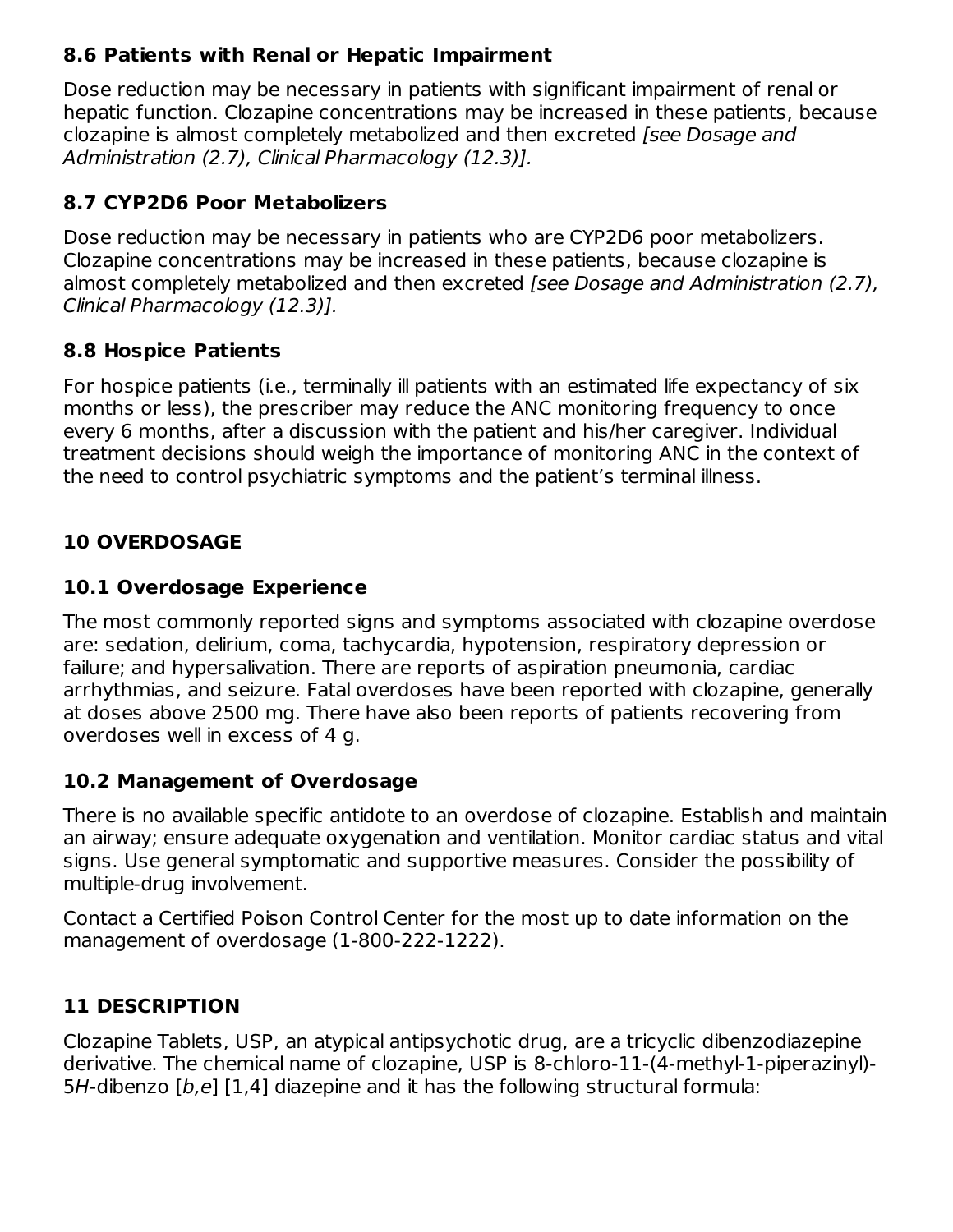

Clozapine, USP is a yellow, crystalline powder, insoluble in water. Each tablet, for oral administration, contains 25 mg, 50 mg, 100 mg, or 200 mg clozapine, USP. In addition, each tablet contains the following inactive ingredients: colloidal silicon dioxide, corn starch, magnesium stearate, povidone, pregelatinized corn starch, and talc. Additionally, the 25 mg and 100 mg tablets contain lactose monohydrate and the 50 mg and 200 mg tablets contain anhydrous lactose and crospovidone.

### **12 CLINICAL PHARMACOLOGY**

### **12.1 Mechanism of Action**

The mechanism of action of clozapine is unknown. However, it has been proposed that the therapeutic efficacy of clozapine in schizophrenia is mediated through antagonism of the dopamine type 2 (D<sub>2</sub>) and the serotonin type 2A (5-HT<sub>2A</sub>) receptors. Clozapine tablets also act as an antagonist at adrenergic, cholinergic, histaminergic and other dopaminergic and serotonergic receptors.

### **12.2 Pharmacodynamics**

Clozapine demonstrated binding affinity to the following receptors: histamine H $_1$  (K $_{\sf i}$  1.1  $\;$ nM), adrenergic α<sub>1Α</sub> (K<sub>i</sub> 1.6 nM), serotonin 5-HT<sub>6</sub> (K<sub>i</sub> 4 nM**)**, serotonin 5-HT<sub>2Α</sub> (K<sub>i</sub> 5.4 nM), muscarinic M $_1$  (K<sub>i</sub> 6.2 nM), serotonin 5-HT<sub>7</sub> (K<sub>i</sub> 6.3 nM), serotonin 5-HT $_{2 \text{C}}$  (K<sub>i</sub> 9.4 nM), dopamine D $_4$  (K<sub>i</sub> 24 nM), adrenergic  $\alpha_{\text{2A}}$  (K<sub>i</sub> 90 nM), serotonin 5-HT<sub>3</sub> (K<sub>i</sub> 95 nM), serotonin 5-HT $_{\rm 1A}$  (K<sub>i</sub> 120 nM), dopamine D<sub>2</sub> (K<sub>i</sub> 160 nM), dopamine D $_{\rm 1}$  (K<sub>i</sub> 270 nM), dopamine D $_5$  (K $_4$  454 nM), and dopamine D $_3$  (K $_4$  555 nM).

Clozapine causes little or no prolactin elevation.

Clinical electroencephalogram (EEG) studies demonstrated that clozapine increases delta and theta activity and slows dominant alpha frequencies. Enhanced synchronization occurs. Sharp wave activity and spike and wave complexes may also develop. Patients have reported an intensification of dream activity during clozapine therapy. REM sleep was found to be increased to 85% of the total sleep time. In these patients, the onset of REM sleep occurred almost immediately after falling asleep.

### **12.3 Pharmacokinetics**

Absorption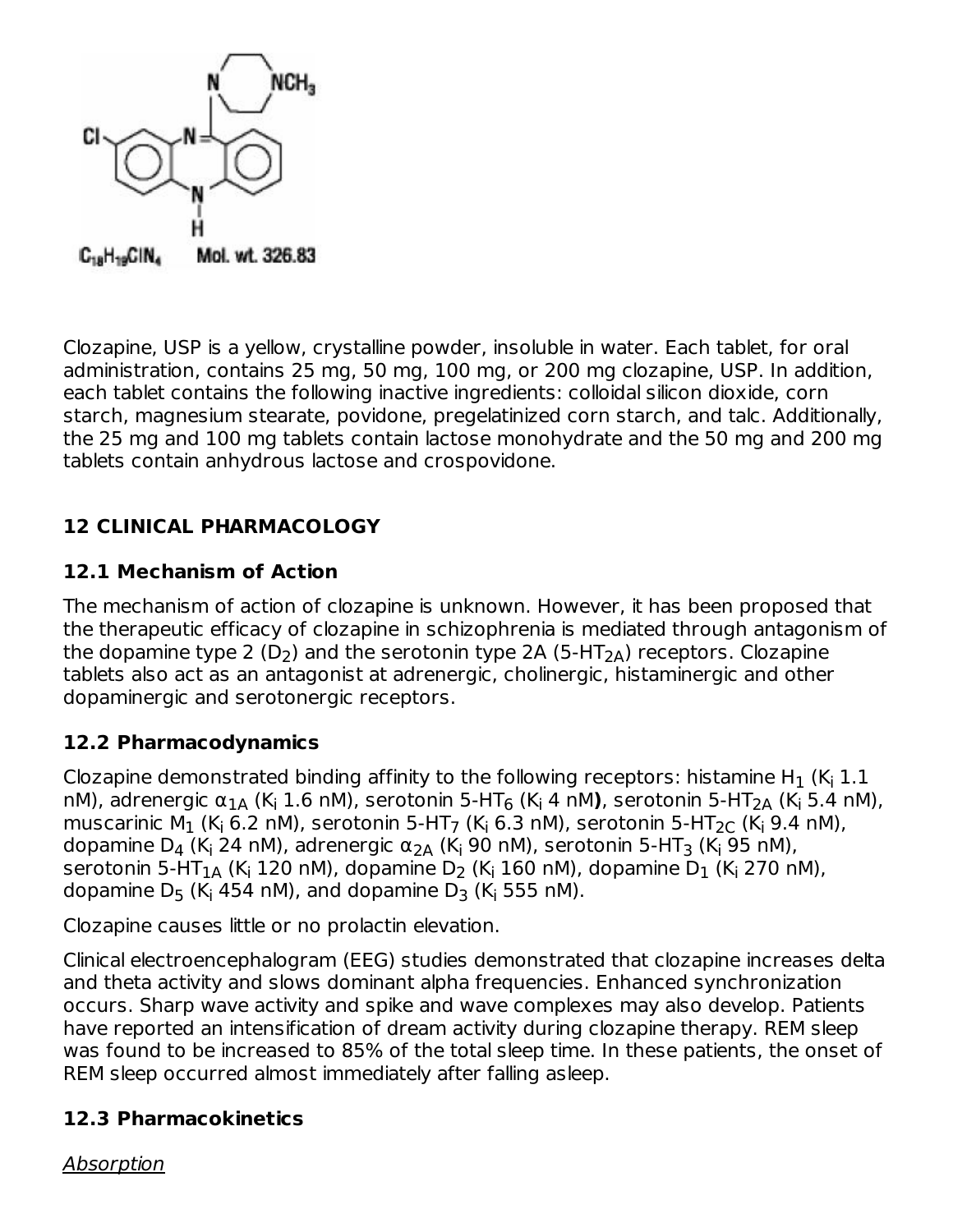In humans, clozapine tablets (25 mg and 100 mg) are equally bioavailable relative to a clozapine solution. Following oral administration of clozapine 100 mg twice daily, the average steady-state peak plasma concentration was 319 ng/mL (range: 102 to 771 ng/mL), occurring at the average of 2.5 hours (range: 1 to 6 hours) after dosing. The average minimum concentration at steady state was 122 ng/mL (range: 41 to 343 ng/mL), after 100 mg twice daily dosing. Food does not appear to affect the systemic bioavailability of clozapine. Thus, clozapine may be administered with or without food.

### Distribution

Clozapine is approximately 97% bound to serum proteins. The interaction between clozapine and other highly protein-bound drugs has not been fully evaluated but may be important [see Drug Interactions (7)].

### Metabolism and Excretion

Clozapine is almost completely metabolized prior to excretion, and only trace amounts of unchanged drug are detected in the urine and feces. Clozapine is a substrate for many cytochrome P450 isozymes, in particular CYP1A2, CYP2D6, and CYP3A4. Approximately 50% of the administered dose is excreted in the urine and 30% in the feces. The demethylated, hydroxylated, and N-oxide derivatives are components in both urine and feces. Pharmacological testing has shown the desmethyl metabolite (norclozapine) to have only limited activity, while the hydroxylated and N-oxide derivatives were inactive. The mean elimination half-life of clozapine after a single 75 mg dose was 8 hours (range: 4 to 12 hours), compared to a mean elimination half-life of 12 hours (range: 4 to 66 hours), after achieving steady state with 100 mg twice daily dosing.

A comparison of single-dose and multiple-dose administration of clozapine demonstrated that the elimination half-life increased significantly after multiple dosing relative to that after single-dose administration, suggesting the possibility of concentration-dependent pharmacokinetics. However, at steady state, approximately dose-proportional changes with respect to AUC (area under the curve), peak, and minimum clozapine plasma concentrations were observed after administration of 37.5, 75, and 150 mg twice daily.

## Drug-Drug Interaction Studies

### **Fluvoxamine**

A pharmacokinetic study was conducted in 16 schizophrenic patients who received clozapine under steady-state conditions. After coadministration of fluvoxamine for 14 days, mean trough concentrations of clozapine and its metabolites, Ndesmethylclozapine and clozapine N-oxide, were elevated about three-fold compared to baseline steady- state concentrations.

## Paroxetine, Fluoxetine, and Sertraline

In a study of schizophrenic patients  $(n=14)$  who received clozapine under steady-state conditions, coadministration of paroxetine produced only minor changes in the levels of clozapine and its metabolites. However, other published reports describe modest elevations (less than two-fold) of clozapine and metabolite concentrations when clozapine was taken with paroxetine, fluoxetine, and sertraline.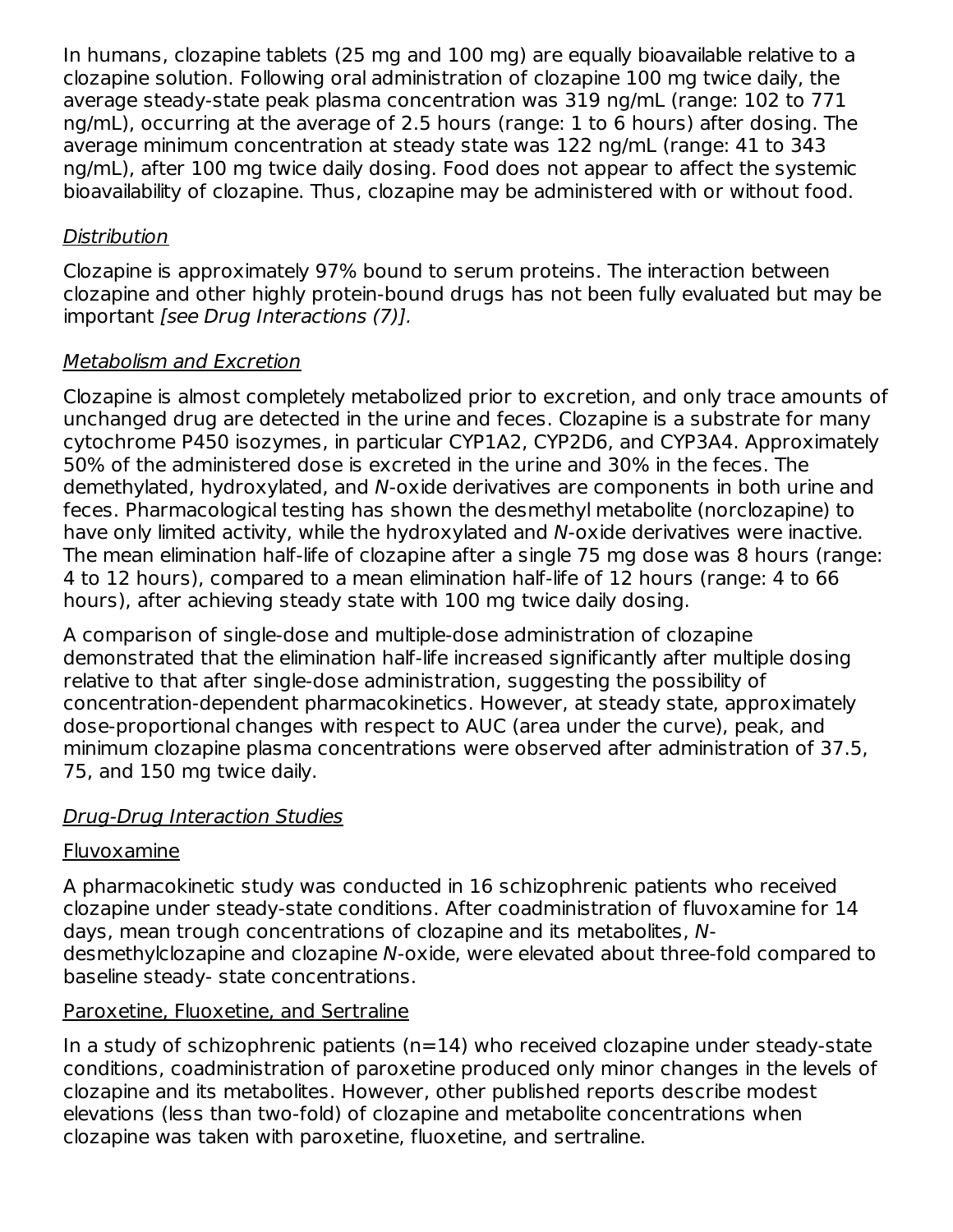### Specific Population Studies

### Renal or Hepatic Impairment

No specific pharmacokinetic studies were conducted to investigate the effects of renal or hepatic impairment on the pharmacokinetics of clozapine. Higher clozapine plasma concentrations are likely in patients with significant renal or hepatic impairment when given usual doses.

#### CYP2D6 Poor Metabolizers

A subset (3% to 10%) of the population has reduced activity of CYP2D6 (CYP2D6 poor metabolizers). These individuals may develop higher than expected plasma concentrations of clozapine when given usual doses.

## **13 NONCLINICAL TOXICOLOGY**

### **13.1 Carcinogenesis, Mutagenesis, Impairment of Fertility**

#### **Carcinogenesis**

No carcinogenic potential was demonstrated in long-term studies in mice and rats at doses up to 0.3 times and 0.4 times, respectively, the maximum recommended human dose (MRHD) of 900 mg/day on a mg/m<sup>2</sup> body surface area basis.

#### **Mutagenesis**

Clozapine was not genotoxic when tested in the following gene mutation and chromosomal aberration tests: the bacterial Ames test, the in vitro mammalian V79 in Chinese hamster cells, the in vitro unscheduled DNA synthesis in rat hepatocytes or the in vivo micronucleus assay in mice.

### Impairment of Fertility

Clozapine had no effect on any parameters of fertility, pregnancy, fetal weight or postnatal development when administered orally to male rats 70 days before mating and to female rats for 14 days before mating at doses up to 0.4 times the MRHD of 900 mg/day on a mg/m<sup>2</sup> body surface area basis.

## **14 CLINICAL STUDIES**

### **14.1 Treatment-Resistant Schizophrenia**

The efficacy of clozapine in treatment-resistant schizophrenia was established in a multicenter, randomized, double-blind, active-controlled (chlorpromazine) study in patients with a DSM-III diagnosis of schizophrenia who had inadequate responses to at least 3 different antipsychotics (from at least 2 different chemical classes) during the preceding 5 years. The antipsychotic trials must have been judged adequate; the antipsychotic dosages must have been equivalent to or greater than 1000 mg per day of chlorpromazine for a period of at least 6 weeks, each without significant reduction of symptoms. There must have been no period of good functioning within the preceding 5 years. Patients must have had a baseline score of at least 45 on the investigator-rated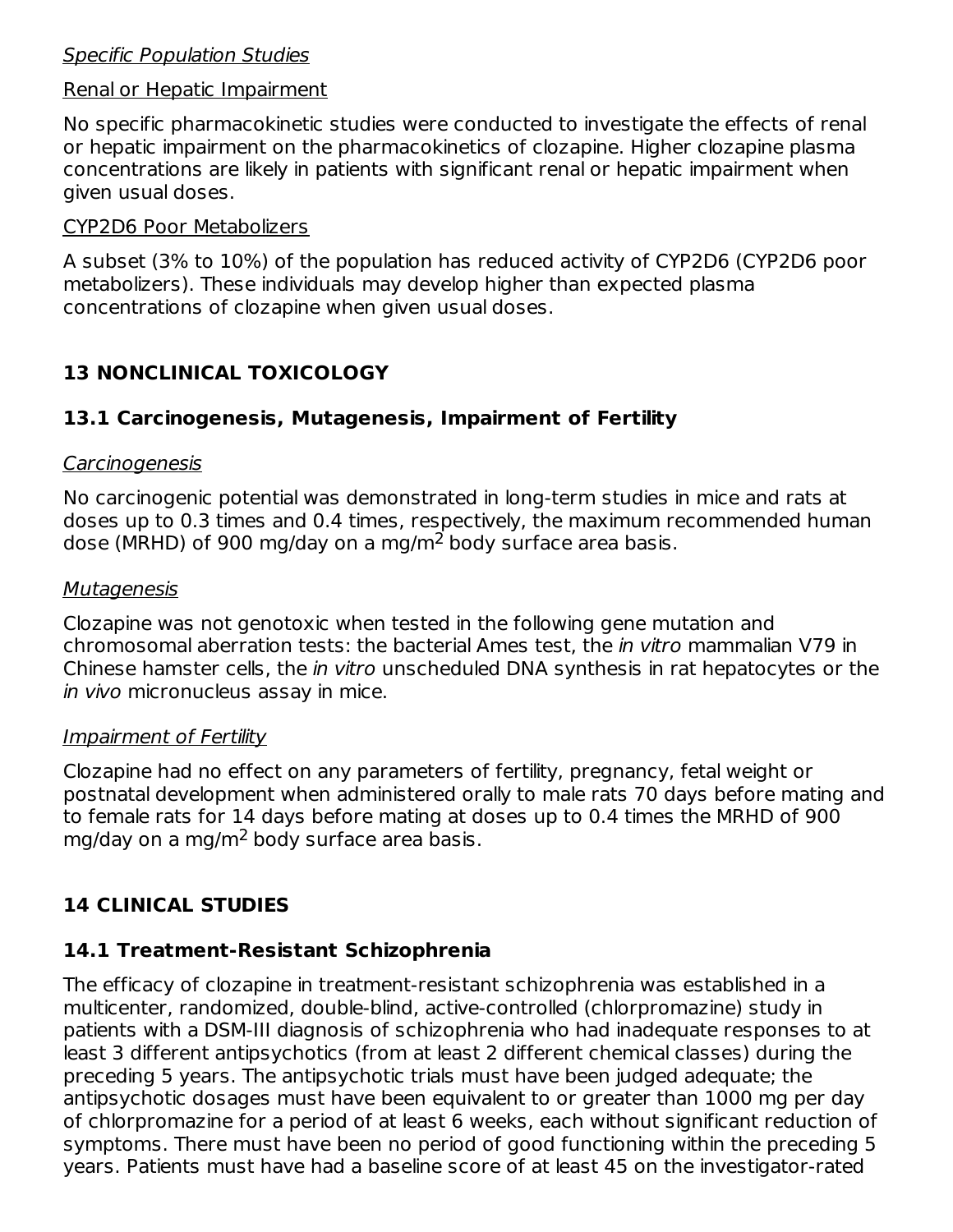Brief Psychiatric Rating Scale (BPRS). On the 18-item BPRS, 1 indicates the absence of symptoms, and 7 indicates severe symptoms; the maximum potential total BPRS score is 126. At baseline, the mean BPRS score was 61. In addition, patients must have had a score of at least 4 on at least two of the following four individual BPRS items: conceptual disorganization, suspiciousness, hallucinatory behavior, and unusual thought content. Patients must have had a Clinical Global Impressions–Severity Scale score of at least 4 (moderately ill).

In the prospective, lead-in phase of the trial, all patients (N=305) initially received singleblind treatment with haloperidol (the mean dose was 61 mg per day) for 6 weeks. More than 80% of patients completed the 6 week trial. Patients with an inadequate response to haloperidol (n=268) were randomized to double-blind treatment with clozapine  $(N=126)$  or chlorpromazine  $(N=142)$ . The maximum daily clozapine dose was 900 mg; the mean daily dose was >600 mg. The maximum daily chlorpromazine dose was 1800 mg; the mean daily dose was >1200 mg.

The primary endpoint was treatment response, predefined as a decrease in BPRS score of at least 20% and either (1) a CGI-S score of  $\leq$ 3 (mildly ill), or (2) a BPRS score of  $\leq$ 35, at the end of 6 weeks of treatment. Approximately 88% of patients from the clozapine and chlorpromazine groups completed the 6 week trial. At the end of 6 weeks, 30% of the clozapine group responded to treatment, and 4% of the chlorpromazine group responded to treatment. The difference was statistically significant (p <0.001). The mean change in total BPRS score was -16 and -5 in the clozapine and chlorpromazine group, respectively; the mean change in the 4 key BPRS item scores was -5 and -2 in the clozapine and chlorpromazine group, respectively; and the mean change in CGI-S score was -1.2 and -0.4, in the clozapine and chlorpromazine group, respectively. These changes in the clozapine group were statistically significantly greater than in the chlorpromazine group (p <0.001 in each analysis).

## **14.2 Recurrent Suicidal Behavior in Schizophrenia or Schizoaffective Disorder**

The effectiveness of clozapine in reducing the risk of recurrent suicidal behavior was assessed in the International Suicide Prevention Trial (InterSePT™). This was a prospective, randomized, open-label, active-controlled, multicenter, international, parallelgroup comparison of clozapine versus olanzapine (Zyprexa®) in 956 patients with schizophrenia or schizoaffective disorder (DSM-IV) who were judged to be at risk for recurrent suicidal behavior. Only about one-fourth of these patients (27%) were considered resistant to standard antipsychotic drug treatment. To enter the trial, patients must have met 1 of the following criteria:

- They had attempted suicide within the three years prior to their baseline evaluation.
- They had been hospitalized to prevent a suicide attempt within the three years prior to their baseline evaluation.
- They demonstrated moderate-to-severe suicidal ideation with a depressive component within one week prior to their baseline evaluation.
- They demonstrated moderate-to-severe suicidal ideation accompanied by command hallucinations to do self-harm within one week prior to their baseline evaluation.

Dosing regimens for each treatment group were determined by individual investigators and were individualized by patient. Dosing was flexible, with a dose range of 200 mg/day to 900 mg/day for clozapine and 5 mg/day to 20 mg/day for olanzapine. For the 956 patients who received clozapine or olanzapine in this study, there was extensive use of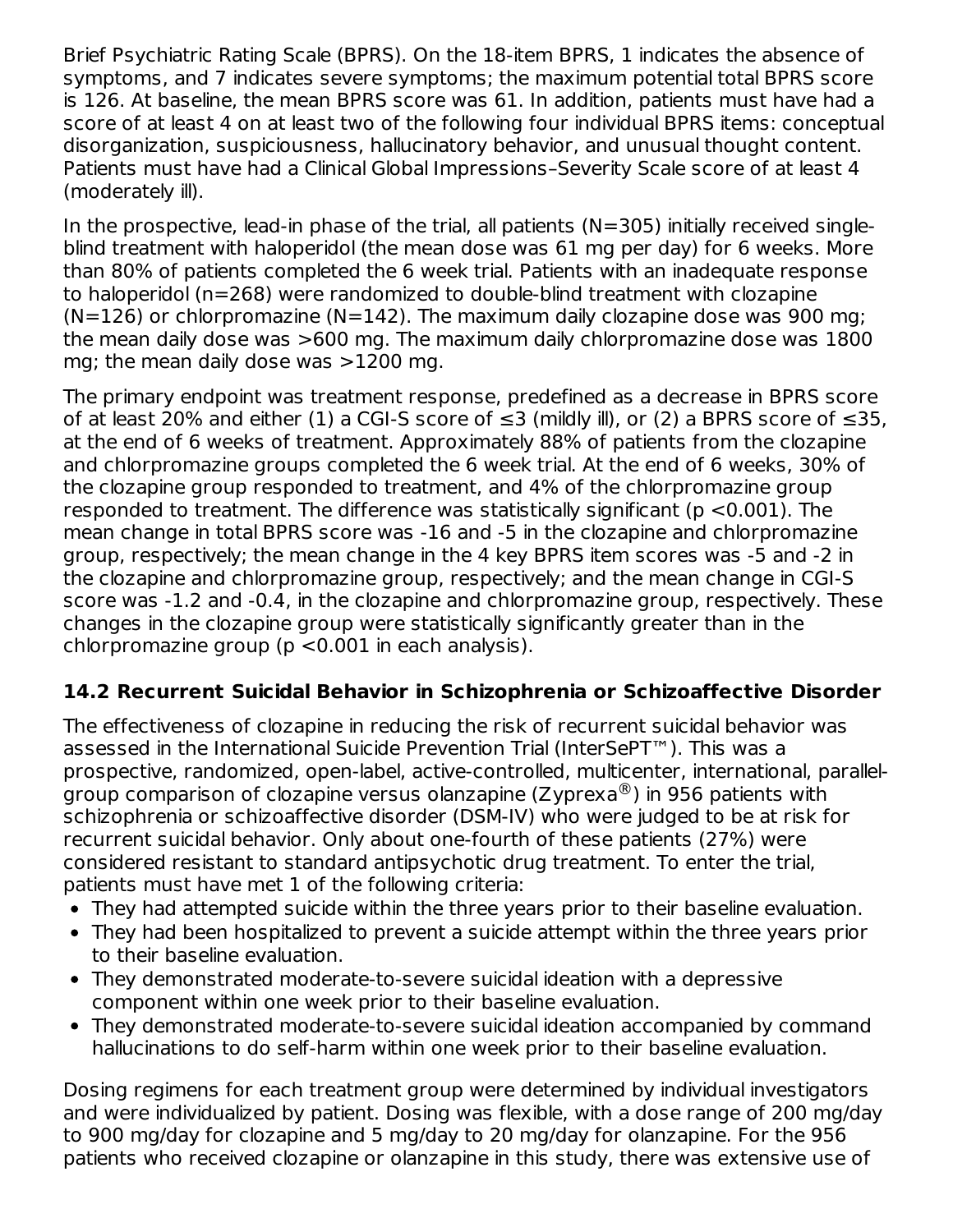concomitant psychotropics: 84% with antipsychotics, 65% with anxiolytics, 53% with antidepressants, and 28% with mood stabilizers. There was significantly greater use of concomitant psychotropic medications among the patients in the olanzapine group.

The primary efficacy measure was time to (1) a significant suicide attempt, including a completed suicide; (2) hospitalization due to imminent suicide risk, including increased level of surveillance for suicidality for patients already hospitalized; or (3) worsening of suicidality severity as demonstrated by "much worsening" or "very much worsening" from baseline in the Clinical Global Impression of Severity of Suicidality as assessed by the Blinded Psychiatrist (CGI-SS-BP) scale. A determination of whether or not a reported event met criterion 1 or 2 above was made by the Suicide Monitoring Board (SMB), a group of experts blinded to patient data.

A total of 980 patients were randomized to the study and 956 received study medication. Sixty-two percent of the patients were diagnosed with schizophrenia, and the remainder (38%) were diagnosed with schizoaffective disorder. Only about onefourth of the total patient population (27%) was identified as "treatment-resistant" at baseline. There were more males than females in the study (61% of all patients were male). The mean age of patients entering the study was 37 years of age (range 18 to 69). Most patients were Caucasian (71%), 15% were Black, 1% were Asian, and 13% were classified as being of "other" races.

Patients treated with clozapine had a statistically significant longer delay in the time to recurrent suicidal behavior in comparison with olanzapine. This result should be interpreted only as evidence of the effectiveness of clozapine in delaying time to recurrent suicidal behavior and not a demonstration of the superior efficacy of clozapine over olanzapine.

The probability of experiencing (1) a significant suicide attempt, including a completed suicide, or (2) hospitalization because of imminent suicide risk, including increased level of surveillance for suicidality for patients already hospitalized, was lower for clozapine patients than for olanzapine patients at Week 104: clozapine 24% versus olanzapine 32%; 95% CI of the difference: 2%, 14% (Figure 1).

#### **Figure 1: Cumulative Probability of a Significant Suicide Attempt or Hospitalization to Prevent Suicide in Patients with Schizophrenia or Schizoaffective Disorder at High Risk of Suicidality**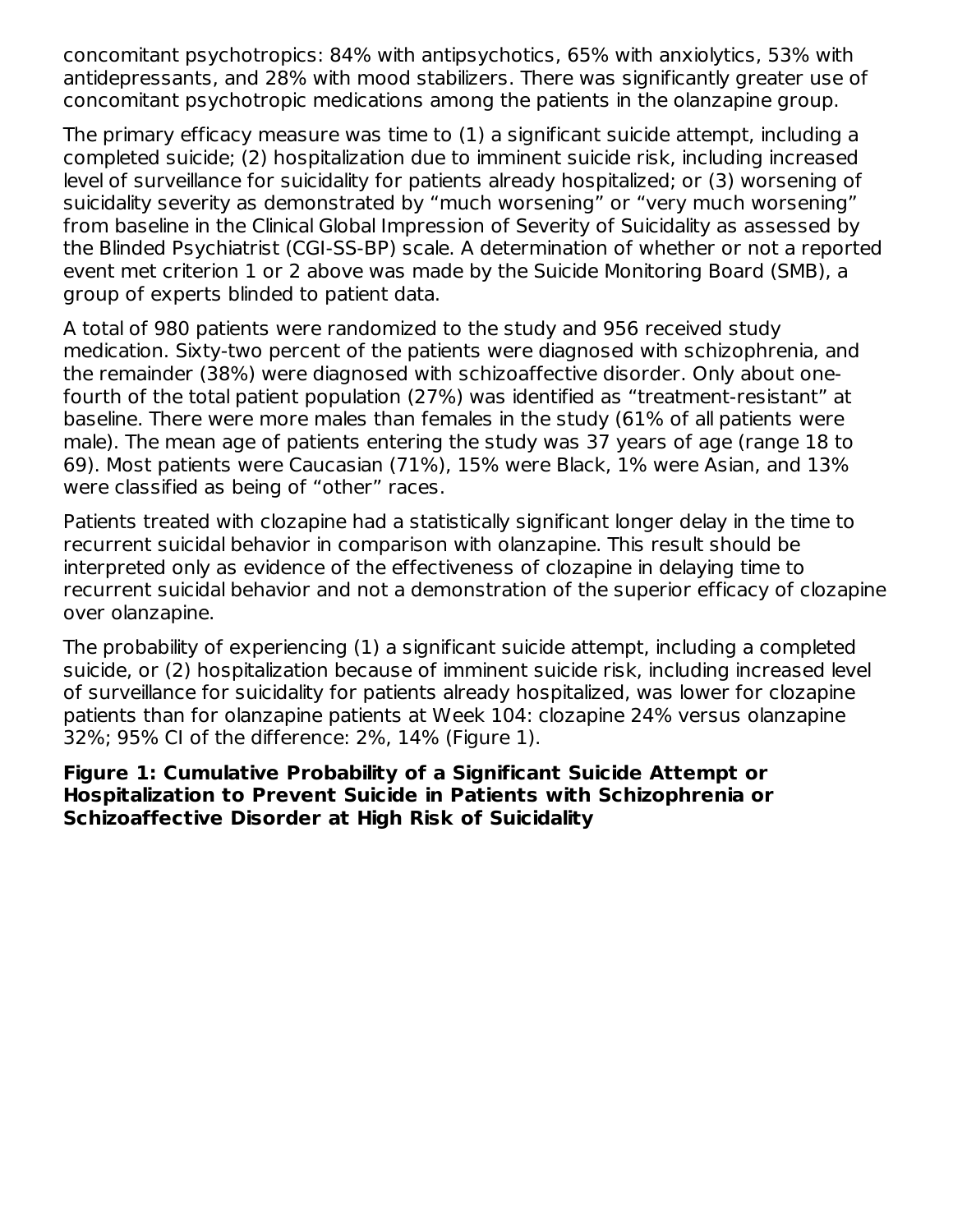

#### **16 HOW SUPPLIED/STORAGE AND HANDLING**

#### **16.1 How Supplied**

Clozapine Tablets, USP are available as pale yellow, round tablets, debossed "Ivax hourglass logo" and "4359" on one side and "25" and a bisect on the other side, containing 25 mg clozapine, USP.

NDC 0093-**4359**-01 25 mg packaged in bottles of 100 tablets NDC 0093-**4359**-05 25 mg packaged in bottles of 500 tablets NDC 0093-**4359**-93 25 mg packaged in unit-dose boxes of 100 tablets

Clozapine Tablets, USP are available as pale yellow, round, flat-faced, beveled-edge tablets, debossed "Ivax hourglass logo" and "4404" on one side and "50" and a bisect on the other side, containing 50 mg clozapine, USP.

NDC 0093-**4404**-01 50 mg packaged in bottles of 100 tablets NDC 0093-**4404**-05 50 mg packaged in bottles of 500 tablets NDC 0093-**4404**-93 50 mg packaged in unit-dose boxes of 100 tablets

Clozapine Tablets, USP are available as pale yellow, round, flat-faced, beveled-edge tablets, debossed "Ivax hourglass logo" and "7772" on one side and "100" and a bisect on the other side, containing 100 mg clozapine, USP.

NDC 0093-**7772**-01 100 mg packaged in bottles of 100 tablets NDC 0093-**7772**-05 100 mg packaged in bottles of 500 tablets NDC 0093-**7772**-93 100 mg packaged in unit-dose boxes of 100 tablets

Clozapine Tablets, USP are available as pale yellow, oval-shaped, biconvex tablets, debossed "Ivax hourglass logo" and "4405" on one side and "200" and a deep bisect on the other side, containing 200 mg clozapine, USP.

NDC 0093-**4405**-01 200 mg packaged in bottles of 100 tablets NDC 0093-**4405**-05 200 mg packaged in bottles of 500 tablets NDC 0093-**4405**-93 200 mg packaged in unit-dose boxes of 100 tablets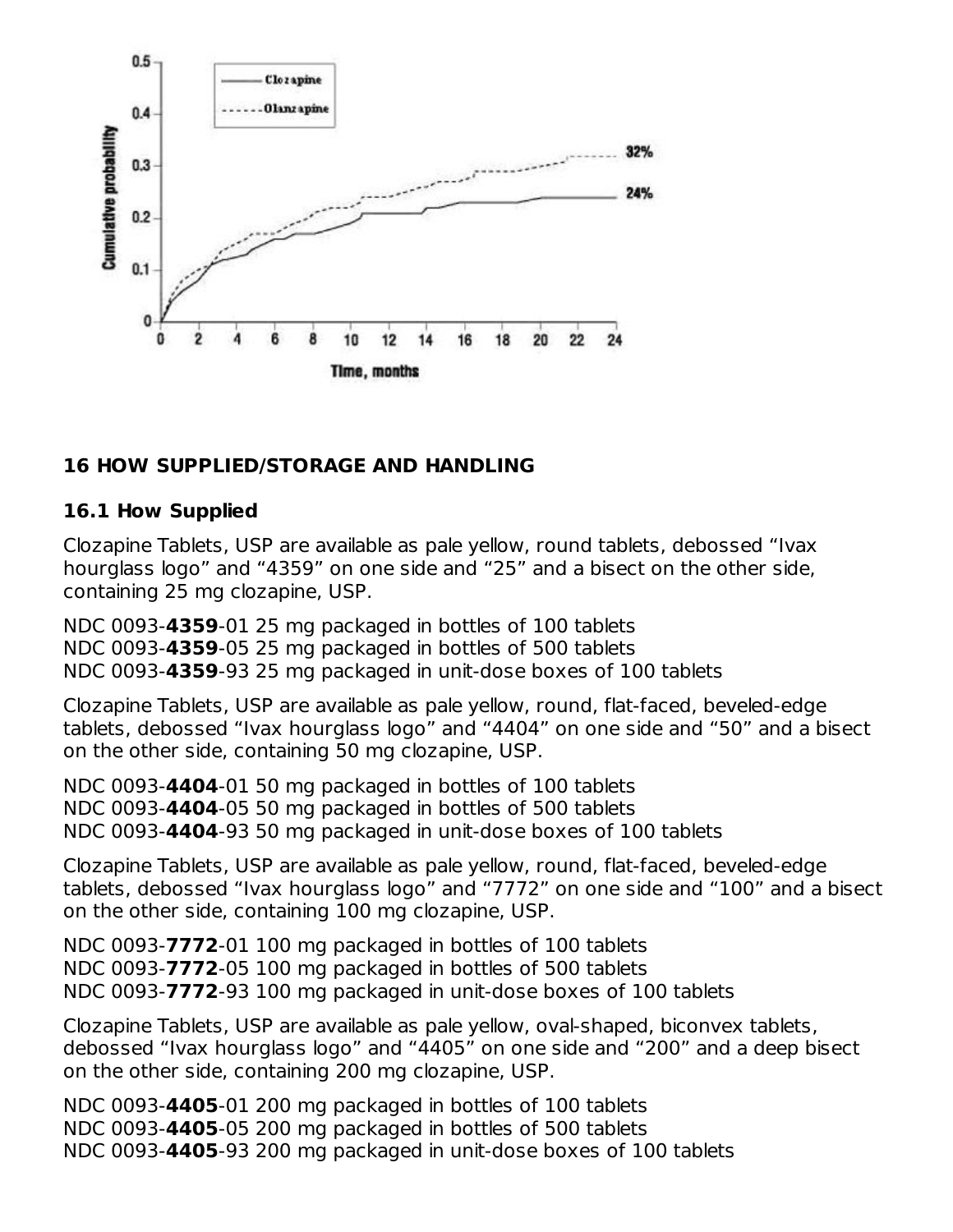### **16.2 Storage and Handling**

Store at 20° to 25°C (68° to 77°F) [See USP Controlled Room Temperature].

Dispense in a tight container as defined in the USP, with a child-resistant closure (as required).

KEEP THIS AND ALL MEDICATIONS OUT OF THE REACH OF CHILDREN.

## **17 PATIENT COUNSELING INFORMATION**

Discuss the following issues with patients and caregivers:

- Severe Neutropenia:
	- Instruct patients (and caregivers) beginning treatment with clozapine about the risk of developing severe neutropenia and infection.

- Instruct patients to immediately report to their physician any symptom or sign of infection (e.g., flu-like illness; fever; lethargy; general weakness or malaise; mucus membrane ulceration; skin, pharyngeal, vaginal, urinary, or pulmonary infection; or extreme weakness or lethargy) occurring at any time during clozapine therapy, to aid in evaluation for neutropenia and to institute prompt and appropriate management [see Warnings and Precautions  $(5.1)$ ,  $(5.12)$ , and  $(5.14)$ ].

- Inform patients and caregivers clozapine is available only through a restricted program called the Clozapine REMS Program designed to ensure the required blood monitoring, in order to reduce the risk of developing severe neutropenia. Advise patients and caregivers of the importance of having blood tested as follows:

- Weekly blood tests are required for the first 6 months.
- An ANC is required every 2 weeks for the next 6 months if an acceptable ANC is maintained during the first 6 months of continuous therapy,
- An ANC is required once every 4 weeks thereafter if an acceptable ANC is maintained during the second 6 months of continuous therapy.

- Clozapine is available only from certified pharmacies participating in the program. Provide patients (and caregivers) with website information and the telephone number on how to obtain the product (www.clozapinerems.com or 1-844-267-8678) [see Warnings and Precautions (5.2)].

- Orthostatic Hypotension, Bradycardia, and Syncope: Inform patients and caregivers about the risk of orthostatic hypotension and syncope, especially during the period of initial dose titration. Instruct them to strictly follow the clinician's instructions for dosage and administration. Advise patients to consult their clinician immediately if they feel faint, lose consciousness or have signs or symptoms suggestive of bradycardia or arrhythmia [see Dosage and Administration (2.2) and Warnings and Precautions (5.3)].
- Seizures: Inform patients and caregivers about the significant risk of seizure during clozapine treatment. Caution them about driving and any other potentially hazardous activity while taking clozapine [see Warnings and Precautions (5.5)].
- Gastrointestinal Hypomotility with Severe Complications: Educate patients and caregivers on the risks, prevention and treatment of clozapine-induced constipation, including medications to avoid when possible (e.g., drugs with anticholinergic activity). Encourage appropriate hydration, physical activity, and fiber intake and emphasize that prompt attention and treatment to the development of constipation or other gastrointestinal symptoms is critical in preventing severe complications. Advise patients and caregivers to contact their health care provider if they experience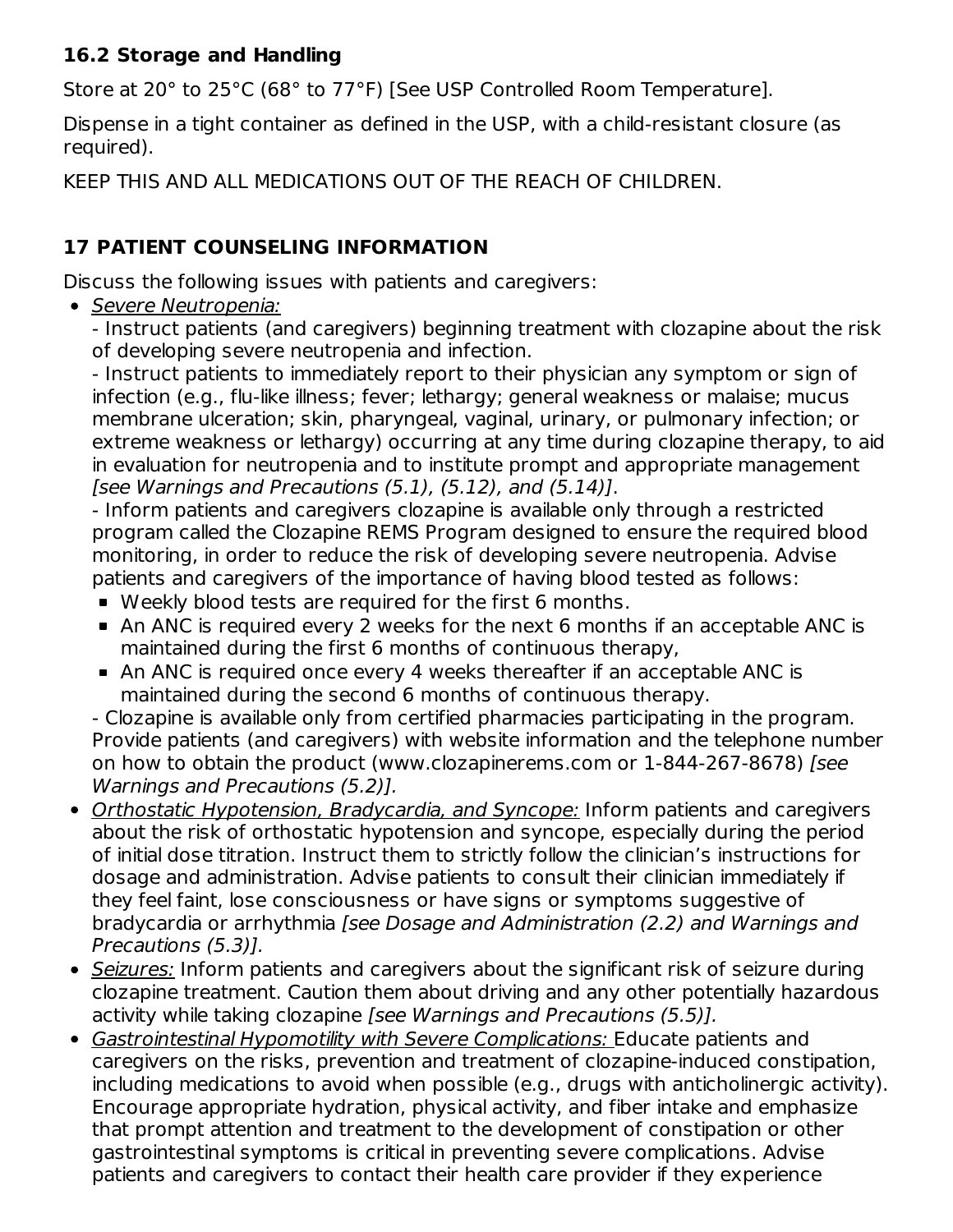symptoms of constipation (e.g., difficulty passing stools, incomplete passage of stool, decreased bowel movement frequency) or other symptoms associated with gastrointestinal hypomotility (e.g., nausea, abdominal distension or pain, vomiting) [see Warnings and Precautions (5.8), Drug Interactions (7.1)].

- OT Interval Prolongation: Advise patients to consult their clinician immediately if they feel faint, lose consciousness or have signs or symptoms suggestive of arrhythmia. Instruct patients to not take clozapine with other drugs that cause QT interval prolongation. Instruct patients to inform their clinicians that they are taking clozapine before any new drug [see Warnings and Precautions (5.10), Drug Interactions (7.1)].
- Metabolic Changes (hyperglycemia and diabetes mellitus, dyslipidemia, weight gain): Educate patients and caregivers about the risk of metabolic changes and the need for specific monitoring. The risks include hyperglycemia and diabetes mellitus, dyslipidemia, weight gain, and cardiovascular reactions. Educate patients and caregivers about the symptoms of hyperglycemia (high blood sugar) and diabetes mellitus (e.g., polydipsia, polyuria, polyphagia, and weakness). Monitor all patients for these symptoms. Patients who are diagnosed with diabetes or have risk factors for diabetes (obesity, family history of diabetes) should have their fasting blood glucose monitored before beginning treatment and periodically during treatment. Patients who develop symptoms of hyperglycemia should have assessments of fasting glucose. Clinical monitoring of weight is recommended [see Warnings and Precautions (5.11)].
- Interference with Cognitive and Motor Performance: Because clozapine may have the potential to impair judgment, thinking, or motor skills, patients should be cautioned about operating hazardous machinery, including automobiles, until they are reasonably certain that clozapine therapy does not affect them adversely [see Warnings and Precautions (5.17)].
- Missed Doses and Re-initiating Treatment: Inform patients and caregivers that if the patient misses taking clozapine for more than 2 days, they should not restart their medication at the same dosage but should contact their physician for dosing instructions [see Dosage and Administration (2.5), Warnings and Precautions (5.1, 5.3)].
- Pregnancy: Patients and caregivers should notify the clinician if the patient becomes pregnant or intends to become pregnant during therapy [see Use in Specific Populations (8.1)].
- Nursing: Advise patients and caregivers that the patient should not breastfeed an infant if they are taking clozapine [see Use in Specific Populations (8.3)].
- Concomitant Medication: Advise patients to inform their healthcare provider if they are taking, or plan to take, any prescription or over-the-counter drugs; there is a potential for significant drug-drug interactions [see Dosage and Administration (2.6), Drug Interactions (7.1)].

All brand names listed are the registered trademarks of their respective owners and are not trademarks of Teva Pharmaceuticals USA.

Manufactured In Israel By:

### **Teva Pharmaceutical Ind. Ltd.**

Jerusalem, 9777402, Israel

Manufactured For: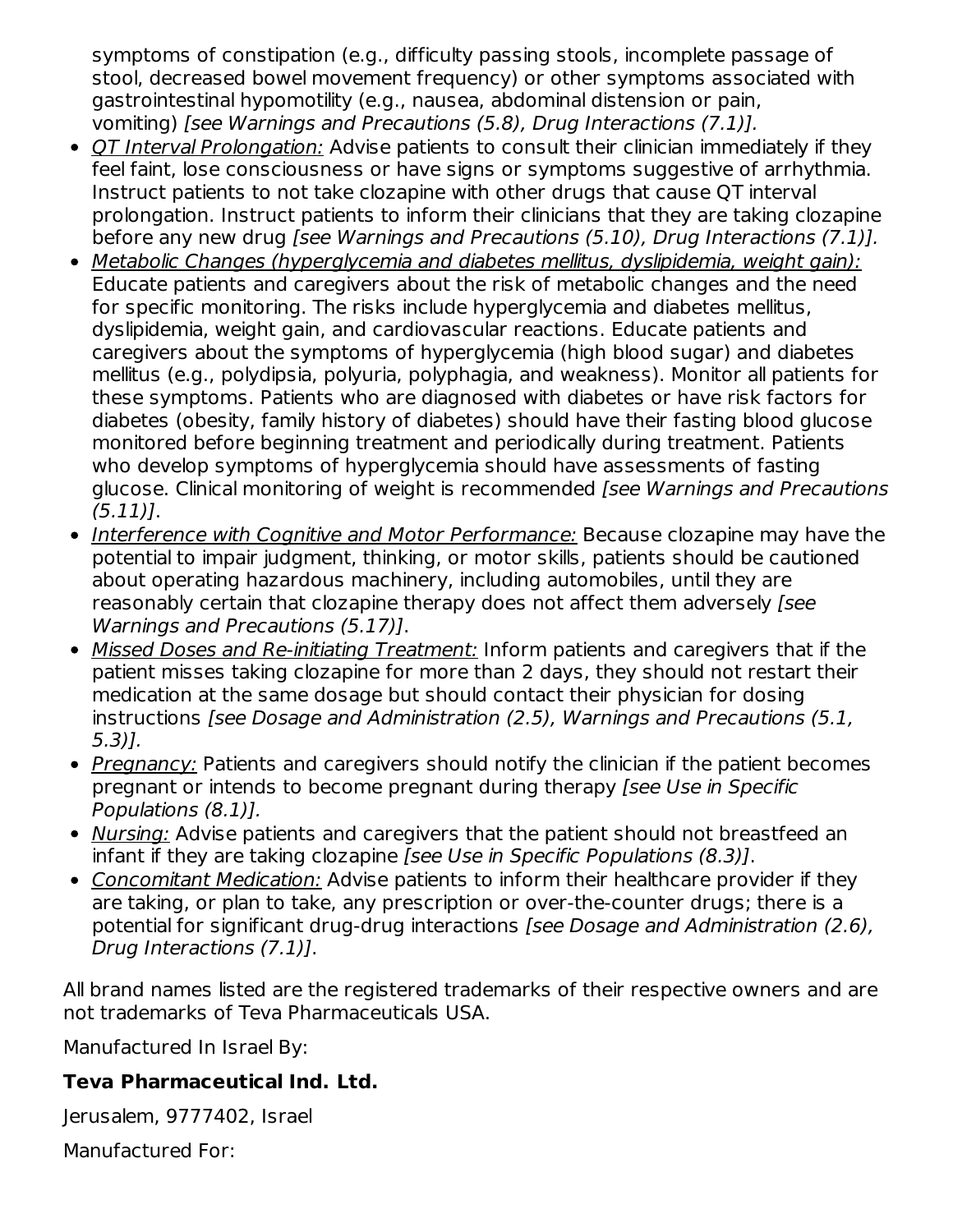### **Teva Pharmaceuticals USA, Inc.**

North Wales, PA 19454 Rev. V 5/2021

### **Package/Label Display Panel**

NDC 0093-4359-01

Clozapine

Tablets USP

25 mg

Rx only

100 TABLETS



## **Package/Label Display Panel**

NDC 0093-4404-01

Clozapine

Tablets USP

50 mg

Rx only

100 TABLETS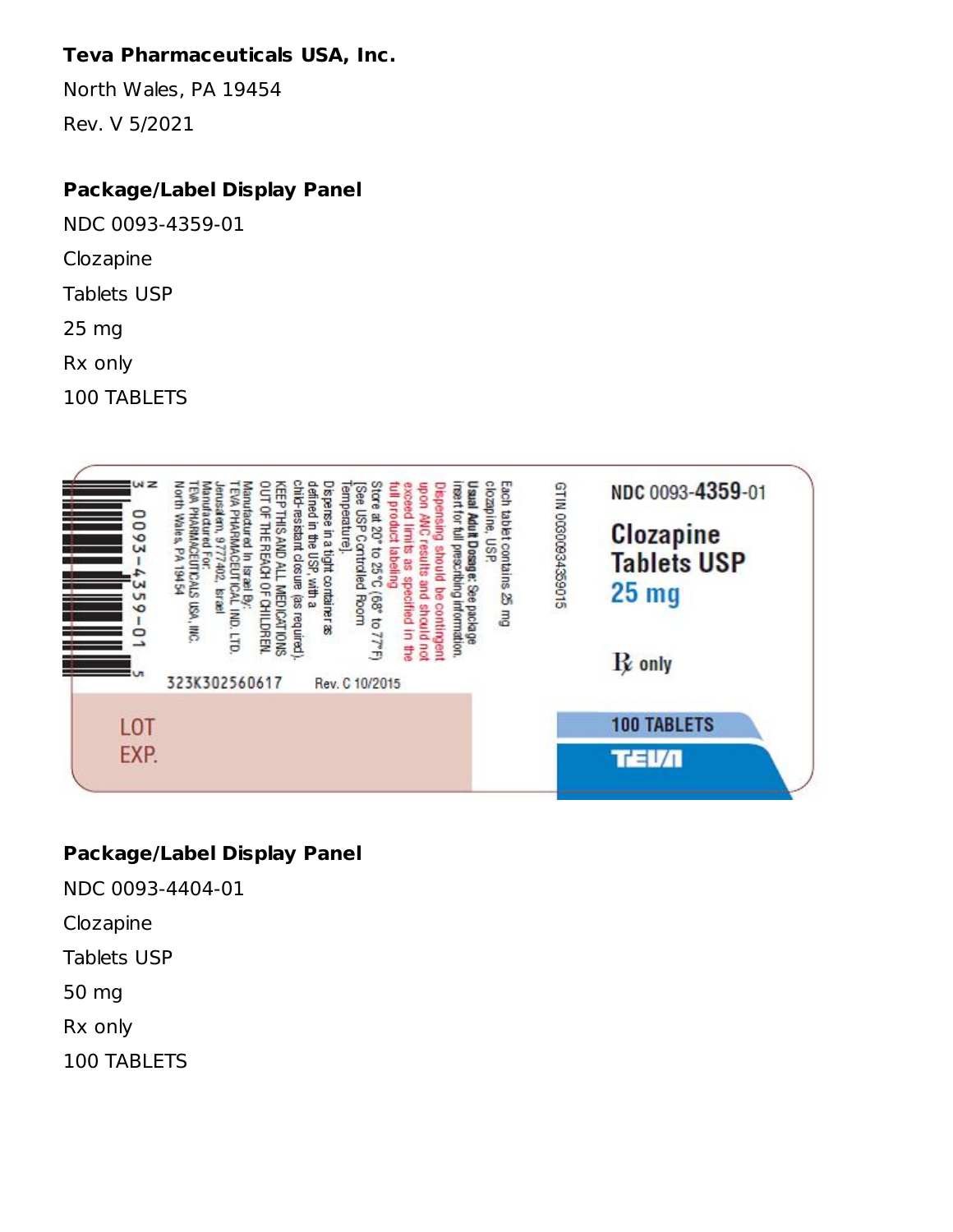

### **Package/Label Display Panel**

NDC 0093-7772-01

Clozapine

Tablets USP

100 mg

Rx only

100 TABLETS



## **Package/Label Display Panel**

NDC 0093-4405-01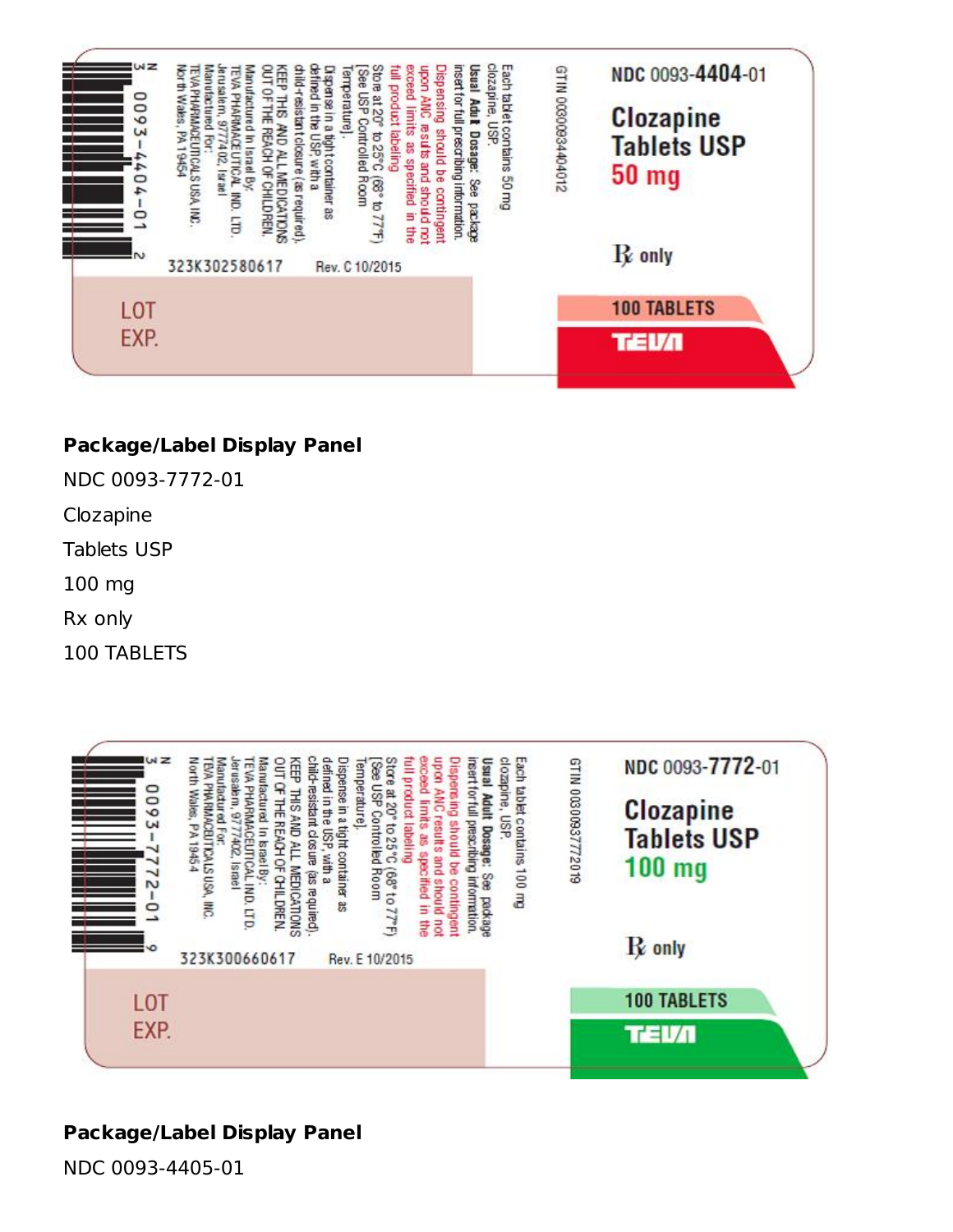Clozapine Tablets USP 200 mg Rx only 100 TABLETS



| <b>CLOZAPINE</b>                                            |                                |                           |                 |  |  |
|-------------------------------------------------------------|--------------------------------|---------------------------|-----------------|--|--|
| clozapine tablet                                            |                                |                           |                 |  |  |
|                                                             |                                |                           |                 |  |  |
| <b>Product Information</b>                                  |                                |                           |                 |  |  |
| <b>Product Type</b>                                         | <b>HUMAN PRESCRIPTION DRUG</b> | <b>Item Code (Source)</b> | NDC:0093-4359   |  |  |
| <b>Route of Administration</b>                              | ORAL                           |                           |                 |  |  |
|                                                             |                                |                           |                 |  |  |
| <b>Active Ingredient/Active Moiety</b>                      |                                |                           |                 |  |  |
|                                                             | <b>Ingredient Name</b>         | <b>Basis of Strength</b>  | <b>Strength</b> |  |  |
| CLOZAPINE (UNII: J60AR2IKIC) (CLOZAPINE - UNII: J60AR2IKIC) |                                | <b>CLOZ APINE</b>         | $25 \text{ mg}$ |  |  |
|                                                             |                                |                           |                 |  |  |
| <b>Inactive Ingredients</b>                                 |                                |                           |                 |  |  |
|                                                             | <b>Ingredient Name</b>         |                           | <b>Strength</b> |  |  |
| <b>SILICON DIOXIDE (UNII: ETJ7Z6XBU4)</b>                   |                                |                           |                 |  |  |
| <b>STARCH, CORN (UNII: O8232NY3SJ)</b>                      |                                |                           |                 |  |  |
| MAGNESIUM STEARATE (UNII: 70097M6I30)                       |                                |                           |                 |  |  |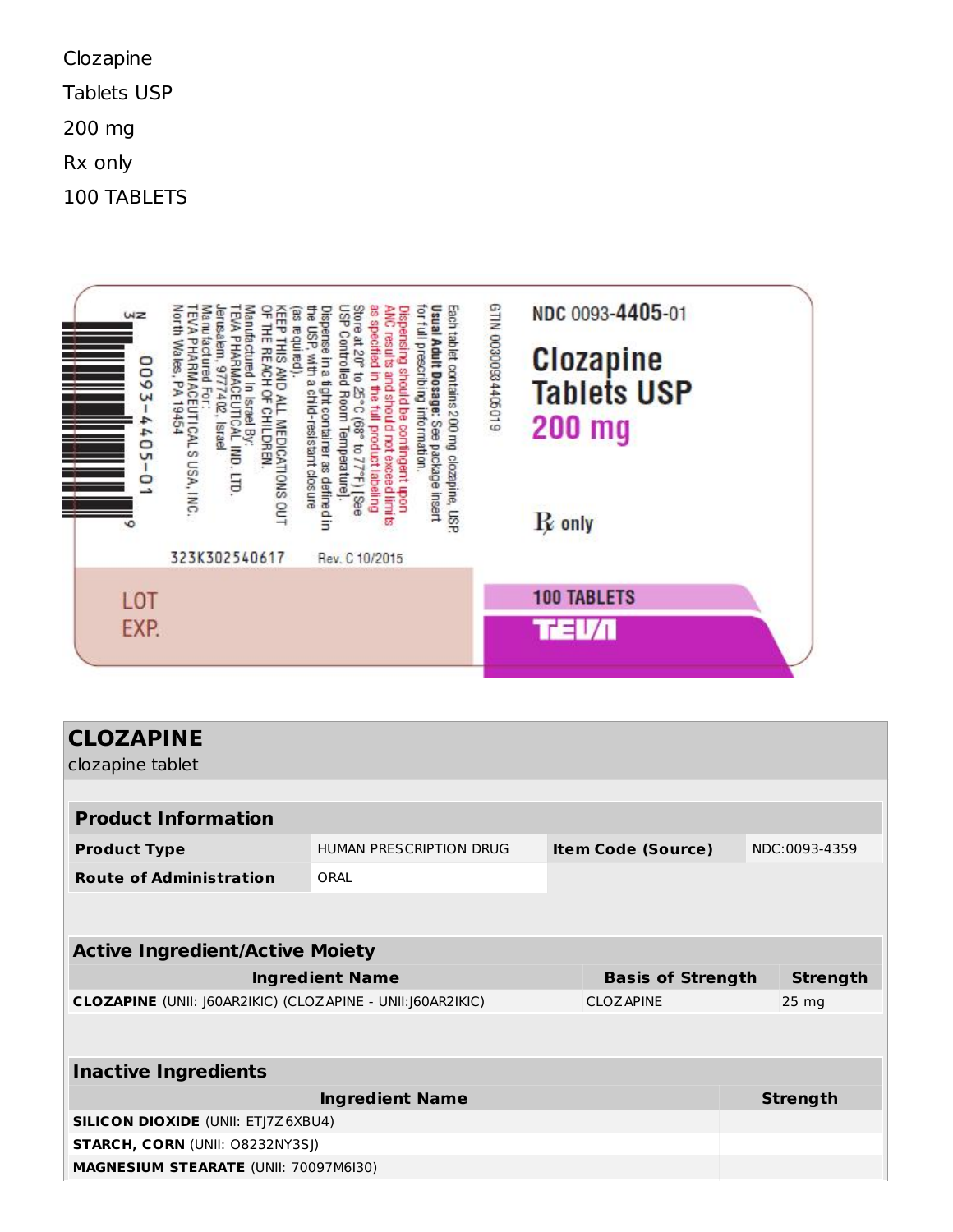| <b>POVIDONE K90 (UNII: RDH86HJV5Z)</b>                                              |                                |                                                                      |              |                                       |                                     |
|-------------------------------------------------------------------------------------|--------------------------------|----------------------------------------------------------------------|--------------|---------------------------------------|-------------------------------------|
| TALC (UNII: 7SEV7J4R1U)                                                             |                                |                                                                      |              |                                       |                                     |
|                                                                                     |                                | <b>LACTOSE MONOHYDRATE (UNII: EWQ57Q8I5X)</b>                        |              |                                       |                                     |
|                                                                                     |                                |                                                                      |              |                                       |                                     |
|                                                                                     | <b>Product Characteristics</b> |                                                                      |              |                                       |                                     |
|                                                                                     | Color                          | yellow (pale yellow)                                                 | <b>Score</b> |                                       | 2 pieces                            |
|                                                                                     | <b>Shape</b>                   | <b>ROUND</b>                                                         | <b>Size</b>  |                                       | 7 <sub>mm</sub>                     |
|                                                                                     | Flavor                         |                                                                      |              | <b>Imprint Code</b>                   | 4359;25                             |
|                                                                                     | <b>Contains</b>                |                                                                      |              |                                       |                                     |
|                                                                                     |                                |                                                                      |              |                                       |                                     |
|                                                                                     |                                |                                                                      |              |                                       |                                     |
|                                                                                     | <b>Packaging</b>               |                                                                      |              |                                       |                                     |
| #                                                                                   | <b>Item Code</b>               | <b>Package Description</b>                                           |              | <b>Marketing Start</b><br><b>Date</b> | <b>Marketing End</b><br><b>Date</b> |
| 1                                                                                   | 01                             | NDC:0093-4359- 100 in 1 BOTTLE; Type 0: Not a Combination<br>Product |              | 05/10/2007                            |                                     |
| $\overline{\mathbf{2}}$                                                             | 05                             | NDC:0093-4359- 500 in 1 BOTTLE; Type 0: Not a Combination<br>Product |              | 06/06/2007                            |                                     |
| 3                                                                                   | NDC:0093-4359-<br>93           | 100 in 1 BOX, UNIT-DOSE                                              |              | 12/14/2007                            |                                     |
| NDC:0093-4359- 1 in 1 BLISTER PACK; Type 0: Not a Combination<br>3<br>Product<br>19 |                                |                                                                      |              |                                       |                                     |
|                                                                                     |                                |                                                                      |              |                                       |                                     |
|                                                                                     |                                |                                                                      |              |                                       |                                     |
|                                                                                     |                                | <b>Marketing Information</b>                                         |              |                                       |                                     |
|                                                                                     | <b>Marketing</b><br>Category   | <b>Application Number or Monograph</b><br><b>Citation</b>            |              | <b>Marketing Start</b><br><b>Date</b> | <b>Marketing End</b><br><b>Date</b> |

| Category    | Citation   | -----------------<br>Date | --------------<br>Date |
|-------------|------------|---------------------------|------------------------|
| <b>ANDA</b> | ANDA074949 | 05/10/2007                |                        |
|             |            |                           |                        |

| <b>CLOZAPINE</b>                                            |                         |                           |                 |
|-------------------------------------------------------------|-------------------------|---------------------------|-----------------|
| clozapine tablet                                            |                         |                           |                 |
|                                                             |                         |                           |                 |
| <b>Product Information</b>                                  |                         |                           |                 |
| <b>Product Type</b>                                         | HUMAN PRESCRIPTION DRUG | <b>Item Code (Source)</b> | NDC:0093-4404   |
| <b>Route of Administration</b>                              | ORAL                    |                           |                 |
|                                                             |                         |                           |                 |
| <b>Active Ingredient/Active Moiety</b>                      |                         |                           |                 |
|                                                             |                         |                           |                 |
|                                                             | <b>Ingredient Name</b>  | <b>Basis of Strength</b>  | <b>Strength</b> |
| CLOZAPINE (UNII: J60AR2IKIC) (CLOZAPINE - UNII: J60AR2IKIC) |                         | <b>CLOZ APINE</b>         | 50 mg           |
|                                                             |                         |                           |                 |
| <b>Inactive Ingredients</b>                                 |                         |                           |                 |
|                                                             | <b>Ingredient Name</b>  |                           | <b>Strength</b> |
| <b>SILICON DIOXIDE (UNII: ETJ7Z6XBU4)</b>                   |                         |                           |                 |
| <b>STARCH, CORN (UNII: O8232NY3SJ)</b>                      |                         |                           |                 |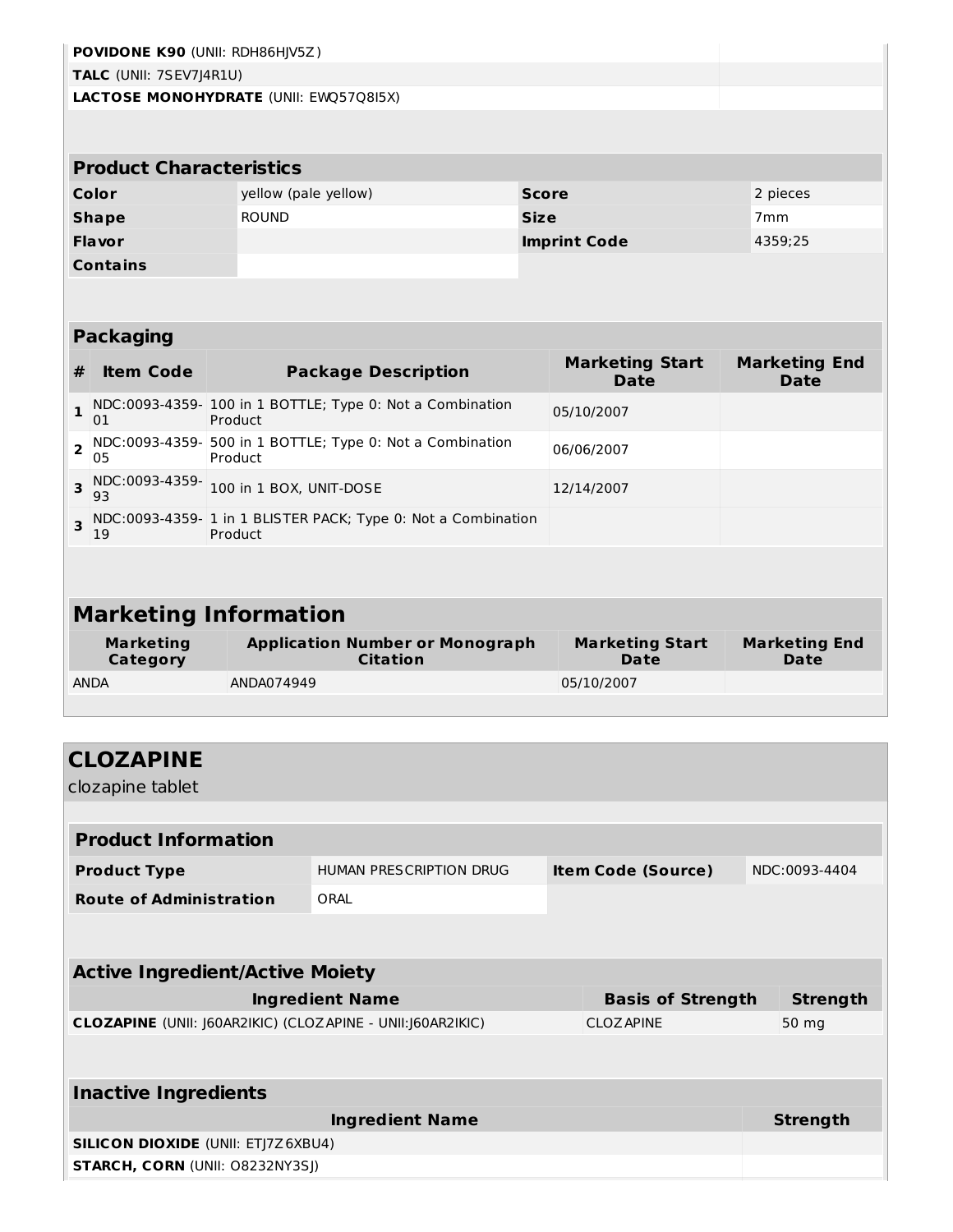| MAGNESIUM STEARATE (UNII: 70097M6I30)       |                                                         |                     |                 |
|---------------------------------------------|---------------------------------------------------------|---------------------|-----------------|
| <b>POVIDONE K30 (UNII: U725QWY32X)</b>      |                                                         |                     |                 |
| TALC (UNII: 7SEV7J4R1U)                     |                                                         |                     |                 |
| <b>ANHYDROUS LACTOSE (UNII: 3SY5LH9PMK)</b> |                                                         |                     |                 |
|                                             | <b>CROSPOVIDONE (15 MPA.S AT 5%) (UNII: 68401960MK)</b> |                     |                 |
|                                             |                                                         |                     |                 |
|                                             |                                                         |                     |                 |
| <b>Product Characteristics</b>              |                                                         |                     |                 |
| Color                                       | yellow (pale yellow)                                    | <b>Score</b>        | 2 pieces        |
| <b>Shape</b>                                | <b>ROUND</b>                                            | <b>Size</b>         | 8 <sub>mm</sub> |
| <b>Flavor</b>                               |                                                         | <b>Imprint Code</b> | 4404;50         |
| <b>Contains</b>                             |                                                         |                     |                 |
|                                             |                                                         |                     |                 |

## **Packaging**

| #                       | <b>Item Code</b>             | <b>Package Description</b>                                               | <b>Marketing Start</b><br>Date | <b>Marketing End</b><br>Date |  |  |
|-------------------------|------------------------------|--------------------------------------------------------------------------|--------------------------------|------------------------------|--|--|
|                         | 01                           | NDC:0093-4404- 100 in 1 BOTTLE; Type 0: Not a Combination<br>Product     | 03/19/2007                     |                              |  |  |
|                         | 05                           | NDC:0093-4404- 500 in 1 BOTTLE; Type 0: Not a Combination<br>Product     | 03/19/2007                     |                              |  |  |
| $\overline{\mathbf{3}}$ | NDC:0093-4404-<br>93         | 100 in 1 BOX, UNIT-DOSE                                                  | 08/03/2007                     |                              |  |  |
|                         | 19                           | NDC:0093-4404- 1 in 1 BLISTER PACK; Type 0: Not a Combination<br>Product |                                |                              |  |  |
|                         |                              |                                                                          |                                |                              |  |  |
|                         | <b>Marketing Information</b> |                                                                          |                                |                              |  |  |

| <b>Marketing</b><br>Category | <b>Application Number or Monograph</b><br>Citation | <b>Marketing Start</b><br>Date | <b>Marketing End</b><br>Date |  |
|------------------------------|----------------------------------------------------|--------------------------------|------------------------------|--|
| <b>ANDA</b>                  | ANDA076809                                         | 03/19/2007                     |                              |  |
|                              |                                                    |                                |                              |  |

| <b>Item Code (Source)</b> | NDC:0093-7772   |
|---------------------------|-----------------|
|                           |                 |
|                           |                 |
|                           |                 |
| <b>Basis of Strength</b>  | <b>Strength</b> |
| <b>CLOZ APINE</b>         | $100$ mg        |
|                           |                 |
|                           |                 |
|                           | Strength        |
|                           |                 |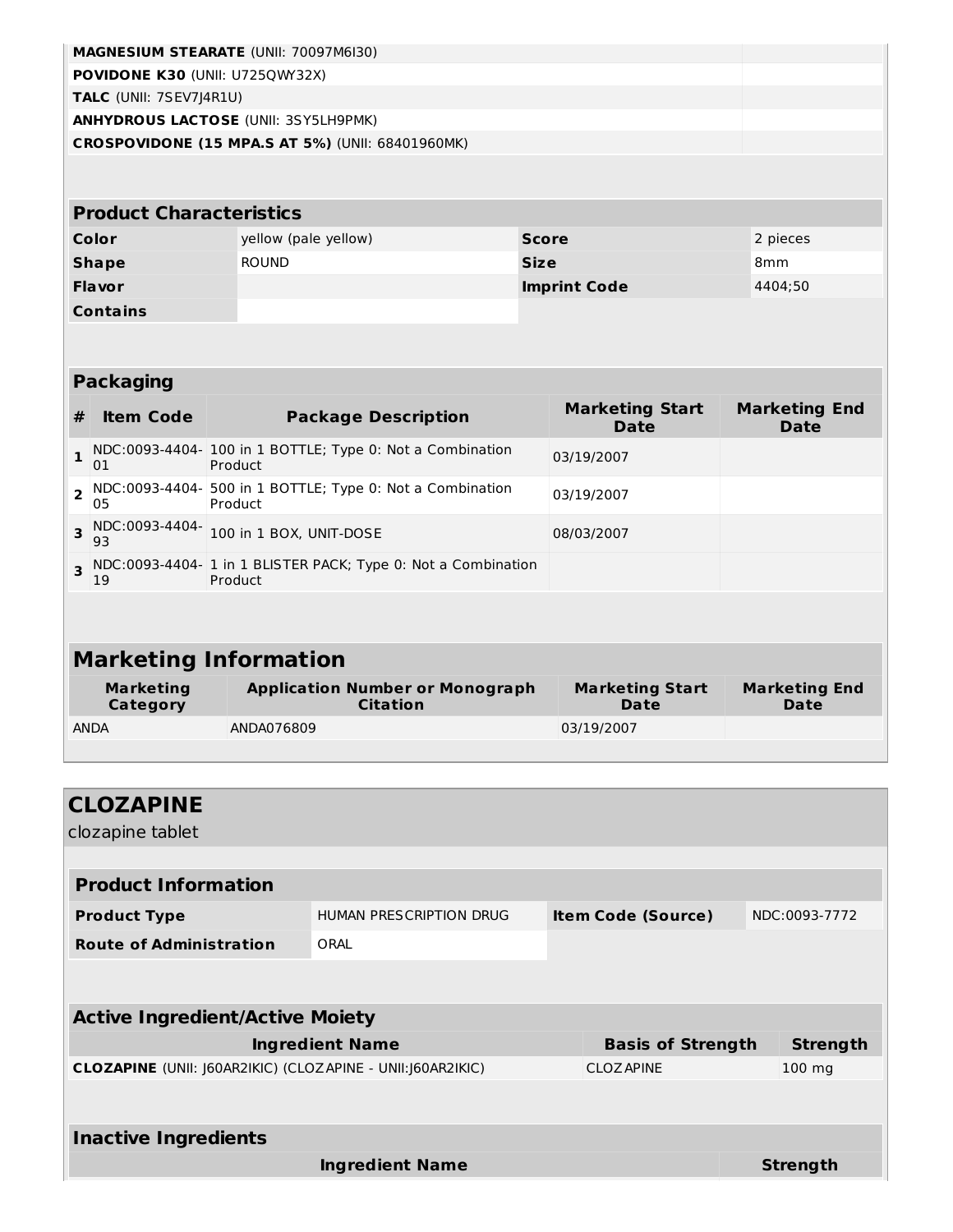| <b>SILICON DIOXIDE (UNII: ETJ7Z6XBU4)</b>     |  |
|-----------------------------------------------|--|
| <b>STARCH, CORN (UNII: 08232NY3SI)</b>        |  |
| <b>MAGNESIUM STEARATE (UNII: 70097M6I30)</b>  |  |
| <b>POVIDONE K90 (UNII: RDH86HJV5Z)</b>        |  |
| <b>TALC</b> (UNII: 7SEV7 4R1U)                |  |
| <b>LACTOSE MONOHYDRATE (UNII: EWQ57Q8I5X)</b> |  |
|                                               |  |

### **Product Characteristics**

| Color           | yellow (pale yellow) | <b>Score</b>        | 2 pieces        |
|-----------------|----------------------|---------------------|-----------------|
| Shape           | <b>ROUND</b>         | <b>Size</b>         | 9 <sub>mm</sub> |
| <b>Flavor</b>   |                      | <b>Imprint Code</b> | 7772;100        |
| <b>Contains</b> |                      |                     |                 |

## **Packaging**

| #            | <b>Item Code</b>       | <b>Package Description</b>                                                | <b>Marketing Start</b><br>Date | <b>Marketing End</b><br><b>Date</b> |
|--------------|------------------------|---------------------------------------------------------------------------|--------------------------------|-------------------------------------|
| $\mathbf{1}$ | 01                     | NDC:0093-7772- 100 in 1 BOTTLE; Type 0: Not a Combination<br>Product      | 09/18/2009                     |                                     |
|              | -05                    | $2$ NDC:0093-7772- 500 in 1 BOTTLE; Type 0: Not a Combination<br>Product  | 09/18/2009                     |                                     |
|              | 3 NDC:0093-7772-<br>93 | 100 in 1 BOX, UNIT-DOSE                                                   | 04/12/2010                     |                                     |
|              | 19                     | 3 NDC:0093-7772-1 in 1 BLISTER PACK; Type 0: Not a Combination<br>Product |                                |                                     |
|              |                        |                                                                           |                                |                                     |

# **Marketing Information**

| Marketing   | <b>Application Number or Monograph</b> | <b>Marketing Start</b> | <b>Marketing End</b> |
|-------------|----------------------------------------|------------------------|----------------------|
| Category    | <b>Citation</b>                        | Date                   | Date                 |
| <b>ANDA</b> | ANDA074949                             | 09/18/2009             |                      |

| <b>CLOZAPINE</b><br>clozapine tablet                               |                         |                           |                 |
|--------------------------------------------------------------------|-------------------------|---------------------------|-----------------|
|                                                                    |                         |                           |                 |
| <b>Product Information</b>                                         |                         |                           |                 |
| <b>Product Type</b>                                                | HUMAN PRESCRIPTION DRUG | <b>Item Code (Source)</b> | NDC:0093-4405   |
| <b>Route of Administration</b>                                     | ORAL                    |                           |                 |
|                                                                    |                         |                           |                 |
| <b>Active Ingredient/Active Moiety</b>                             |                         |                           |                 |
|                                                                    | <b>Ingredient Name</b>  | <b>Basis of Strength</b>  | <b>Strength</b> |
| <b>CLOZAPINE</b> (UNII: J60AR2IKIC) (CLOZAPINE - UNII: J60AR2IKIC) | <b>CLOZAPINE</b>        | 200 mg                    |                 |
|                                                                    |                         |                           |                 |
| <b>Inactive Ingredients</b>                                        |                         |                           |                 |